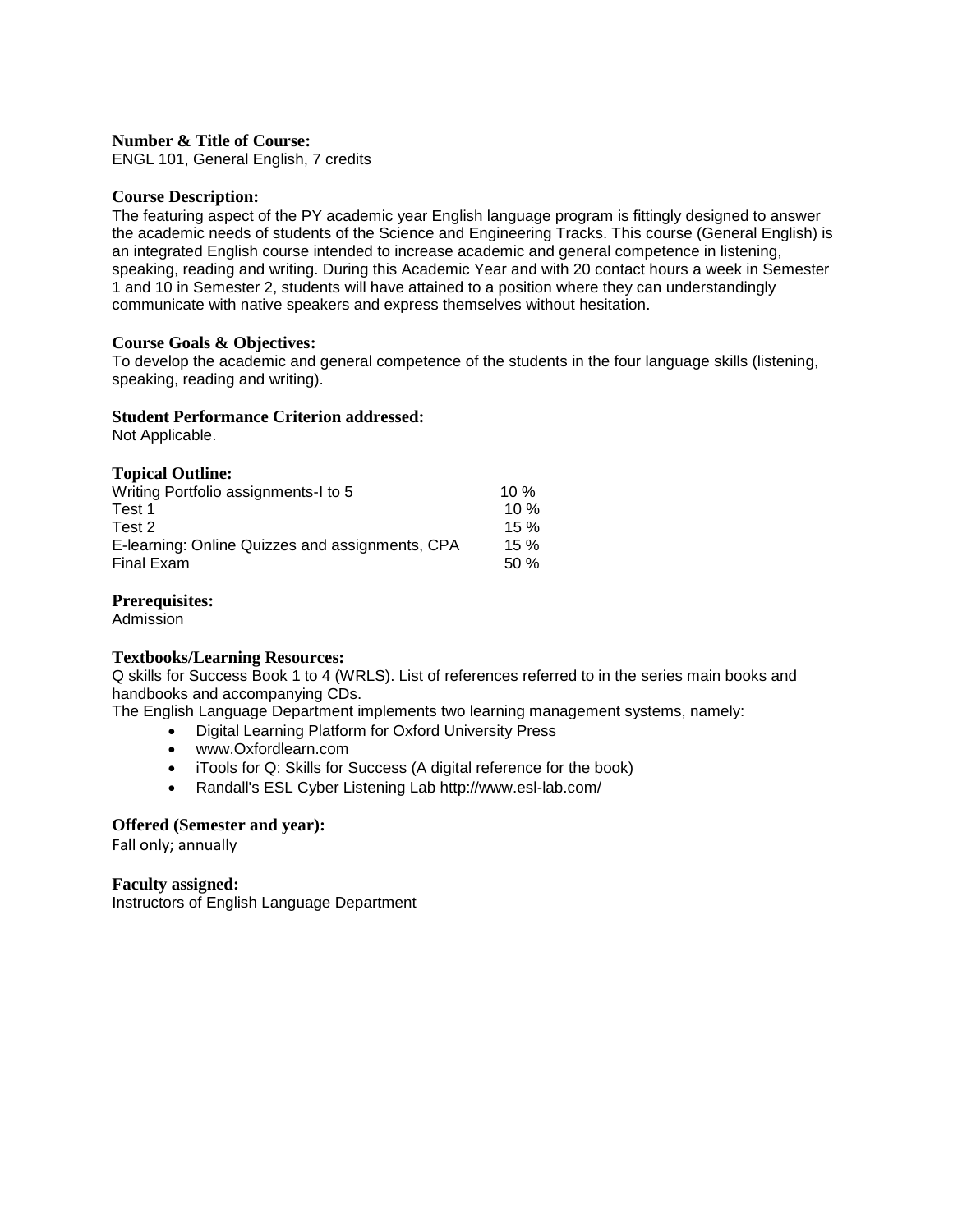ENGL 102, English for Specific Purposes, 3 credits

#### **Course Description:**

This course is designed to be taken in the second semester of the preparatory year. Engl-102 is track specific. The course material addresses the needs of students in science track. The department uses inhouse material to teach ESP: English for Engineering Professions. In addition to the ESP books, an Essential Academic Writing (EAP) book has been integrated into ESP program to provide students with ample training for academic work in their undergraduate program and beyond.

### **Course Goals & Objectives:**

Help students to prepare for their specialization fields: Engineering & Architecture.

### **Student Performance Criterion addressed:**

Not Applicable

| <b>Topical Outline:</b>  |     |
|--------------------------|-----|
| Participation            | 5%  |
| Test 1                   | 10% |
| Test 2                   | 15% |
| E-learning               | 5%  |
| <b>Writing Portfolio</b> | 10% |
| Academic presentation    | 5%  |
| <b>Final Exam</b>        | 50% |

#### **Prerequisites:**

ENGL 101, General English

#### **Textbooks/Learning Resources:**

Department of English. (2018). English For Engineering Profession (Student's Book). Deanship of Preparatory Year and Supporting Studies: Imam Abdulrahman bin Faisal University. Department of English. (2019). Writing Essentials: English For Academic Purposes. Deanship of Preparatory Year and Supporting Studies: Imam Abdulrahman bin Faisal University.

#### **Offered (Semester and year):**

Spring only; annually

#### **Faculty assigned:**

Instructors of English Language Department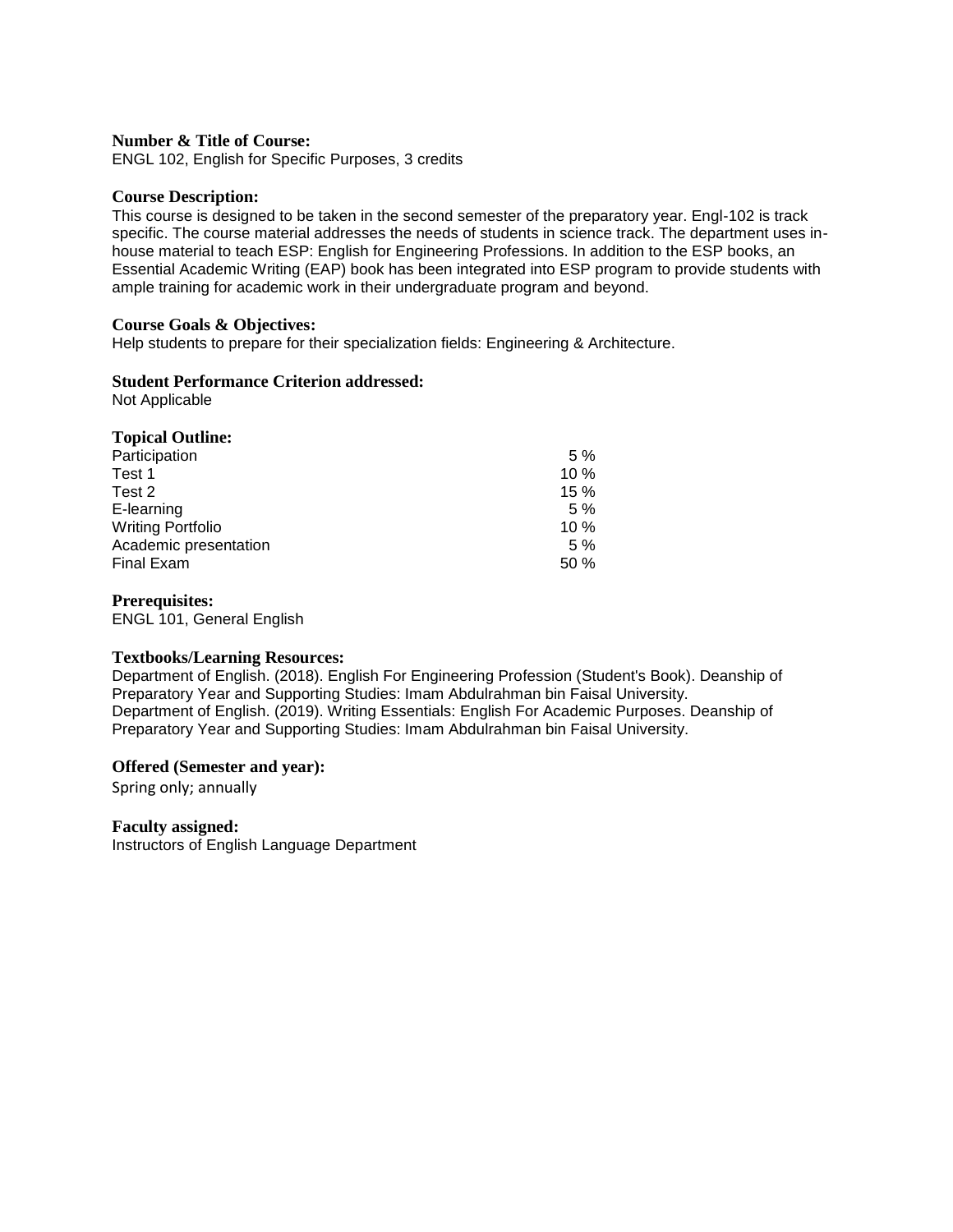MATH 111, Mathematics I, 3 credits

### **Course Description:**

The Math-11 course reinforces basic mathematics skills which are used in calculus and their relevance to everyday applications. These skills encompass the ability to solve mathematical problems, analyze and interpret data. An emphasis will be given to the understanding the statement of the problems and the mathematical terminology. The course primarily aims at the development of critical thinking among the students through the mathematical concept studied at the high school. The topics includes Fundamentals of Algebra, Equation and Inequalities, Complex Numbers, Graphs and Functions, Polynomial and Rational Functions.

### **Course Goals & Objectives:**

The purpose of this course is to develop students' comprehension for the Mathematical vocabulary in English, improve their computational skills and writing ability with logical steps, and prepare them for calculus.

### **Student Performance Criterion addressed:**

Not Applicable

### **Topical Outline:**

| 20%  |
|------|
| 20%  |
| 5%   |
| 5%   |
| 10%  |
| 40 % |
|      |

#### **Prerequisites:**

Admission

#### **Textbooks/Learning Resources:**

Mathematics I for Engineering Track, In-house TextBook, Math-111 Teachers (Second Edition, 2018)

#### **Offered (Semester and year):**

Fall only; annually

#### **Faculty assigned:**

Instructors of Basic Science Department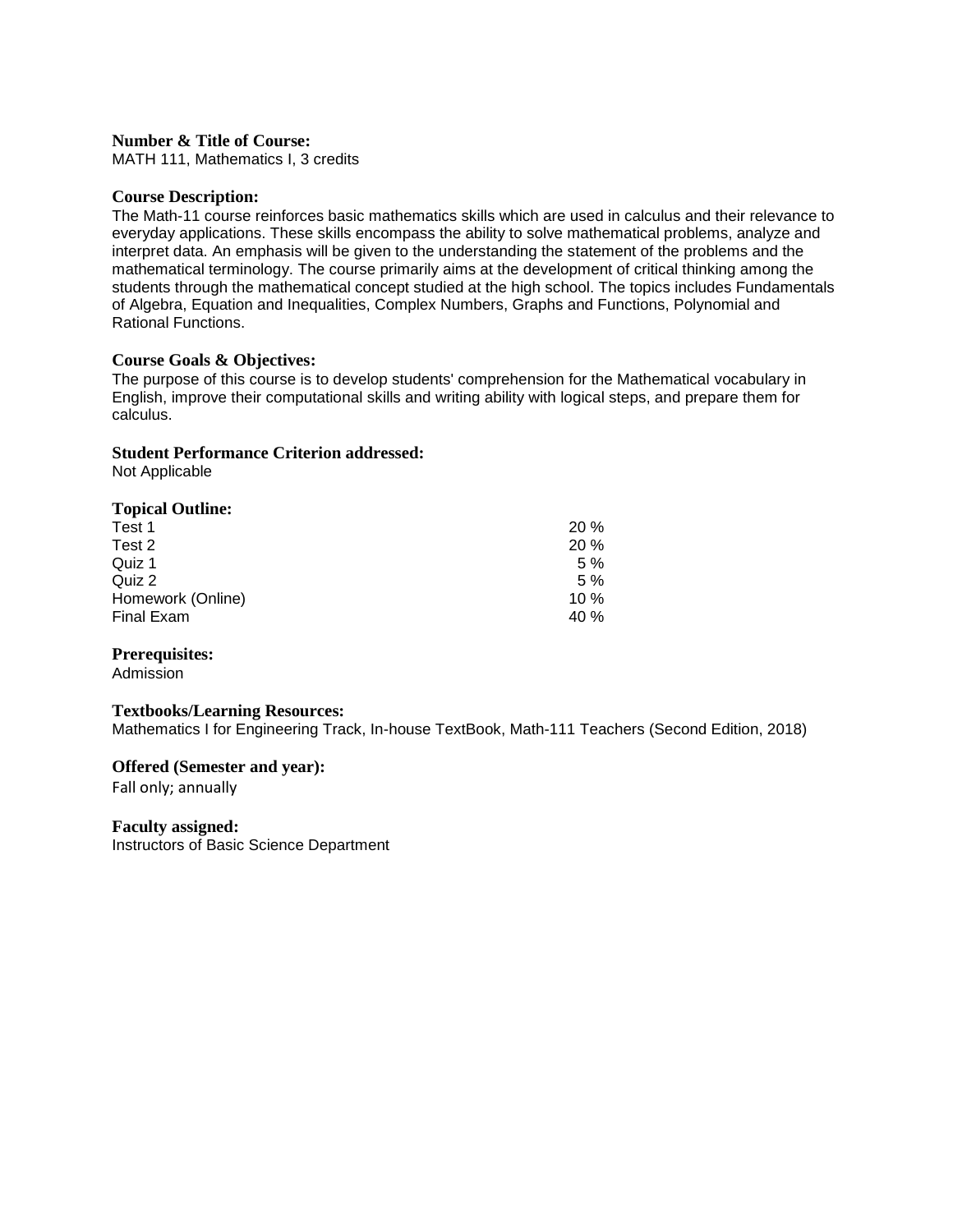MATH 112, Mathematics II, 3 credits

### **Course Description:**

The Math-112 course reinforces basic mathematics skills which are used in calculus and their relevance to everyday applications. These skills encompass the ability to solve mathematical problems, analyze and interpret data.

An emphasis will be given to the understanding the statement of the problems and the mathematical terminology. The course primarily aims at the development of critical thinking among the students through the mathematical concept studied at the high school. The topics include the study of the fundamental properties of trigonometric functions some topics in analytic geometry, Matrices systems of equations, Exponential and Logarithmic Functions and Introduction to Calculus.

### **Course Goals & Objectives:**

The purpose of this course is to develop students' comprehension for the Mathematical vocabulary in English, improve their computational skills and writing ability with logical steps, and prepare them for ungraduated courses.

### **Student Performance Criterion addressed:**

Not Applicable

### **Topical Outline:**

| Test 1            | 15%  |
|-------------------|------|
| Test 2            | 15%  |
| Quiz 1            | 5 %  |
| Quiz 2            | 5 %  |
| Quiz 3            | 5 %  |
| Homework (Online) | 10%  |
| Participation     | 5%   |
| Final Exam        | 40 % |
|                   |      |

#### **Prerequisites:**

MATH 111, Mathematics I

### **Textbooks/Learning Resources:**

Mathematics II for Engineering Track, In-house TextBook, Math-112 Teachers (Second Edition, 2018)

#### **Offered (Semester and year):**  Spring only; annually

**Faculty assigned:**

Instructors of Basic Science Department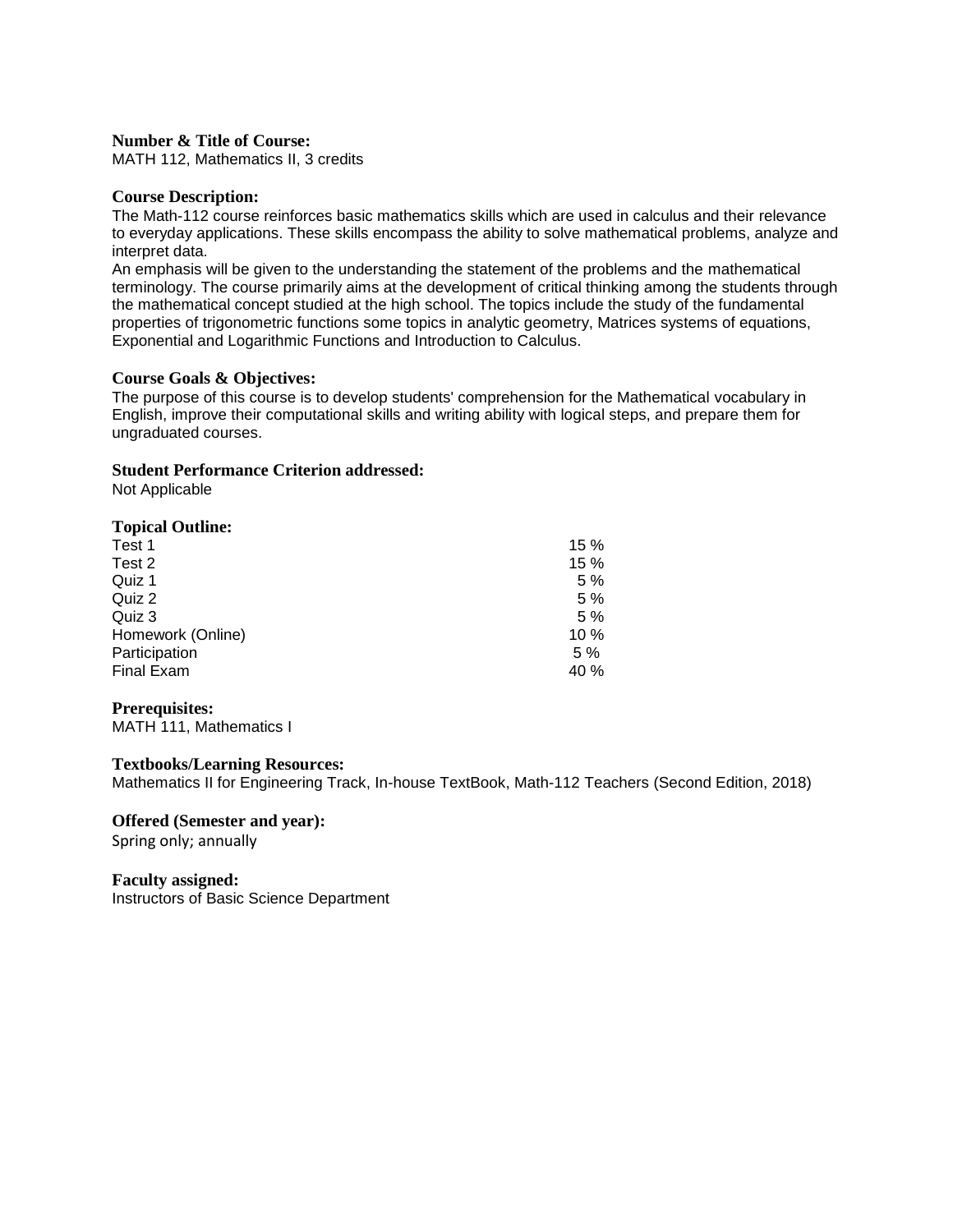ARCH 121, Design Studio I, 3 credits

### **Course Description:**

The course introduces the fundamentals of engineering drawing and basics of design to students of the engineering track. Throughout the course, students will acquire a number of drawing and design skills and will be able to practice and make different types of engineering drawings, such as: plans, sections and elevations. In addition, students will be introduced to using and applying Drawing Scale. The course objectives are fulfilled through hands-on practical application of a set of assignments inside the studio, and are supported by a number of lectures and workshops throughout the semester, which are all designed to educate architectural I engineering drawing and vocabulary through simplified models.

#### **Course Goals & Objectives:**

- Understanding fundamentals of drafting and design.
- Developing the student's skills for graphic communication as a tool for developing and expressing design ideas, using a variety of techniques.
- Introducing students to two dimensional orthographic drawings.
- Introducing students to design vocabulary and ordering system skills

### **Student Performance Criterion addressed:**

Not Applicable

### **Topical Outline:**

| Assignments           | 50% |
|-----------------------|-----|
| Mid-Term Exam         | 10% |
| Student's Performance | 10% |
| Final Exam            | 30% |

#### **Prerequisites:**

Admission

#### **Textbooks/Learning Resources:**

Farghaly, Vasser Ahmed. Fundamentals of Architecture Drawing & Design, Deanship of Preparatory Year and Supporting Studies, University Of Dammam. 2013.

Ching Francis O.K., Architecture: Form, Space and Order, 4th Edition, John Wiley & Sons Inc., New Jersey,2014.

Ching Francis O.K., Design Drawing, 2nd Edition, John Wiley & Sons Inc., New Jersey,2010. Dong, Wei. Colour Rendering: A Guide for Interior Designers and Architects Concept, Mcgraw-Hill, 1997.

#### **Offered (Semester and year):**

Fall only; annually

### **Faculty assigned:**

Instructors of Design Studio Department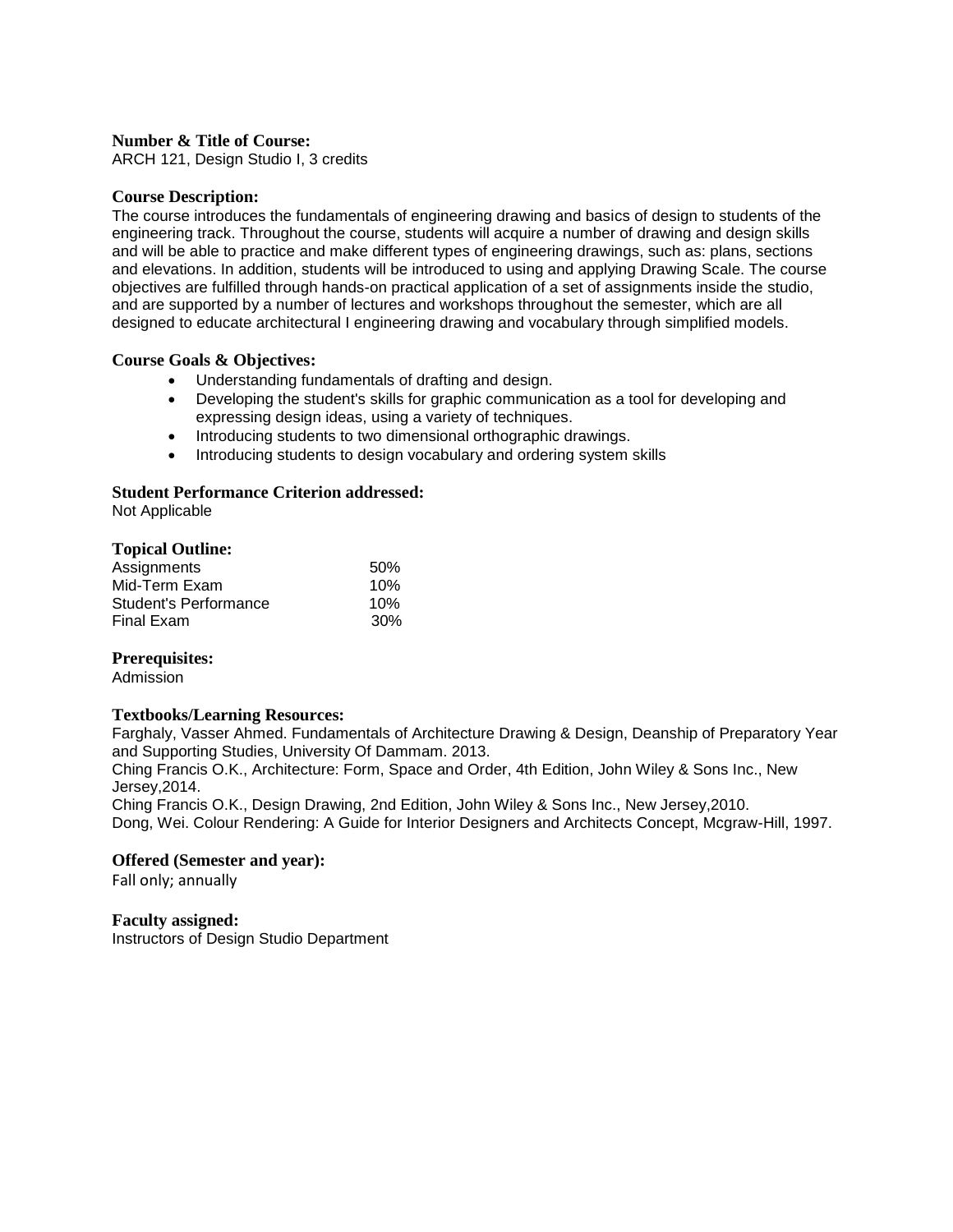ARCH 122, Design Studio II, 3 credits

### **Course Description:**

The course builds on the drawing skills and techniques acquired in Basic Design I. It covers the fundamentals of architectural drawing; engineering drawing; conventions of graphic representation; form composition; understanding architectural orthographic drawings; and isometric and perspective drawings. The course examines the language of form and deals with the techniques of analyzing and representing it by different rendering techniques. The course is based on studio exercises and includes lectures. Its contents are arranged on a weekly basis and issued on the scale leading from simpler to complex exercises. By the end of the semester, each student is required to submit a complete project of his own. Lectures are delivered throughout the semester in order to explain the objectives of each stage of the project, the anticipated results and quality, and the methodology to achieve them.

### **Course Goals & Objectives:**

- Understanding fundamentals of drafting and design principles.
- Developing the student's skills of graphic communication as a tool for expressing and developing his/her design ideas.
- Exposing students to three dimensional design presentations.
- Developing abilities to use different techniques for graphic presentation.

### **Student Performance Criterion addressed:**

Not Applicable

### **Topical Outline:**

| Assignments           | 50%    |
|-----------------------|--------|
| Mid-Term Exam         | 10%    |
| Student's Performance | 10%    |
| Final Jury            | $30\%$ |

#### **Prerequisites:**

ARCH 121, Design Studio I

#### **Textbooks/Learning Resources:**

Farghaly, Vasser Ahmed. Fundamentals of Architecture Drawing & Design, Deanship of Preparatory Year and Supporting Studies, University Of Dammam. 2013.

Ching Francis O.K., Architecture: Form, Space and Order, 4th Edition, John Wiley & Sons Inc., New Jersey, 2014.

Ching Francis O.K., Design Drawing, 2nd Edition, John Wiley & Sons Inc., New Jersey,2010.

#### **Offered (Semester and year):**

Spring only; annually

**Faculty assigned:** Instructors of Design Studio Department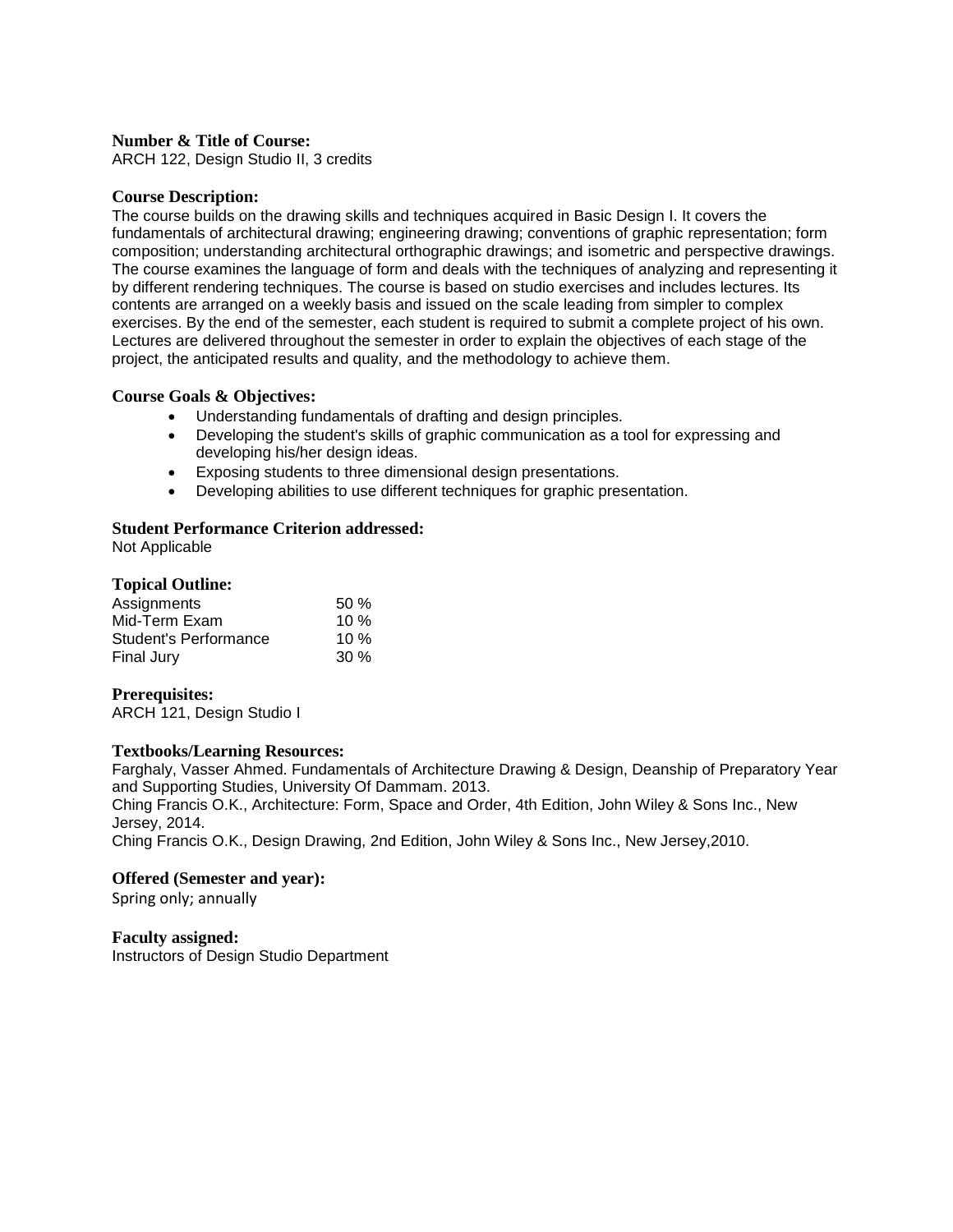COMP 131, Computer Skills, 2 credits

#### **Course Description:**

Computer skills course is designed to familiarize Engineering track students with computer system components, computer management, Image editing and Computer Aided Design (CAD) and their applications. It will also emphasize the use of computers and technology throughout their college and future careers.

### **Course Goals & Objectives:**

The main purpose of this course is to prepare students in engineering track to their study at the engineering track colleges by developing their skills in image editing and 2D drawing.

### **Student Performance Criterion addressed:**

Not Applicable

| <b>Topical Outline:</b>           |        |
|-----------------------------------|--------|
| 3 Quizzes                         | 25%    |
| Assignments (Practical)           | 5 %    |
| Mid Term Exam (Practical)         | $30\%$ |
| Assignments in AutoCAD (Lab work) | 10%    |
| Final Exam (Practical)            | 30%    |

### **Prerequisites:**

Admission

#### **Textbooks/Learning Resources:**

Imam Abdulrahman Bin Faisal University. (2017). Computer Skills for Engineering Track Students. Dammam: Imam Abdulrahman Bin Faisal University. Mark Dix, Paul Riley. (20 17). Discovering AutoCAD 2017 1st Edition. Peach pit Press. Richard Harrington.(2013). Understanding Adobe Photoshop CS5: The Essential Techniques for Imaging Professionals 1st Edition. Peach pit Press.

#### **Offered (Semester and year):**

Spring only; annually

#### **Faculty assigned:**

Instructors of Computer Science Department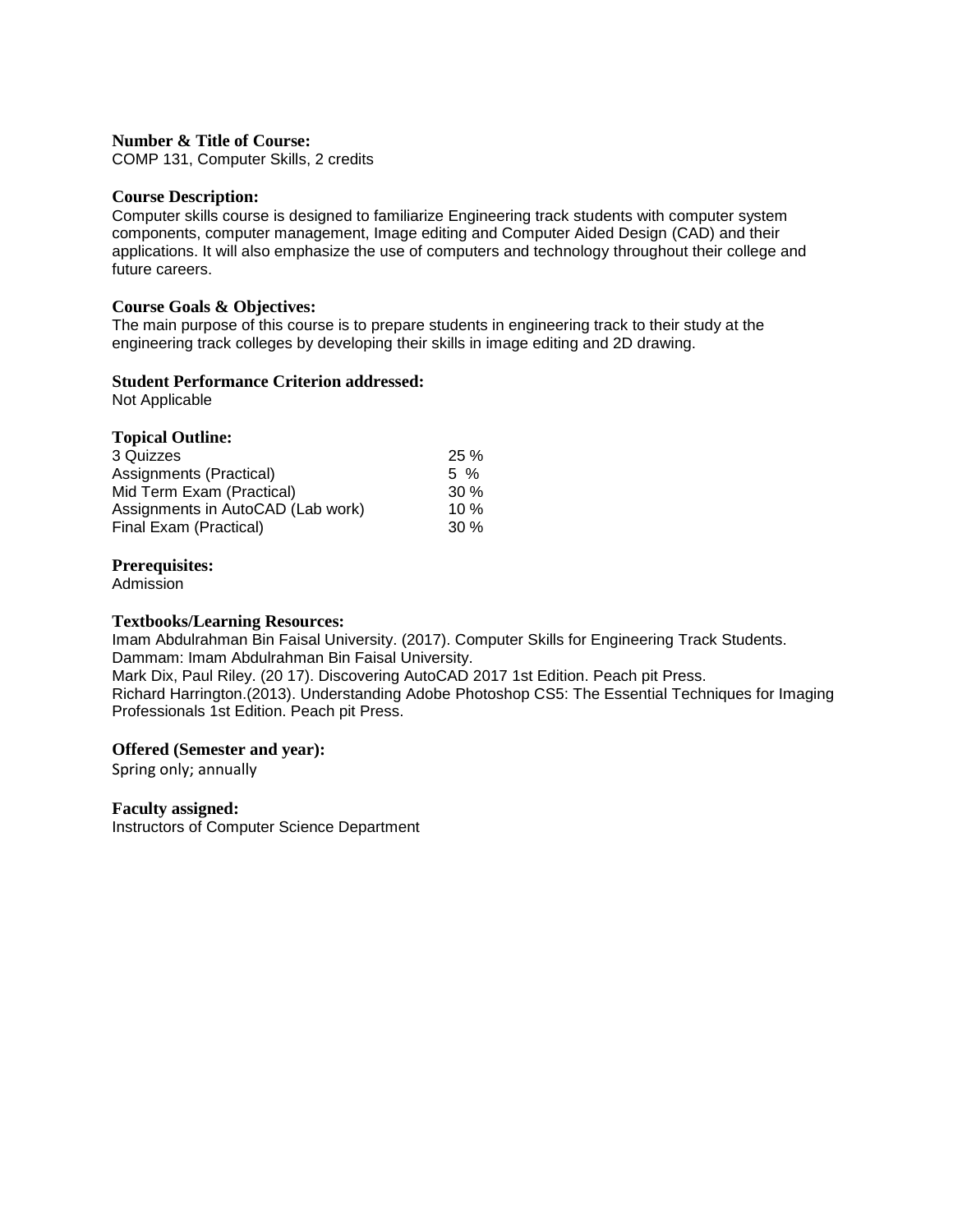PHYS 132, Physics, 3 credits

#### **Course Description:**

This course is a one-semester algebraic based physics course covering the fundamental principles and laws of mechanics such as describing motion, falling objects, projectile motion and Newton's laws of motion in a wide variety of applications. The course also presents and introduction to waves (sound and electromagnetic waves). These areas of study are important in a wide variety of engineering applications. For example, an understanding of wave properties is essential in the proper design of structure.

### **Course Goals & Objectives:**

- The PHYS-132 course aims to describe the physical phenomena in nature using physical models, rules, and principles. It helps to identify the performance of scientific principles in practical applications and application of knowledge, experience and skill acquired in an innovative way. This helps students understand the importance of physics in the practical life.
- The main goal of this course is establishing the students at the engineering track in physics basic principles and concepts that will help students in their high schools (Engineering and Architecture and planning colleges).

### **Student Performance Criterion addressed:**

Not Applicable

### **Topical Outline:**

| Test 1            | 15%  |
|-------------------|------|
| Test 2            | 15%  |
| Quiz 1            | 5%   |
| Quiz 2            | 5%   |
| Homework (Online) | 5%   |
| Tutorial-1        | 2.5% |
| Tutorial-2        | 2.5% |
| Participation     | 10%  |
| <b>Final Exam</b> | 40 % |
|                   |      |

#### **Prerequisites:**

MATH 111, Mathematics I

#### **Textbooks/Learning Resources:**

College Physics For Pre-Engineering Students, is a customized version of the OpenStax College Physics Book [\(www.openstax.org\)](http://www.openstax.org/).

**Offered (Semester and year):** 

Spring only; annually

**Faculty assigned:** Instructors of Basic Science Department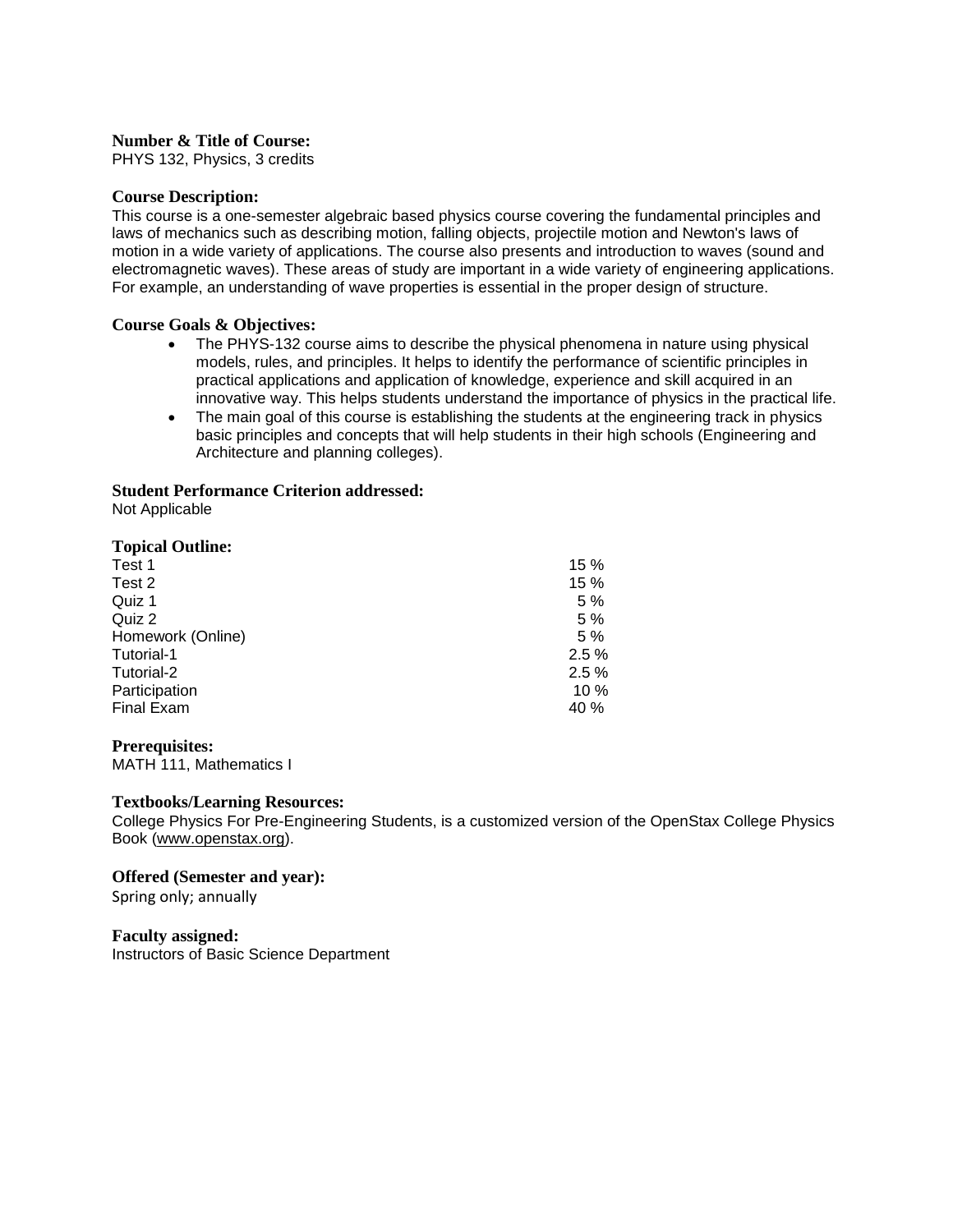LRSK 141, Learning & Searching Skills, 2 credits

### **Course Description:**

This course is designed to help students acquire and develop important study and searching skills that are required to achieve greater success in their university life. By extension, the learning will instill in students' skills which they will carry with them to apply in their post-university life. The course covers topics in core study and basic search skills. Topics are interlinked and provide students with essential strategies and practical skills necessary for their success at university.

### **Course Goals & Objectives:**

The main objective of this course is to help students learn, adjust, and successfully manage the challenges that they will encounter in their academic and personal life at university; and as future professionals as well as members of the wider community.

### **Student Performance Criterion addressed:**

Not Applicable

### **Topical Outline:**

| Reflective assignments (individual & group) | 30%  |
|---------------------------------------------|------|
| Search assignment (group)                   | 20%  |
| Quiz 1                                      | 5%   |
| Quiz 2                                      | 5%   |
| Final Exam                                  | 40 % |

### **Prerequisites:**

Admission

#### **Textbooks/Learning Resources:**

Self-development department LSRK faculty members. 2018. LRSK Lecture Notes, 1<sup>st</sup> ed. Dammam: Imam Abdulrahman Bin Faisal University (IAU).

McMillan, K., & Weyers, J. (2012). The study skills book. Pearson Higher Ed. (IAU compiled version).

#### **Offered (Semester and year):**

Fall only; annually

**Faculty assigned:**  Instructors of Learning & Searching Department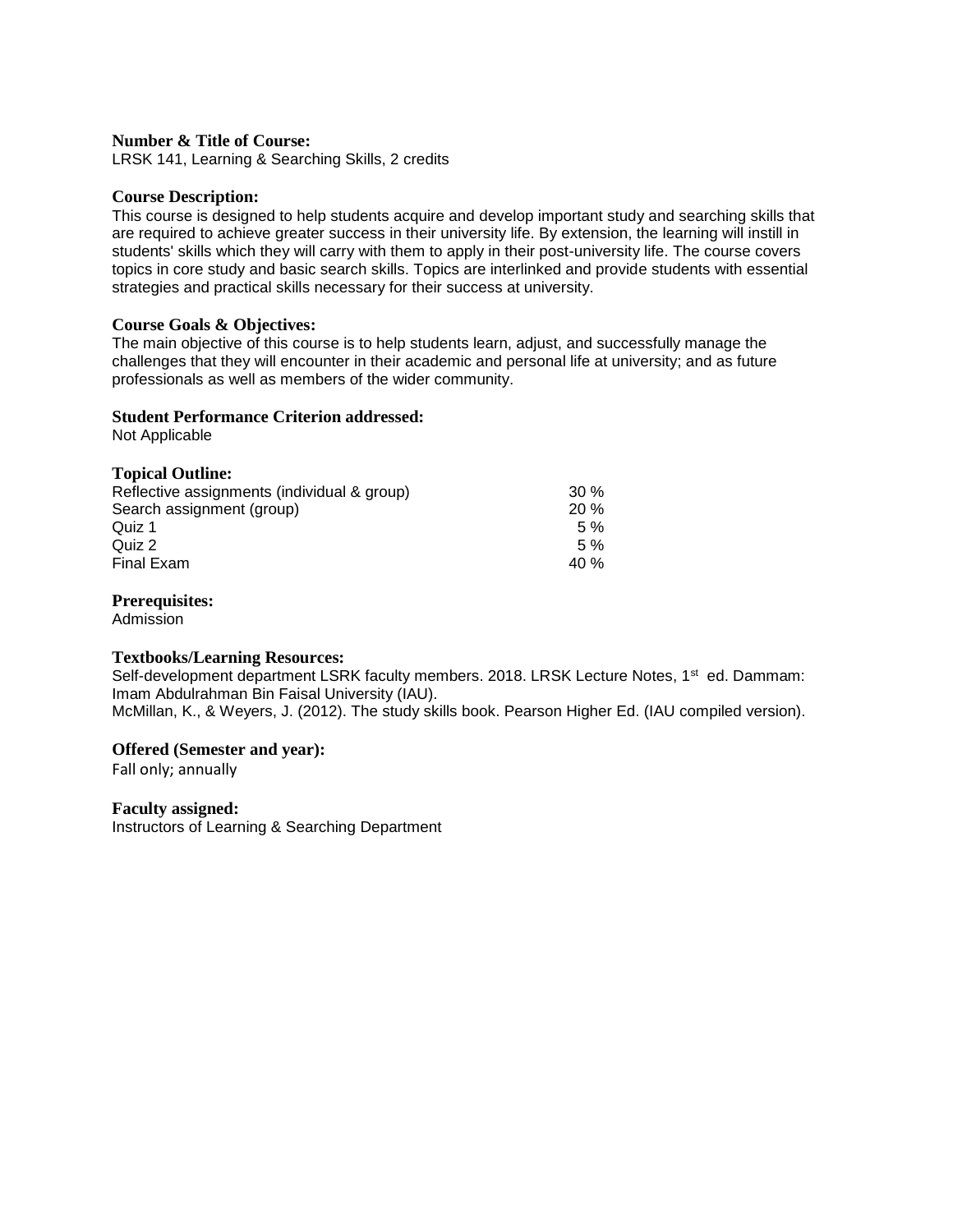LRSK 142, Communication Skills, 2 credits

#### **Course Description:**

This course covers the main communication skills that are essential for developing and improving students' communications' effectiveness as well as their awareness of the importance of communication in their personal, academic and professional life. lt helps them identify and overcome the common verbal and non-verbal communication s barriers which can affect them being successful communicators. The course also engages students in practical activities (presentations, roleplays, interviews, written communications) which provide them with opportunities to apply effective communication strategies, assess themselves and improve their skills.

#### **Course Goals & Objectives:**

To improve students' knowledge of the way in which communication functions and apply effective communication skills and strategies for effective communications in different settings (social- academicprofessional).

### **Student Performance Criterion addressed:**

Not Applicable

### **Topical Outline:**

| Written assignment: (designing a CV)    | 10 $%$ |
|-----------------------------------------|--------|
| Role Play                               | $10\%$ |
| Quiz 1                                  | 5%     |
| Quiz 2                                  | 5%     |
| Short presentations of NABD activities. | 20%    |
| Participation                           | $10\%$ |
| <b>Final Exam</b>                       | 40 %   |

#### **Prerequisites:**

Admission

#### **Textbooks/Learning Resources:**

Self-development department LSRK faculty members. 2018. LRSK Lecture Notes, 1<sup>st</sup> ed. Dammam: Imam Abdulrahman Bin Faisal University (IAU).

Eunson, B. 201 2. Communicating in the 21st century (3rd ed.). Milton John Wiley & Sons Australia, Ltd. Tom Bums. 20012 Essential Study Skills: The Complete Guide to Success at University (SAGE Study Skills Series)

### **Offered (Semester and year):**

Spring only; annually

**Faculty assigned:** Instructors of Learning & Searching Department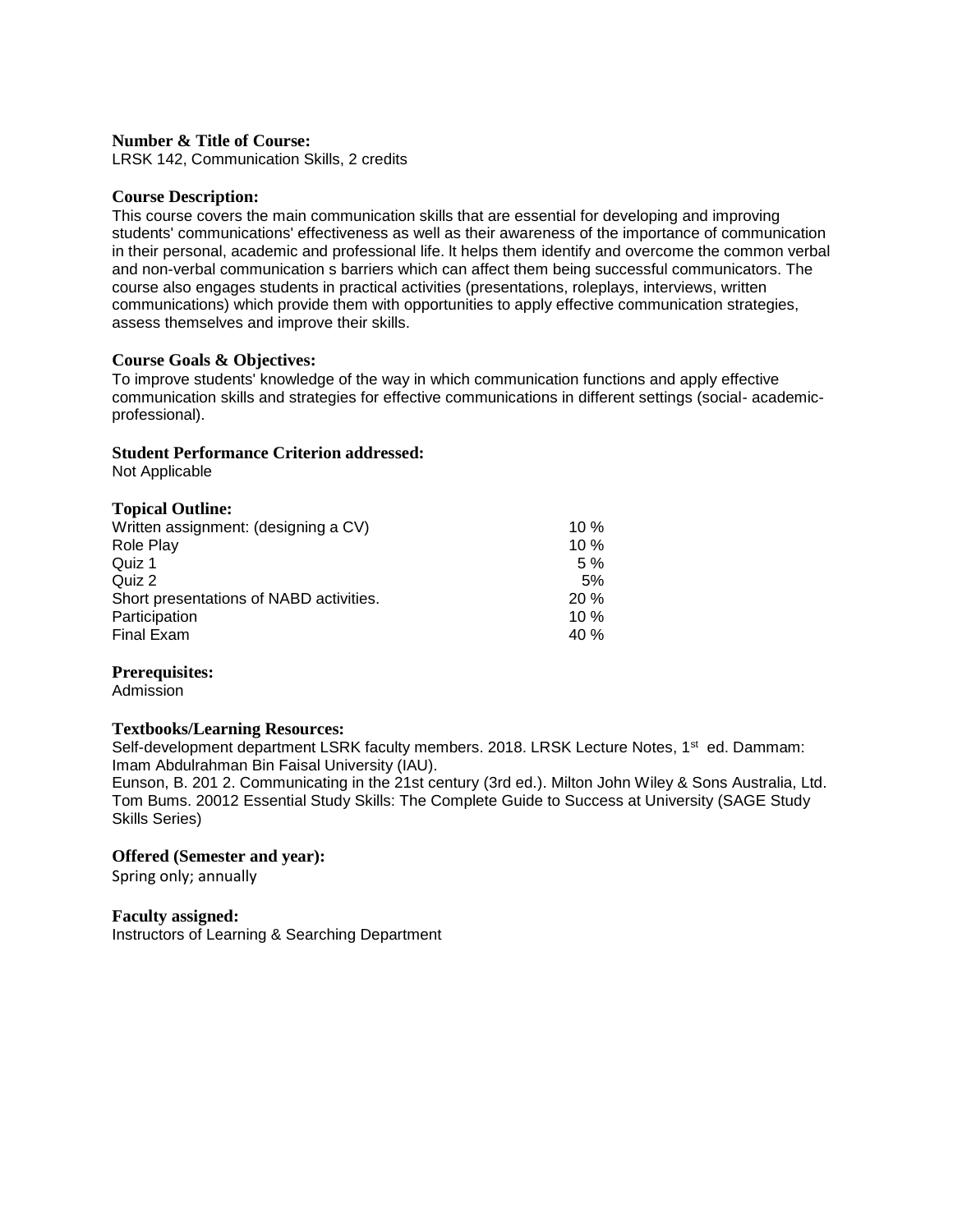ARCH 201, Design Studio III (Architecture and Interior Design), 4 credits

#### **Course Description:**

This course introduces the architectural and interior design process in the form of phases, activities, and parties involved. This is accomplished through different pragmatic studies. Topics covered include: description of each phase, activities and objectives; models for problem-solving process in design utilizing graphic thinking.

Emphasis is set upon the understanding of socio-cultural, economic, environmental, climatic, behavioural, and psychological issues, additionally basic technical aspects of spatial composition and development, building function, and construction materials and systems are explored.

In addition, interior space delineation, rendering techniques, evaluation and preparation of space program, furnishings, materials, and lighting are important physical aspects requiring comprehensive studies.

#### **Course Goals & Objectives:**

- To enable students to understand the system of design process and development
- To enable students to understand the basic methods of interior space design and their relation to the human behaviour of the space.
- To establish a need/requirement, leading to project definition.
- To summarize all the issues to the point where conceptual ideas can be initiated.
- To form critical appraisals of an existing similar function (case studies).
- To enable students to learn about furniture placement and sizing related to function of a space.

### **Student Performance Criterion addressed:**

Not Applicable.

### **Topical Outline:**

Drawing skills, Anthropometric studies, Site studies, case studies, 40% Design Development 60%

**Prerequisites:**  Pass Preparatory year.

#### **Textbooks/Learning Resources:**

Neufert 3rd edition Author Bousmaha Baiche Nicho Publisher Blackwell Science Time Saver Architectural Graphic Standards Author John Wiley & Sons, Inc. New York, NY las Walliman Publisher John Wiley & Sons, Inc. New York, NY Ching, F. (1997) A Visual Dictionary of Architecture, New York: John Wiley & Sons, Inc. Ching, F. (1979) Architecture: Form, Space, and Order, New York: Van Nostrand Reinhold Company.

#### **Offered (semester and year):**

Fall only; annually.

#### **Faculty assigned:**

Dr. Badran Alzenifeer, Dr. Aymen Hashem, Lect. Abdulkader Ayad Al-Swidan, Dr. Wadee Ahmed Algehlani, Eng. Fahd Alassaf, Arch. Abdullah a. Alansari, Lect. Turki Althaqib, Eng. Terad Alshater, Lect. Waleed Alrushidan, Lect. Ahmed Alrashed, Eng. Mohammed Ali Almutairi, Lect. Bomgwirnso Umaro, Dr. Mohamed Haballas, Eng. Marwan Magdy Al-adbullah, Dr. Abdulaziz Ibrahim Almulhim, Lect. Islam Mostafa, Lect. Fahad Alshiddi, Lect. Yousef Alsuhaymi, Lect. Omair Albeshe, Lect. Omar Busbait, Lect. Meshari Albaqmi, and Arch. Mashal Battoyor.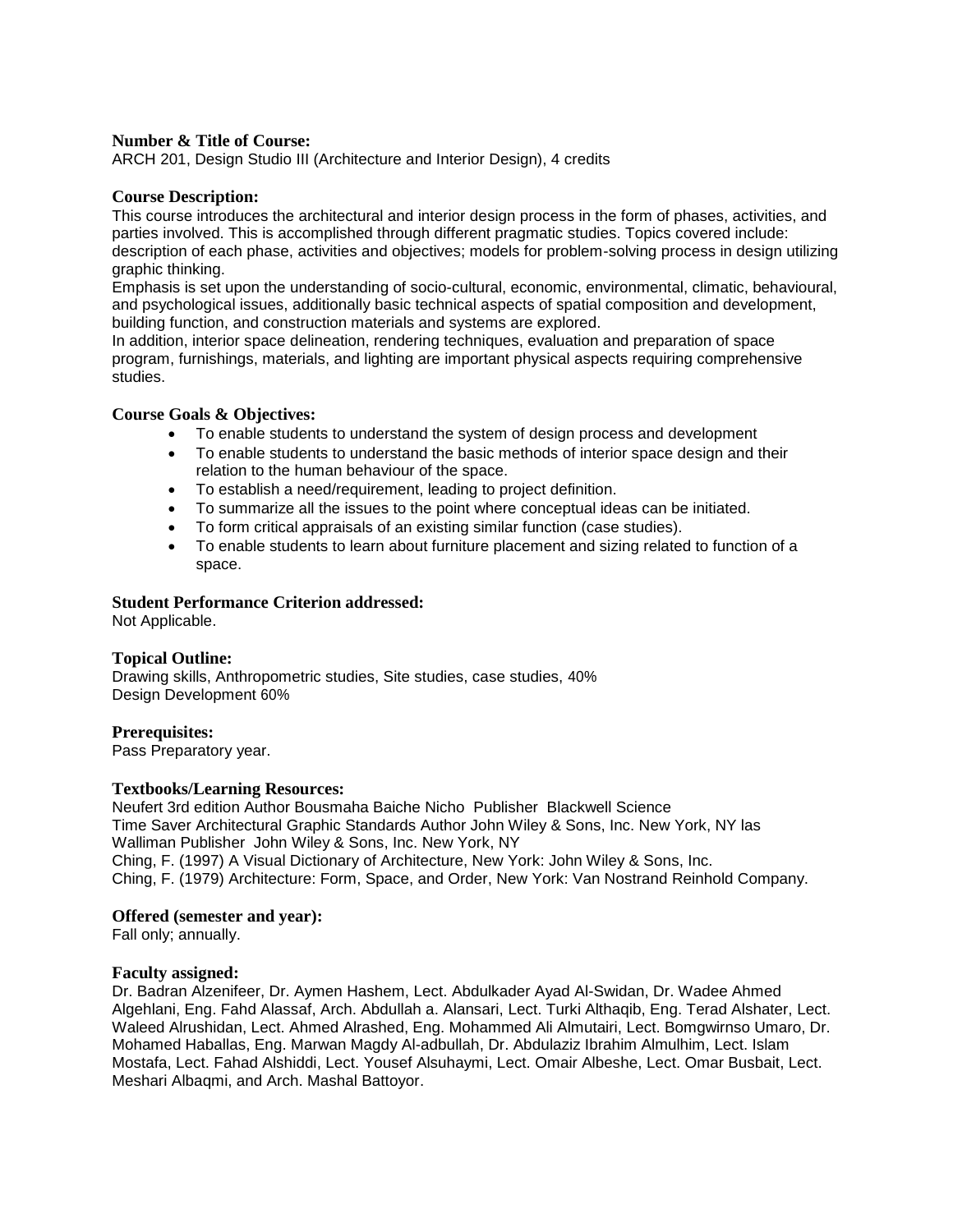ARCH 202, Design IV (Landscape & Urban Design), 4 credits

#### **Course Description**

Further development of students' previous design projects, with emphasis on small scale projects stressing design principles and composition, landscape design, site planning, and urban planning.

#### **Course Goals & Objectives:**

- Understanding design principles both functional and visual.
- Demonstrating an understanding of composition: form-function relationships, zoning, and context.
- Generating design ideas that address specific design problems.
- Understanding the meaning of form (aesthetic) and functions (criteria).
- Understanding relationships between various components: spaces and masses.
- Demonstrating abilities to use graphics: using appropriate scale to draw plans, sections, elevations, perspectives, and producing models.

### **Student Performance Criterion addressed:**

Not Applicable.

### **Prerequisites:**

ARCH 201, Design III

#### **Textbooks/Learning Resources:**

Urban Design Associates: The Urban *Design Handbook: Techniques and Working Methods*. New York: W.W.Norton and Co. 2005.

Booth, Norman, K.: Basic Elements of Landscape Architectural Design. New York: Elsevier Reid, Grant W.: *From Concept to Form in Landscape Architecture*, New York: Van Nostrand Reinhold, 1993.

Scott Van Dyke: *From Line to Design: Design /Graphics/Communication*, Third Edition 1990, Van Nostrand Reinhold.

Grant W. Reid, Landscape Graphics: From concept sketch to presentation rendering, 1987, Whitney Library of Design.

Moughtin, Cliff: *Urban Design, Methods and Technique*. NY: Architectural Press, 1999.

#### **Offered (semester and year):**

Spring only; annually

#### **Faculty assigned:**

Dr. Aymen Hashem, Lect. Abdulkader Ayad Al-Swidan, Dr. Wadee Ahmed Algehlani, Eng. Fahd Alassaf, Arch. Abdullah a. Alansari, Lect. Ahmed Alrashed, Eng. Mohammed Ali Almutairi, Lect. Islam Mostafa, Lect. Fahad Alshiddi, Lect. Yousef Alsuhaymi, Lect. Omair Albeshe, Lect. Meshari Albaqmi, Lect. Hamad Alabdulrazzaq, Lect. Yousif Alsaeed, Lect. Ahmed Aldossary, Eng. Marwan Magdy Al-adbullah and Arch. Mashal Battoyor.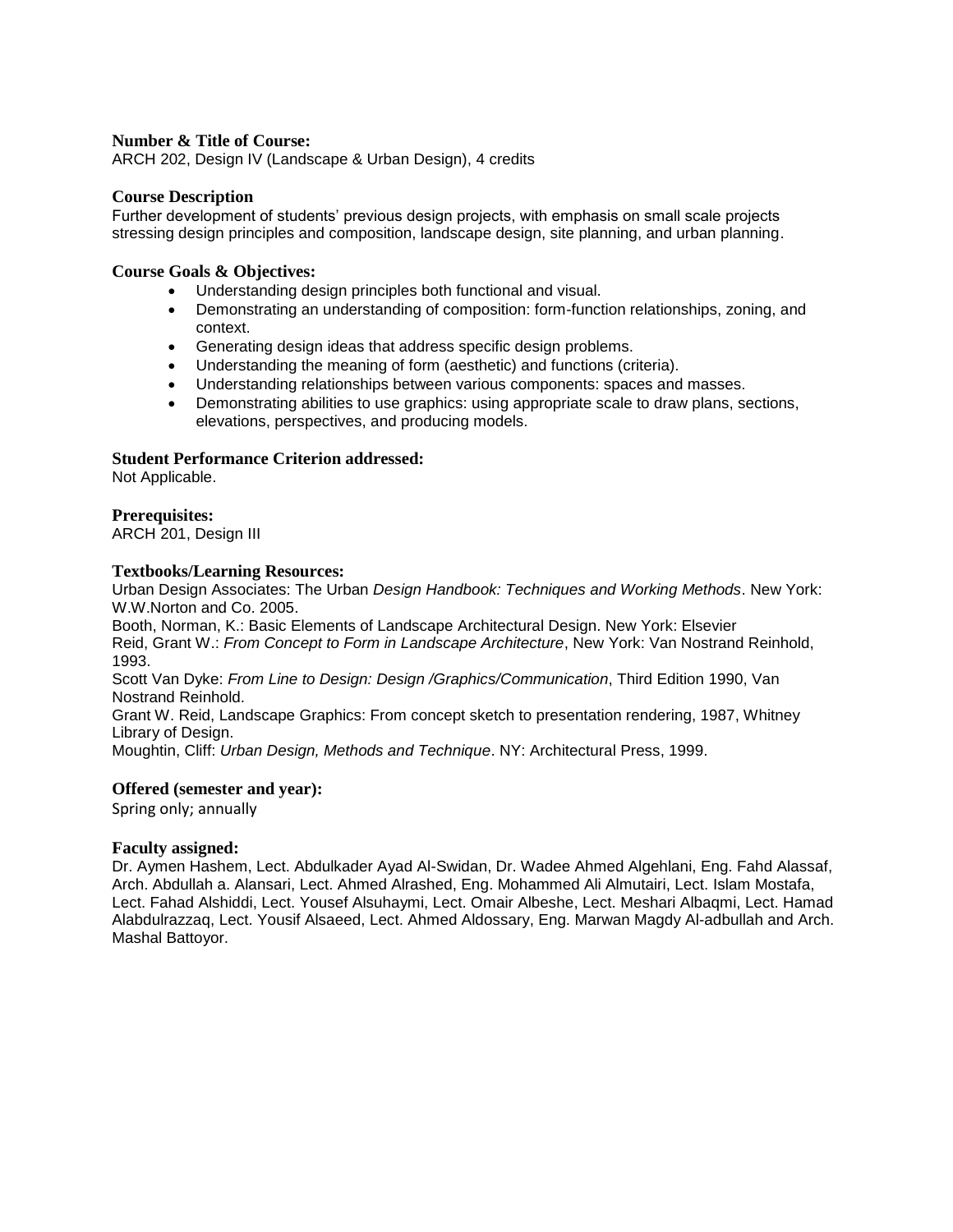ARCH 211, Concepts of Structure, 3 credits

### **Course Description:**

Study of the necessary fundamentals of structure, including an introduction to structural phenomenal loads, forces, reaction, structural elements, types of supports, stability and analysis and determinacy.

### **Course Goals & Objectives:**

- To demonstrate an understanding of the structural behavior.
- To demonstrate an understanding of the structural components.
- Offer simplified calculation of the straining actions of the structural elements.
- Provide students with fundamental structural formulas to understand their behavior for internal and external subjective forces.

#### **Student Performance Criterion addressed:**

Not Applicable.

### **Topical Outline:**

Calculation of the straining actions of the beams. (35%) Calculation of the straining actions of the frames. (25%) Calculation of the straining actions of the trusses. (20%) Calculation of the normal stress distribution. (20%)

### **Prerequisites:**

Preparatory year.

### **Textbooks/Learning Resources:**

Structural Analysis by R.C. Hibbeler Structural Analysis by: R.C. Coates, M.G. Coutie & F.K. Kony

#### **Offered (semester and year):**

Spring only; annually.

#### **Faculty assigned:**

Dr. Mohamed Rahal.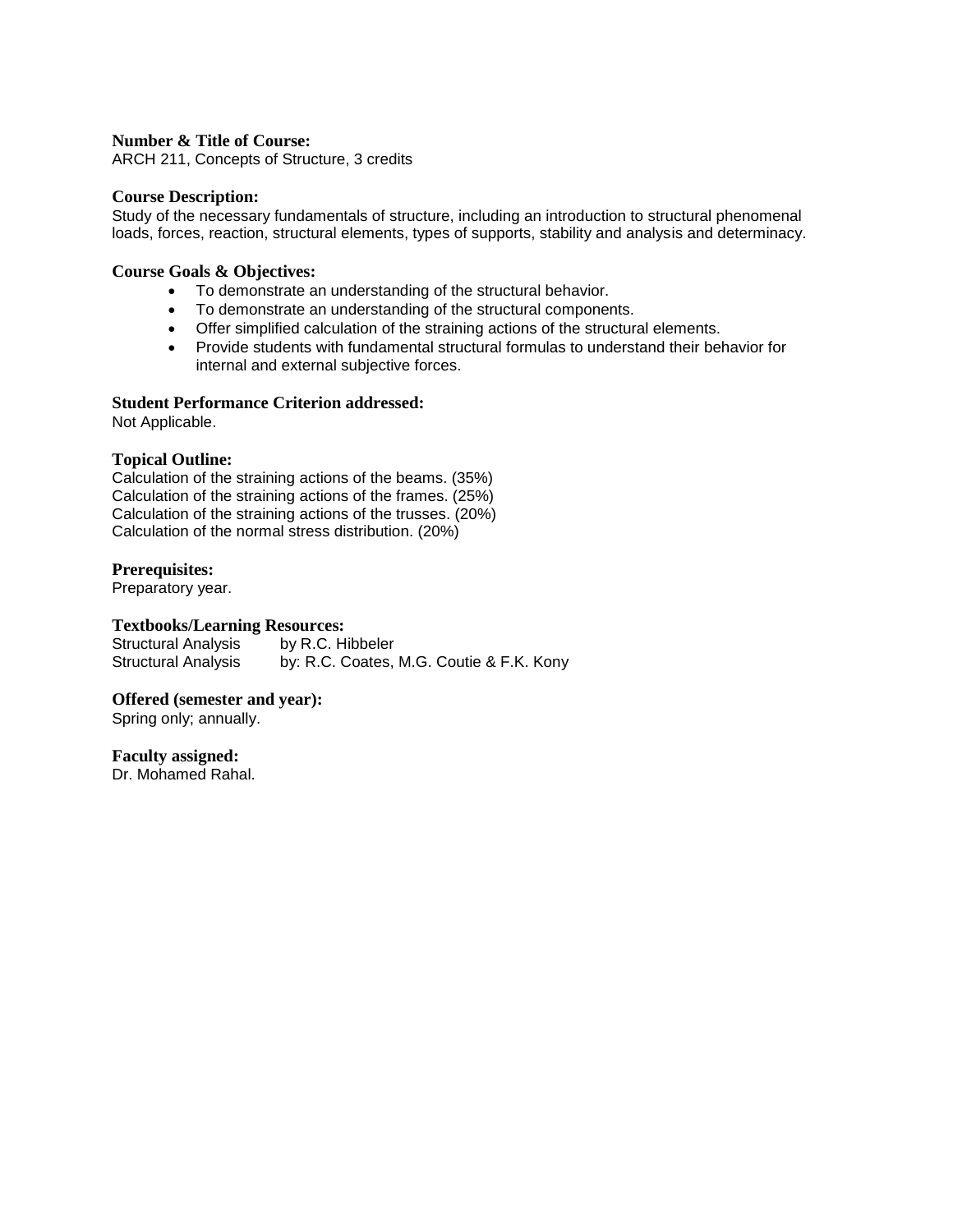ARCH 212, Construction Systems & Materials, 3 credits

#### **Course Description:**

It introduces the principles and fundamentals of building construction and materials including techniques, methods, structural systems, foundation, openings, insulation and specifications of the materials.

### **Course Goals & Objectives:**

- Expose the students to the principles and fundamentals of construction of buildings.
- Expose the students to theoretical concepts of construction systems and types of loads which would affect the buildings.
- Expose students to the physical, chemical, and structural properties of varies materials used in construction and methods of use and potential applications.
- Expose students to the alternative building materials those are available in the local market and gulf region.
- Enable students to simple thumb rule calculations that can be used to make preliminary ideas of sizes of columns, beams, and floor systems.
- Enable students to learn the drawing skills of building parts quickly and correctly.
- Enable students to choose the right type of materials during the design stages.

### **Student Performance Criterion addressed:**

B.8 Building Materials and Assemblies.

#### **Topical Outline:**

Construction materials (70%) Construction systems (30%)

#### **Prerequisites:**

Pass Preparatory Year

#### **Textbooks/Learning Resources:**

Construction principles, materials, and methods by H.Leslie Simmone, Published by John Wiley & Sons 2000.

Building Construction Illustrated, by Francis Ching published by john Wiley & Sons 2008.

#### **Offered (semester and year):**

Fall only; annually

#### **Faculty assigned:**

Faris Alfaraidy. Fahad Alyami. Eshaq Alhashmi. Abdulaziz Alkelani.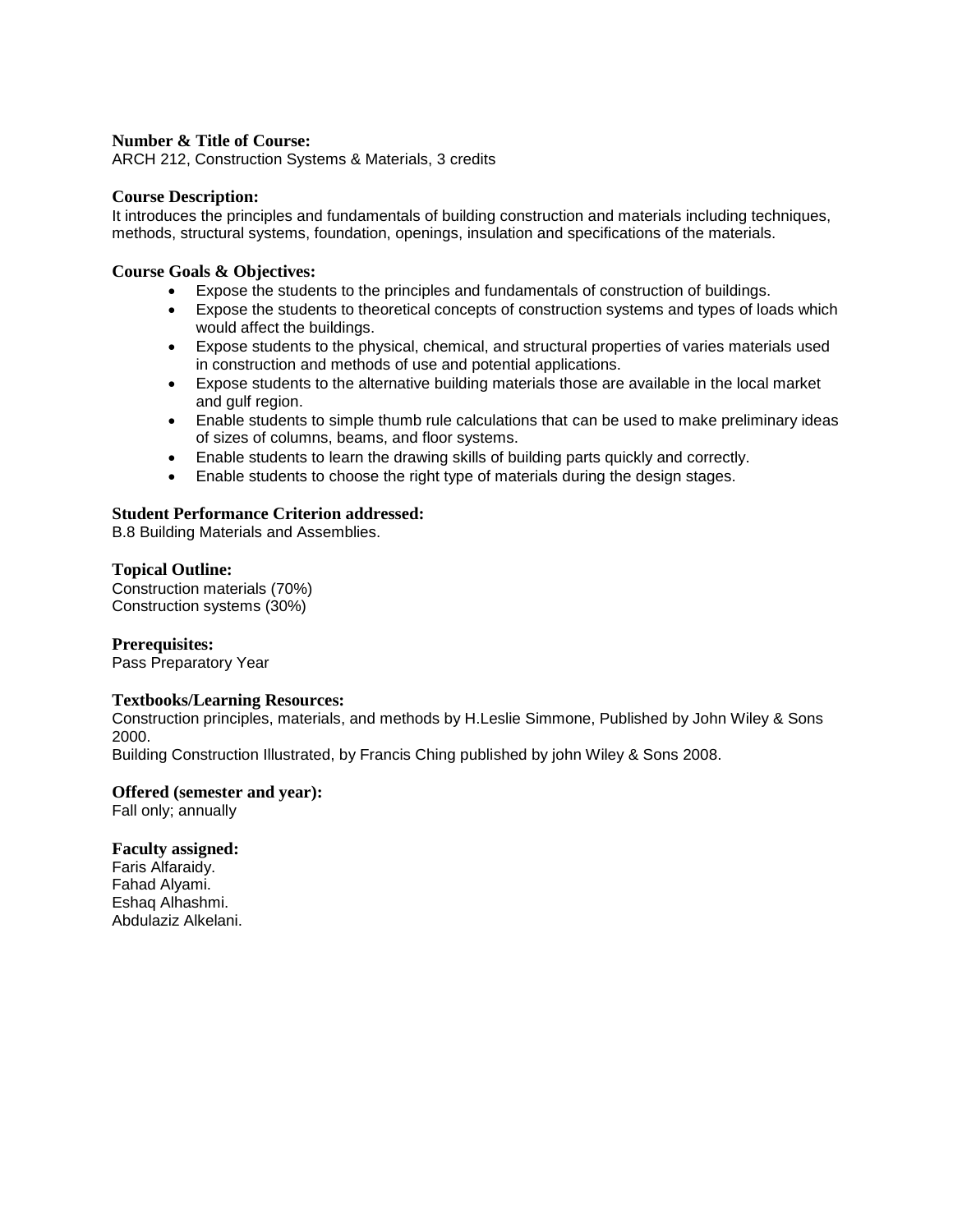ARCH 221, Surveying, 2 credits

#### **Course Description:**

Introduction to surveying techniques: linear measurements, angular measurements using theodolite and total station, traverses, leveling, contouring, computation of areas and volumes, as well as surveing of building sites.

### **Course Goals & Objectives:**

- To demonstrate the ability to lay off and lay out buildings.
- To demonstrate an understanding of earthworks.
- Offer simplified calculation for the areas and the excavation volume.
- To demonstrate an understanding of leveling and traverses.
- To demonstrate an understanding of mapping and contouring.

### **Student Performance Criterion addressed:**

Not Applicable.

### **Topical Outline:**

Linear measurements. (25%) Angular measurements using theodolite and total station. (25%) Leveling. (25%) Computation of areas and volumes. (25%)

### **Prerequisites:**

Pass Preparatory year.

### **Textbooks/Learning Resources:**

Surveying: Principles and Application, By Barry F. Kavanagh, 8th Edition 2008, Prentice Hall pub. Solving Problems in Surveying, A. Bannister and R. Baker.

#### **Offered (semester and year):**

Fall only; annually.

#### **Faculty assigned:**

Dr. Mohamed Rahal.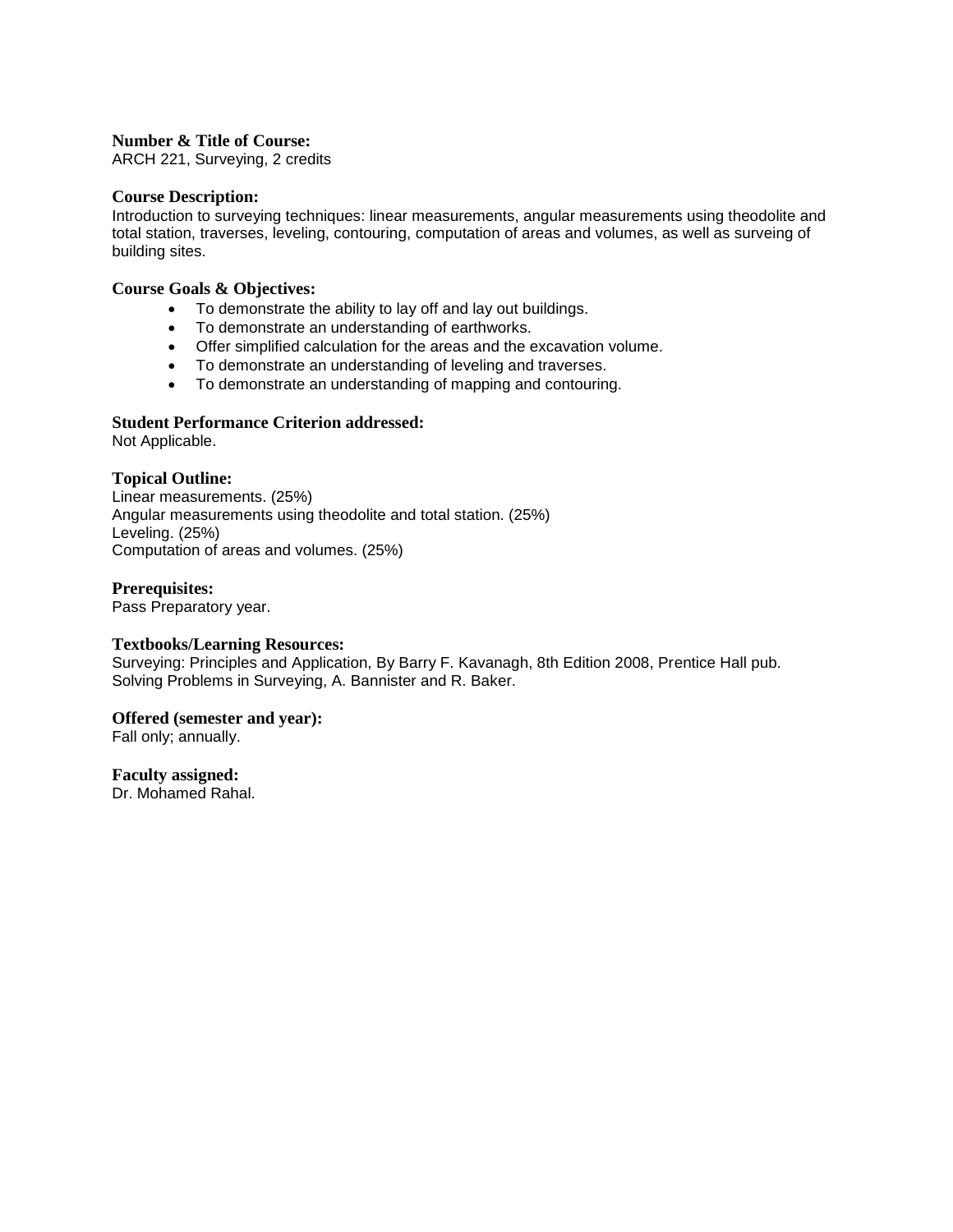ARCH 222, Environmental Control Systems I (Thermal), 2 credits.

#### **Course Description:**

The course aims to enable students to understand the direct relationship between the climate (macro and micro) and human comfort. A brief introduction to climatology and weather deviations. Explaining the techniques and tools of analyzing and controlling the macro and micro climatic factors affecting the building, and enable the students to understand the building envelope architectural components that help control the indoor thermal environment.

### **Course Goals & Objectives:**

- To develop student's understanding of the relation between micro and macro climate and human comfort.
- To promote student's knowledge about sun path, solar angles, shadow angles, different types shading masks and devices.
- To increase student's awareness of tools and techniques of passive design to achieve indoor thermal comfort and minimize dependencies of traditional energy sources as part of sustainability objectives.
- To develop student's skills in analyzing climatic elements using and extracting information from solar charts, shadow angle protractor, Olgey's chart, and psychometric chart.

### **Student Performance Criterion addressed:**

B.6 Environmental Systems B.7 Building Envelope Systems and Assemblies

### **Topical Outline:**

Introduction of Environmental Control Systems 8% Principle of climate and metrology 15% Sun and its control in Architecture 24% Passive design 8% Thermal transfer 15% Thermal comfort 15% Bioclimatic architecture principles, passive and active systems. 15%

#### **Prerequisites:**

Pass Preparatory year.

#### **Textbooks/Learning Resources:**

Bourgeois, Jean-Louis. (1989) *Spectacular vernacular: the adobe tradition*. New York: Aperture, 1989. Erell, E. et al. (2011). Urban Microclimate: Designing the Spaces Between Buildings. 1st ed. Earthscan Givoni, Baruch. (1998) *Climate Considerations in Buildings and Urban Design*. New York: Van Nostrand. Heschong, Lisa. (1979) *Thermal delight in architecture*. Cambridge, Mass.: MIT Press. Santamouris, M. (2001). *Energy and Climate in the Urban Built Environment*. London, UK: James &

James (Science Publisher) Ltd.

Strub, Harold. (1996) *Bare Poles: building design for high latitudes*. Ottawa : Carleton University Press. Szokolay, Steven. (2008) Introduction to Architectural Science: The Basis of Sustainable Design. 2<sup>nd</sup> ed.

#### **Offered (semester and year):**

Spring only; annually.

#### **Faculty assigned:**

Dr. Badran Alzenifeer & Dr. Abdulrahman Alshaikh.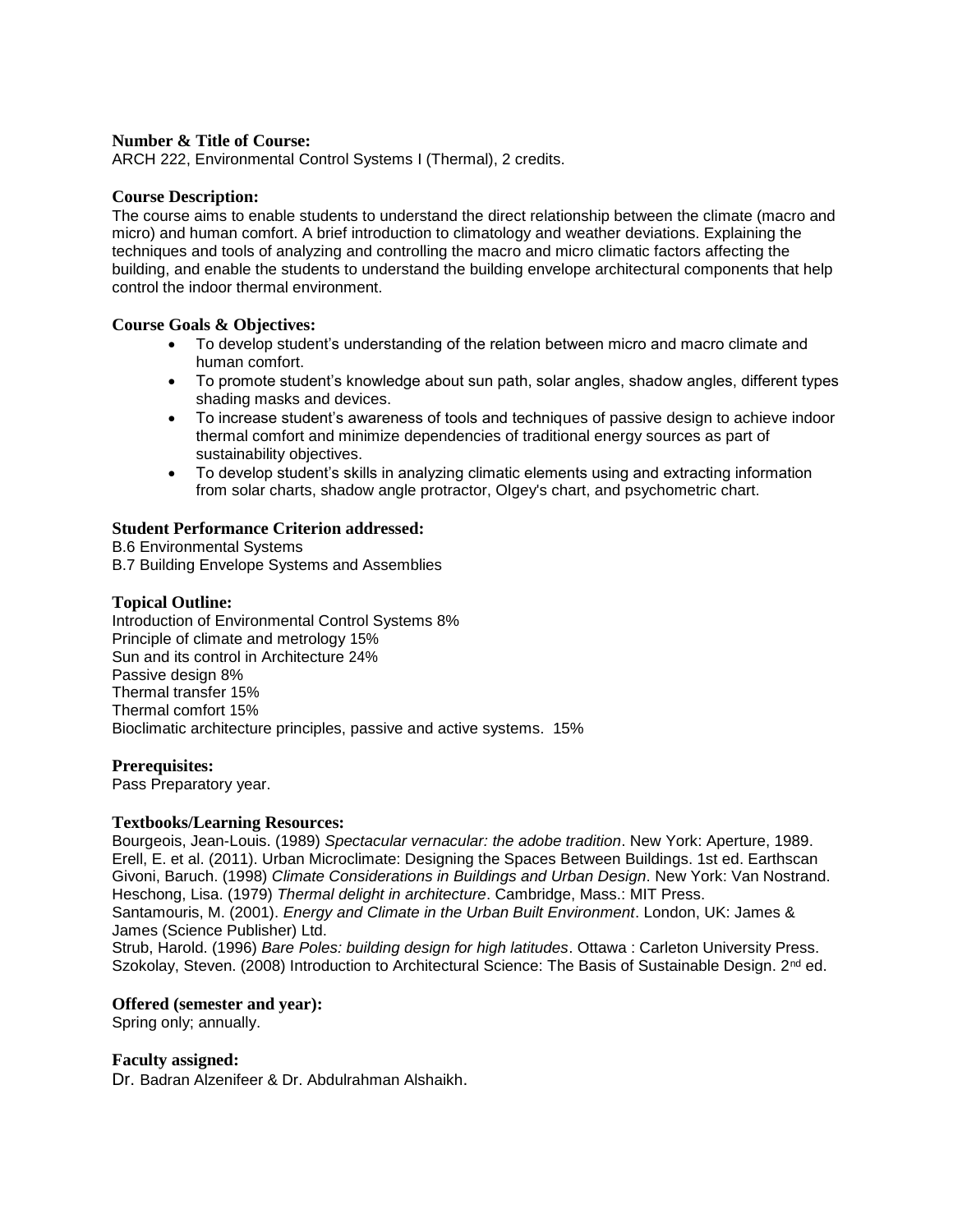ARCH 231, Environmental Design I, 2credits.

### **Course Description**

Introduction to the art and science of Architecture, Interior design, and Building technology as the environmental design professions, and the process of environmental design goal formulation.

### **Course Goals & Objectives:**

- To define what is meant by Architecture, Interior design, and Building technology.
- To acquaint the students with different theories of Architecture, Interior design, and Building technology.
- To identify different types of Architecture, Interior design, and Building technology.
- To fully explain the process of Architecture, Interior design, and Building technology.
- To present a historical perspective of Architecture, Interior design, and Building technology.
- To present the major professional activities of Architecture, Interior design, and Building technology.

### **Student Performance Criterion addressed:**

Not Applicable

### **Topical Outline:**

Architecture. Interior design. Building technology.

### **Prerequisites:**

Pass Preparatory Year

#### **Textbooks/Learning Resources:**

Roaf, Sue. *Ecohouse – a Design Guide*. Architectural Press, Oxford, U.K. 2001.

Wood, C. Environmental Impacts Assessment: a Comparative review. Longman Group Ltd, Harlow, 2000. Preiser W., Rabinowitz H., White E., *Post Occupancy Evaluation*, Van Nostrand Reinhold Company, New York, 2002,

Botkin, Daniel. A New Ecology for the Twenty- First Century. Oxford, 2003.

Bron, G. Z. & Dekay, Mark. *Sun Wind & Light*, John Wiley & Sons. Inc. New York, U.S.A. 2001. Hardoy, j. E. Mitlin, & Satterthwaite, D. *Environmental Problems in Third World Cities*. London. Earthscan Publication, Ltd. 2002.

Van Der Ryn, Sim & Cowan, Stuart. *Ecological Design*. Island Press. New york, U.S.A.. 2004. Hassan Fathy " Architecture for the Poor " An Experiment in Rural Egypt, University Of Chicago Press,

### **Offered (semester and year):**

Fall only; annually

**Faculty assigned:**  Suhimi, Trad.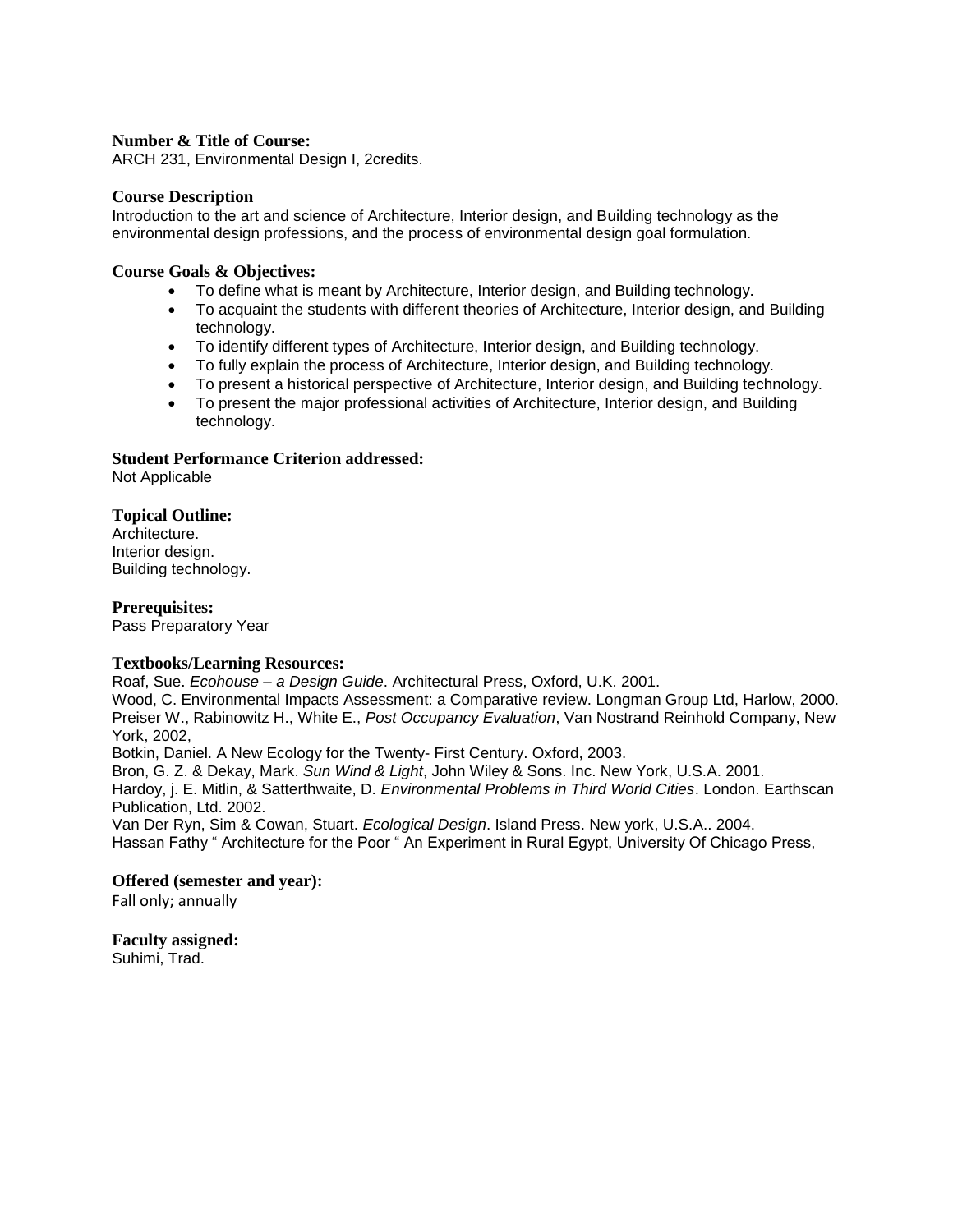ARCH 232, Environmental Design II, 2credits.

#### **Course Description**

Introduction to the art and science of Urban Planning and Landscape Architecture as environmental design professions, with focus on the process of plan making, from goal formulation to master-planning.

### **Course Goals & Objectives:**

- To define what is meant by planning.
- To acquaint the students with different levels of planning e.g. national, regional and so forth.
- To identify different types of planning; physical, social, economic and environmental.
- To fully explain the process of plan making.
- To present a historical perspective of the profession of Landscape Architecture;
- To present the major professional activities of Landscape Architects as Designers and Landscape Planners.

#### **Student Performance Criterion addressed:**

Not Applicable.

### **Topical Outline:**

Urban Planning. Landscape Architecture.

### **Prerequisites:**

Pass Preparatory Year

#### **Textbooks/Learning Resources:**

Katanyse, J. Introduction to Urban Planning Laurie, Michael. An Introduction to Landscape Architecture. New York: American Elsevier, 1975. American Planning Association (2006) "Planning and Urban Design Standards", John Wiley & Sons, Simonds, John O. Landscape Architecture. New York: McGraw-Hill, 1983. Marsh, William M. Landscape Planning, Environmental Application. New York: John Wiley & Sons, 1991

#### **Offered (semester and year):**

Spring only; annually

#### **Faculty assigned:**

Instructor from Landscape & Urban planning departments.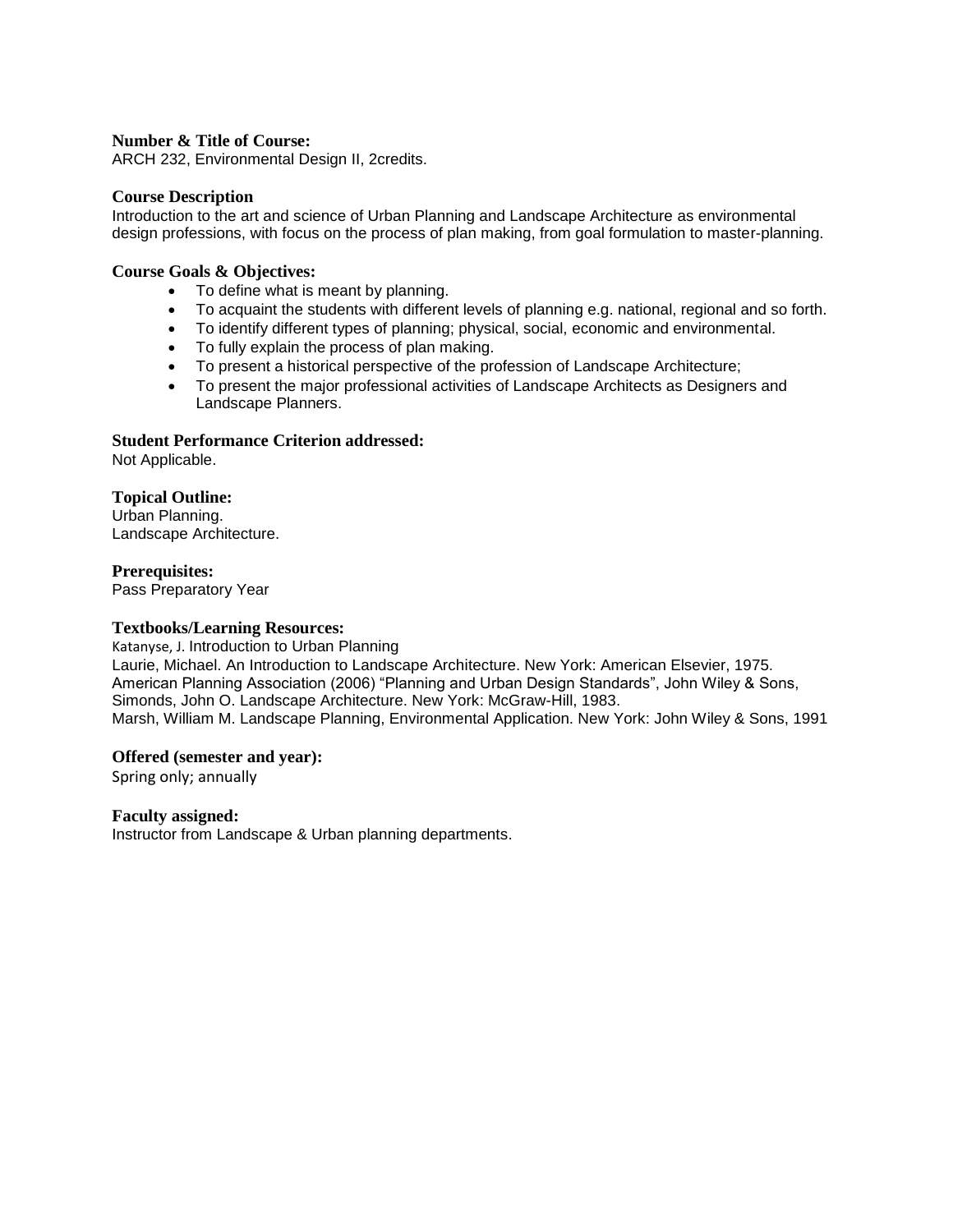ARCH 241, CAD Applications, 2 credits

#### **Course Description:**

Introduction to the fundamentals of Computer Aided Design, beginning with simple drafting commands and standard drafting methods to produce technical and standard 2D drawings.

#### **Course Goals & Objectives:**

- Develop student's knowledge about technical and standard 2D drafting techniques
- Train students how to deal with various equipment that are used with CAD systems
- Develop basic knowledge of students about Mass modeling
- Train students on proficient production of drawing documents and integrate it with other project documents.

### **Student Performance Criterion addressed:**

Not Applicable.

### **Topical Outline:**

Working with the AutoCAD interface (10%) Drawing Basic/Advanced geometry (50%) Modifying objects - Adding Annotations (30%) Printing and plotting (10%)

### **Prerequisites:**

Pass preparatory year

#### **Textbooks/Learning Resources:**

Brian, C. Benton. Mastering AutoCAD 2019 and AutoCAD LT 2019 (wiley, 2019)

#### **Offered (semester and year):**

Fall only; annually.

#### **Faculty assigned:**

Lect. Omair Albeshe Lect. Mishari Albagmi Lect. Ahmed Abdelaal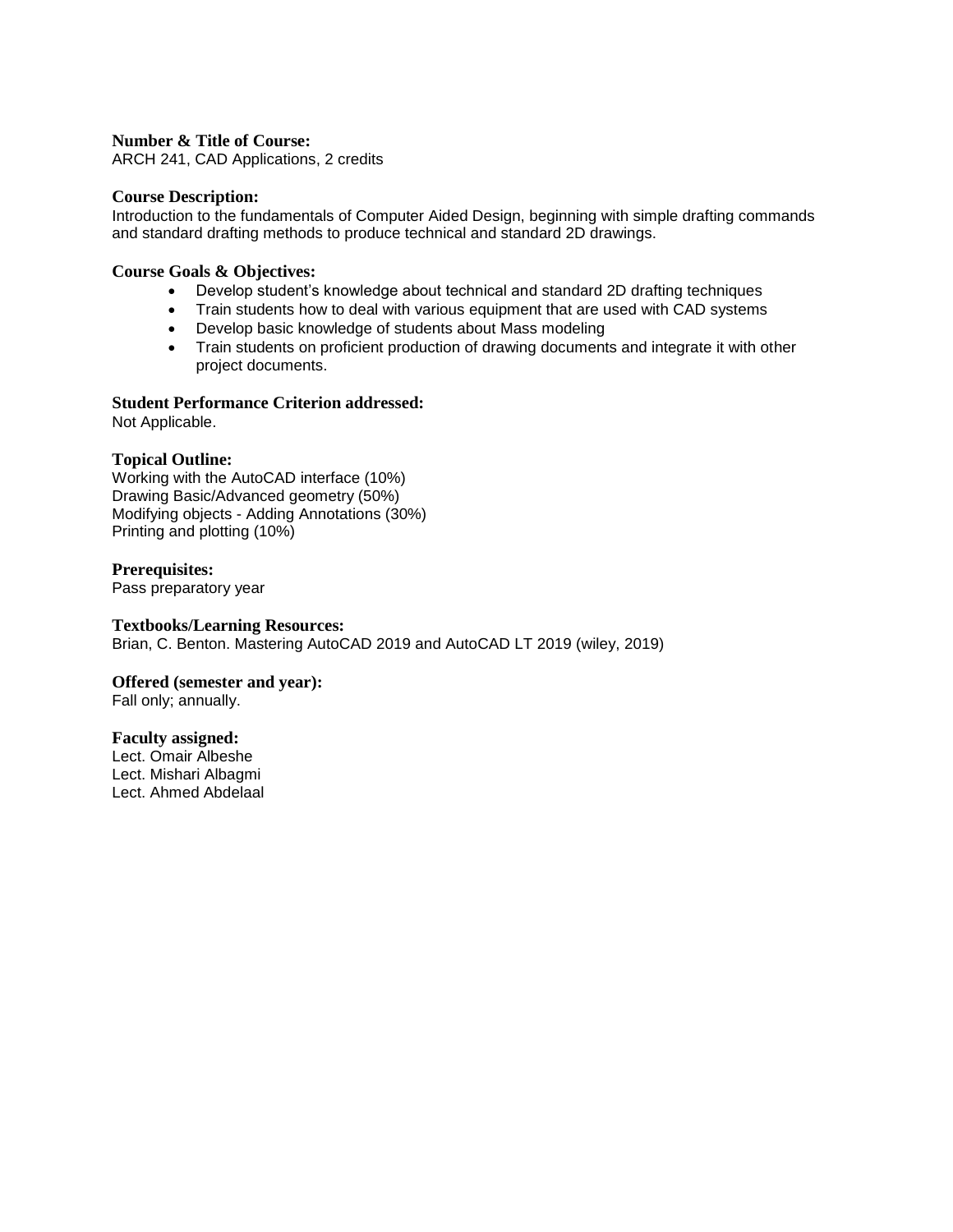ARCH 242, Advanced CAD & GIS Applications, 2credits.

#### **Course Description**

Introduction to the fundamentals of 3D modeling and GIS concepts and techniques, including conversion of 2D to 3D, mash & mesh models, and compilation between these models

#### **Course Goals & Objectives:**

- To develop Student's sense of architectural space.
- To develop student's knowledge about 3D mass and mesh modeling and techniques
- To increase the students skills in 3D Modeling
- To attract students to the differences between various types of geographic phenomena
- To train students on the use GIS to examine an urban phenomenon
- To train students on various types of computer representations of geographic information

### **Student Performance Criterion addressed:**

Not Applicable.

### **Topical Outline:**

Advanced CAD (50%) GIS Applications (50%)

### **Prerequisites:**

ARCH 241, CAD Applications.

### **Textbooks/Learning Resources:**

Aubin, Pual F. (2006). Mastering Autodesk Architectural Desktop. The publishing's of ESRI (Getting start, ArcMap, ArcCatalog, ArcEditing) ARCGIS Data tutorial and ARCGIS Text tutorial

### **Offered (semester and year):**

Spring only; annually

#### **Faculty assigned:**

Lect. Ahmed Abdelaal, Lect. Omair Albeshe, Dr. Wesam Abdou, Dr. Tahir, and Arch. Mashal Battoyor.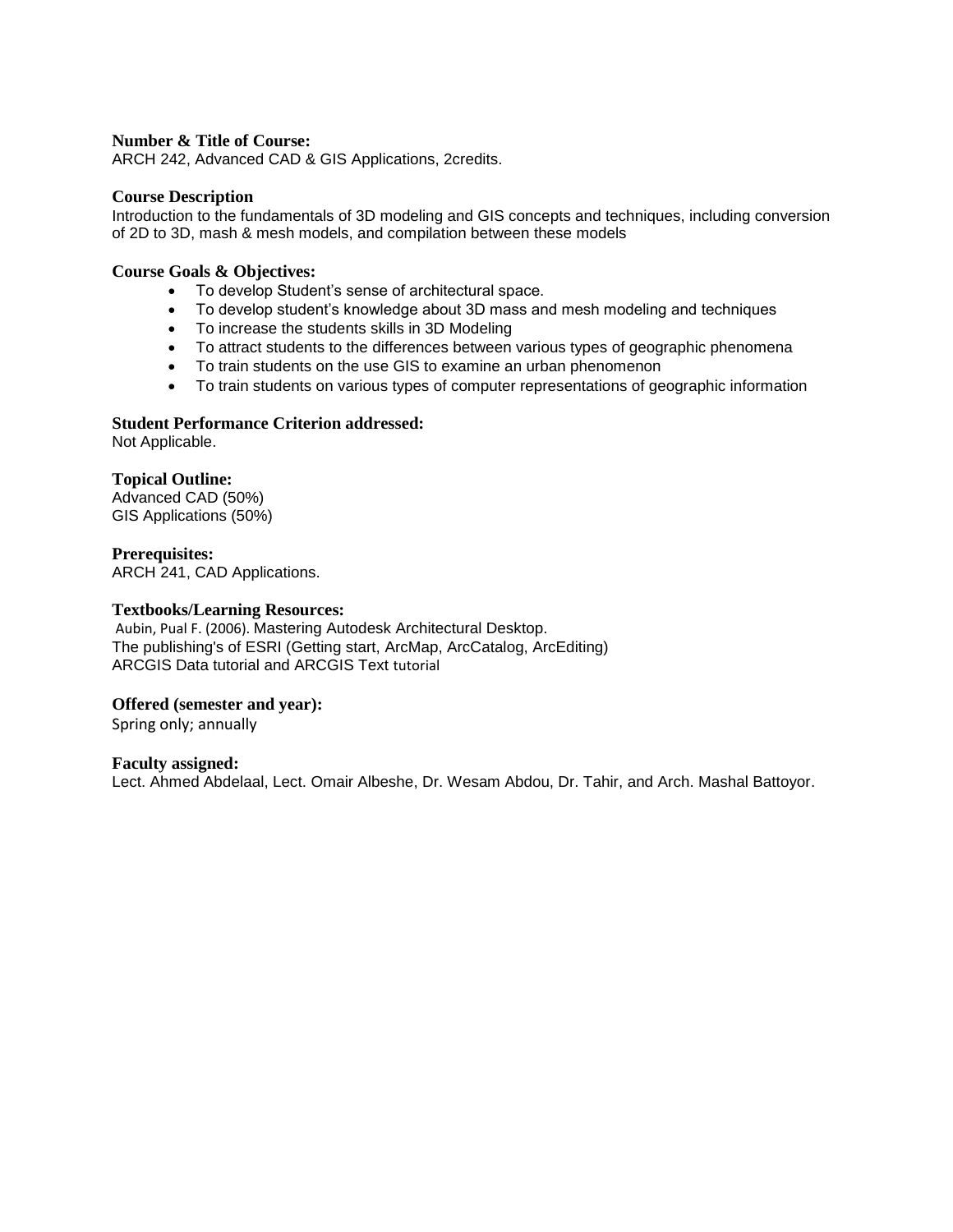ARCH 251, Design Methods I, 2 credits

#### **Course Description:**

Design Method will illustrate the definition of design, the principle of design and the elements of design within the framework of design process. How physical and social aspects of design is analyzed, synthesized and proposed in a space are the main fundamentals and focus of this course. In addition, this course will cover different theories, concepts and criteria in accordance with design principles in order to understand similarities and differences in the design projects.

### **Course Goals & Objectives:**

- Understanding the system of design process.
- To enable students to understand the basic methods of space/spatial design
- To construct design program, design definition, relevant need/requirement and different design phases
- To demonstrate and develop design skill through design concept, criteria and design philosophy

### **Student Performance Criterion addressed:**

A.5 Ordering Systems

### **Topical Outline:**

Design Methodologies 50 % Design Elements and ordering systems (50 %)

#### **Prerequisites:**

Pass preparatory year

#### **Textbooks/Learning Resources:**

Ching, Francis D.K. - Architecture, Form, Space & Order – John wiley & sons,INC- 2 Edition- Canada, 1996

Lawson, B. " How Designers think" , the architecture press, LTD, London, 1980 G. Abdelghany and Eglal Aljofi, Design Method, unpublished lectures, 2013 A vocabulary of architectural forms

#### **Offered (semester and year):**

Fall only; annually

#### **Faculty assigned:**

Dr. Aymen Hashem A. Alsayed (Course coordinator), Lect. Omair Albeshe Lect. Meshari Albaqmi Arch. Abdullah a. Alansari, Arch. Mashal Battoyor.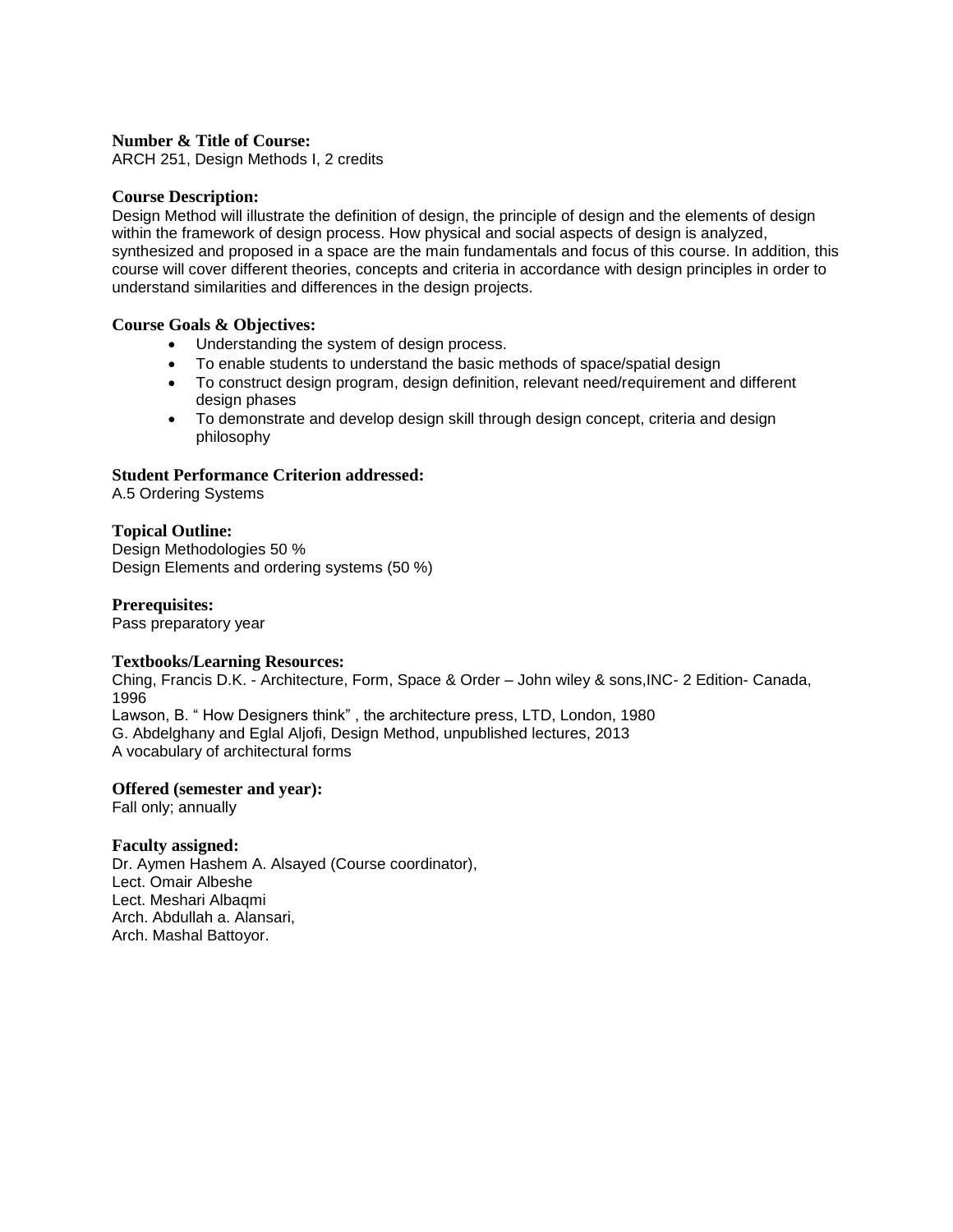ARCH 252, Site Planning, 2 credits.

#### **Course Description**

Introduction to the theories and methods of spatial arrangement and management of external physical environment, including site selection, creation of meaningful spaces, and site planning to achieve the ideal relationship between the building and the site.

### **Course Goals & Objectives:**

- To understand site planning principles, process and steps.
- To know site analysis methods and techniques and its effects on the proposed project.
- To have the ability to determine type of project users and how their needs can be satisfied.
- To develop an understanding of design concepts.
- To develop an understanding of site design; form, spatial organization and site hierarchy.

### **Student Performance Criterion addressed:**

Not Applicable

### **Topical Outline:**

Quizzes 2 to14th. Week 10% Midterm exam 9th. 20% Assignments 2 to14th. 20% Attendance 10%  $Final exam 16<sub>th.</sub>$  40%

### **Prerequisites:**

Pass preparatory year

#### **Textbooks/Learning Resources:**

Site Planning: Environment, Process and Development, R. Gene Brooks, 1988 Site Analysis, James A. LaGro Jr., 2001

### **Offered (semester and year):**

Spring only; annually

# **Faculty assigned:**

Rawaf & Suhimi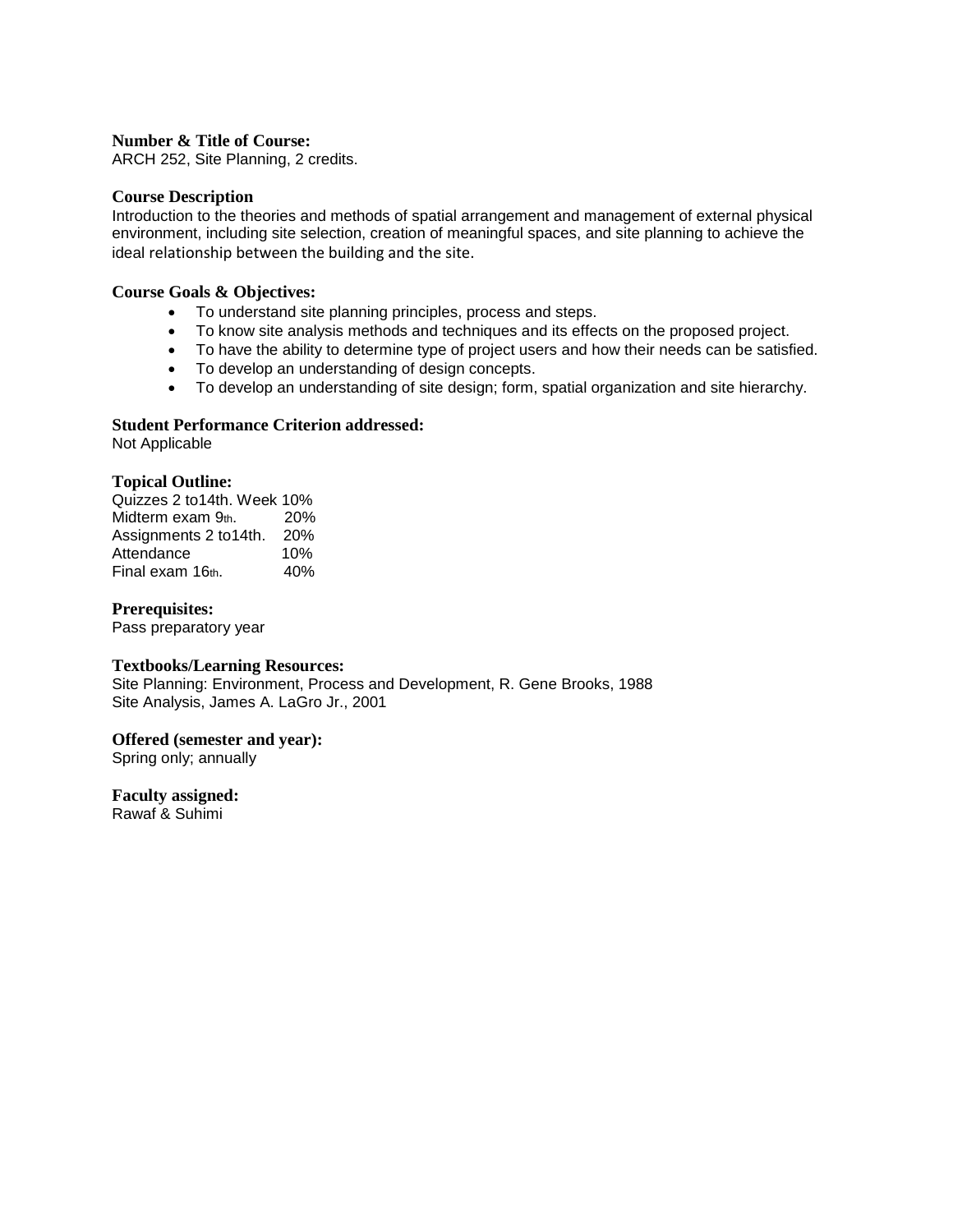ARCH 301, Design Studio V, 5 credits

#### **Course Description:**

This course teaches students how to deal with architectural design problems with an increasing complexity by integrating spatial, programmatic, and material strategies. They will learn how to proceed from one stage to another and how to link design stages together. The course emphasizes on the systematic application of sustainability concept represented by the environmental and cultural parameters into the design project.

#### **Course Goals & Objectives:**

- Develop students' design skills regarding integration of building form, function, context etc.
- Develop students' understanding of how the project's design would develop.
- Develop students' ability to proceed from one stage to another as a design process.
- Enhance students' awareness of the sustainability concept and apply it in the design.

#### **Student Performance Criterion addressed:**

A2. Design Thinking Skills: A4. Architectural Design Skills:

#### **Topical Outline:**

Collecting information & data analysis (25%) Concept generation & Schematic Design Development (15%) Design Development (50%) Drawing and other representational techniques (10%)

**Prerequisites:** 

ARCH 202, Design IV

#### **Textbook/ Learning Resources:**

Archer, B. 2003. An overview of the structure of the Design Process English Universities Press Architectural magazines (e.g. Architecture Record, Doms, A+U, Al Bena, Detail etc) Time-saver standards for interior design and space planning. De Chiara, Joseph, 1929-, Panero, Julius, Zelnik, Martin, 1939- McGraw-Hill, c1991 Ching, Francis D. K.; Architecture: Form, Space, and Order, John Wiley & Sons; 3rd edition ,2007

**Offered (semester and year):**

Fall only; annually

#### **Faculty assigned:**

Dr. Mohammed Hapallas Dr. Hazem Afify Dr. Abed Almusallam Lect. Islam Mostafa Lect. Omair Albeshe Lect. Omar Busbait Lect. Turki Althaqib Arch. Abdullah a. Alansari, Arch. Mashal Battoyor.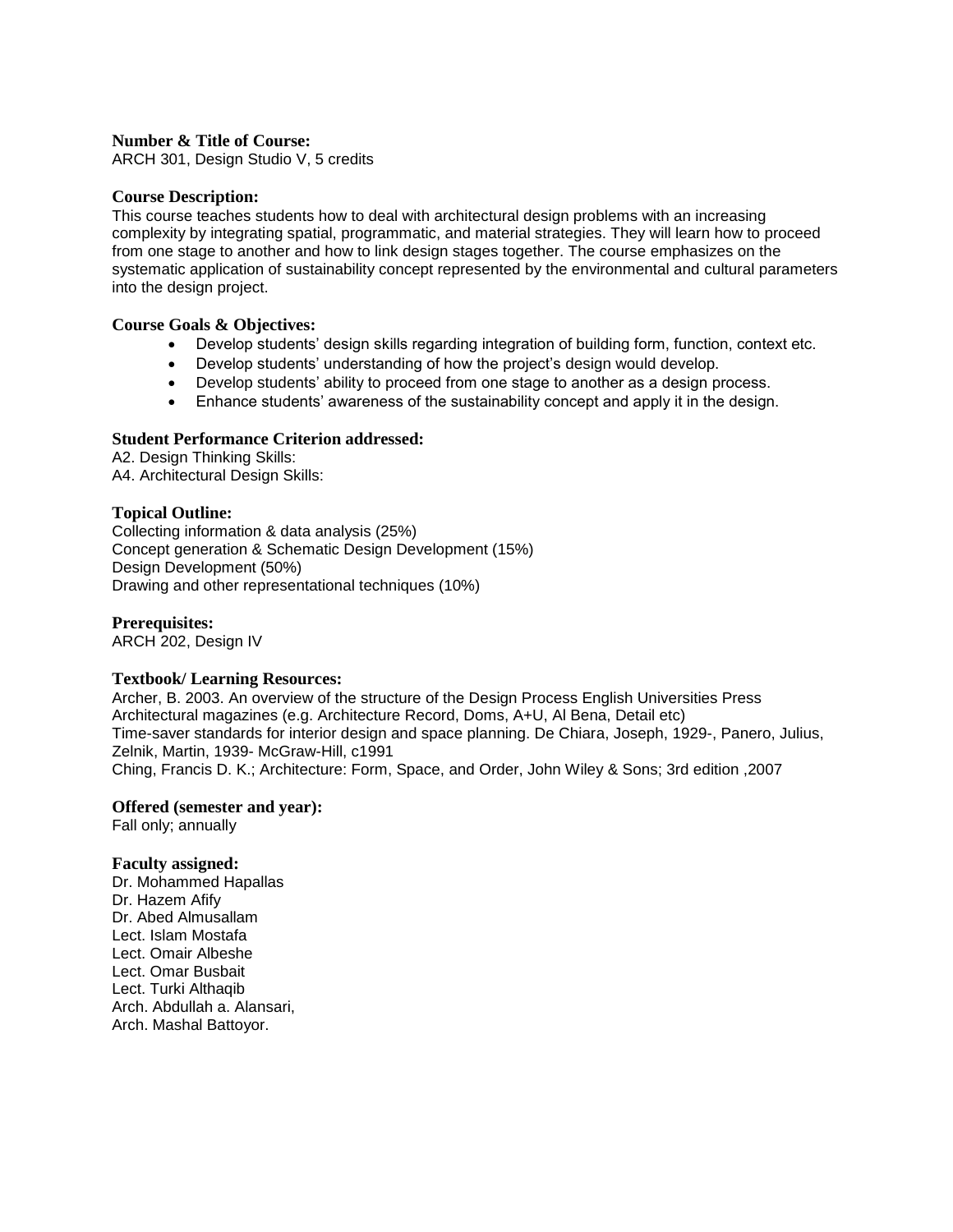ARCH 302, Design Studio VI, 5 credits

#### **Course Description:**

Students will learn how to approach and process relatively complex architectural design forms, considering: functional, symbolic, organizational, aesthetic, and structural parameters of the architectural space. This course motivates students to explore possible structural solutions for long span spaces. Students will apply the concept of sustainability, firstly by choosing the innovative system that best fit the architectural design solution and secondly by considering local cultural and environmental parameters in the project design.

### **Course Goals & Objectives:**

- Develop students' skills in designing complex forms while considering the space design parameters, i.e. the function, context, aesthetics, composition, etc.
- Develop students' awareness of long span structural systems.
- Develop students' awareness of codes & regulations.
- Instruct students on cultural and environmental dimensions in building design.

### **Student Performance Criterion addressed:**

A5. Ordering Systems B3. Codes and Regulations

#### **Topical Outline:**

Collecting information & data analysis (25%) Concept generation & Schematic Design Development (15%) Design Development (50%) Drawing and other representational techniques (10%)

### **Prerequisites:**

ARCH 301, Design Studio V

#### **Textbook/ Learning Resources:**

Archer, B. An overview of the structure of the Design Process / English Universities Press 2003 Ching, Francis D. K.; Architecture: Form, Space, and Order, John Wiley & Sons; 3rd Clark, Roger H, Precedents in Architecture: Analytic Diagrams, Formative Ideas, and Partis, John Wiley & Sons; 4th edition, 2012 Heino Engle; Structural Systems, Publisher Hatje Cantz 3rd edition, 2007

#### **Offered (semester and year):**

Spring only; annually

#### **Faculty assigned:**

Dr. Mohammed Hapallas, Dr. Hazem Afify, Dr. Abed Almusallam, Dr. Mohamad Jalal Istanbouli, Lect. Islam Mostafa, Lect. Omair Albeshe, Lect. Turki Althaqib, Arch. Mashal Battoyor.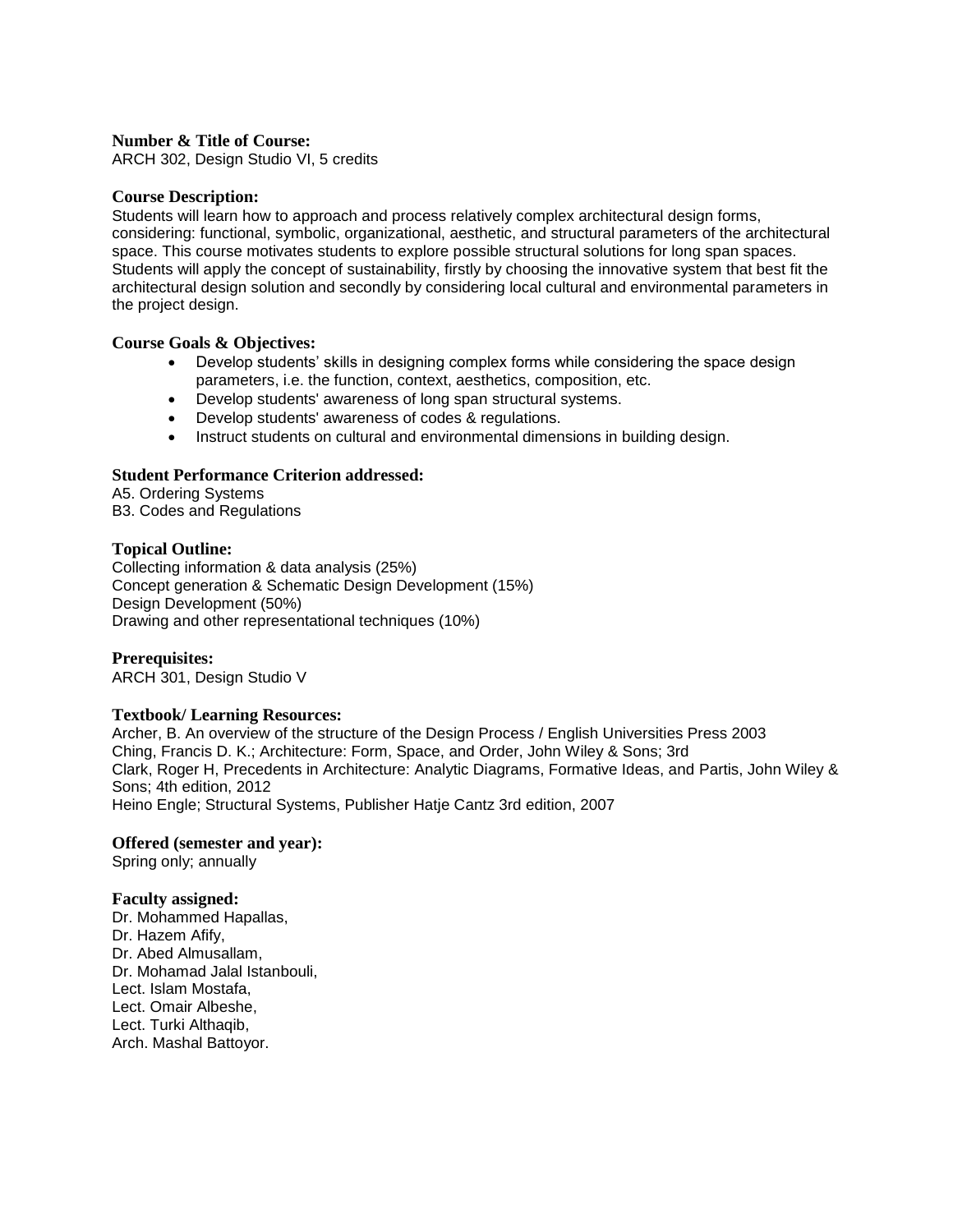ARCH 311, Advanced Design Methods, 3 credits

### **Course Description:**

This course examines site and environmental issues as well as the building process cycle, including program analysis and space requirement computation. The design process will be explored through detail study of spatial relationships, zoning analysis, and concept formulation, including case study analysis. The design process will also focus on case studies where technical, functional, and behavioral evaluation of buildings will be undertaken.

### **Course Goals & Objectives:**

- Understanding the design process such as data gathering, analysis, concept generating, evaluation and communication.
- Help the students to understand site and functional studies, initiate design concepts
- The student will be exposed to different design issues relating to man and his response to the built and natural environment.
- Enable the students to study and analyze existing buildings, understand the positive and negative issues for a better approach to design.

### **Student Performance Criterion addressed:**

Not Applicable.

### **Topical Outline:**

Collecting information & data analysis (25%) Concept generation & Schematic Design Development (15%) Individual Research (60%)

**Prerequisites:** 

ARCH 251, Design Methods 1

#### **Textbook/ Learning Resources:**

*Analyzing Architecture*, Simon Urwin, Taylor & Francis Inc. 2004 *Site Analysis*, James A. LaGro, John Wiley & Sons Inc. 2007 Lawson, B. "How Designers think" , the architecture press, LTD, London, 1980

#### **Offered (semester and year):**

Fall only; annually

### **Faculty assigned:**

Dr. Hazem Afify Lect. Hamad Alabdulrazzaq Lect. Turki Althaqib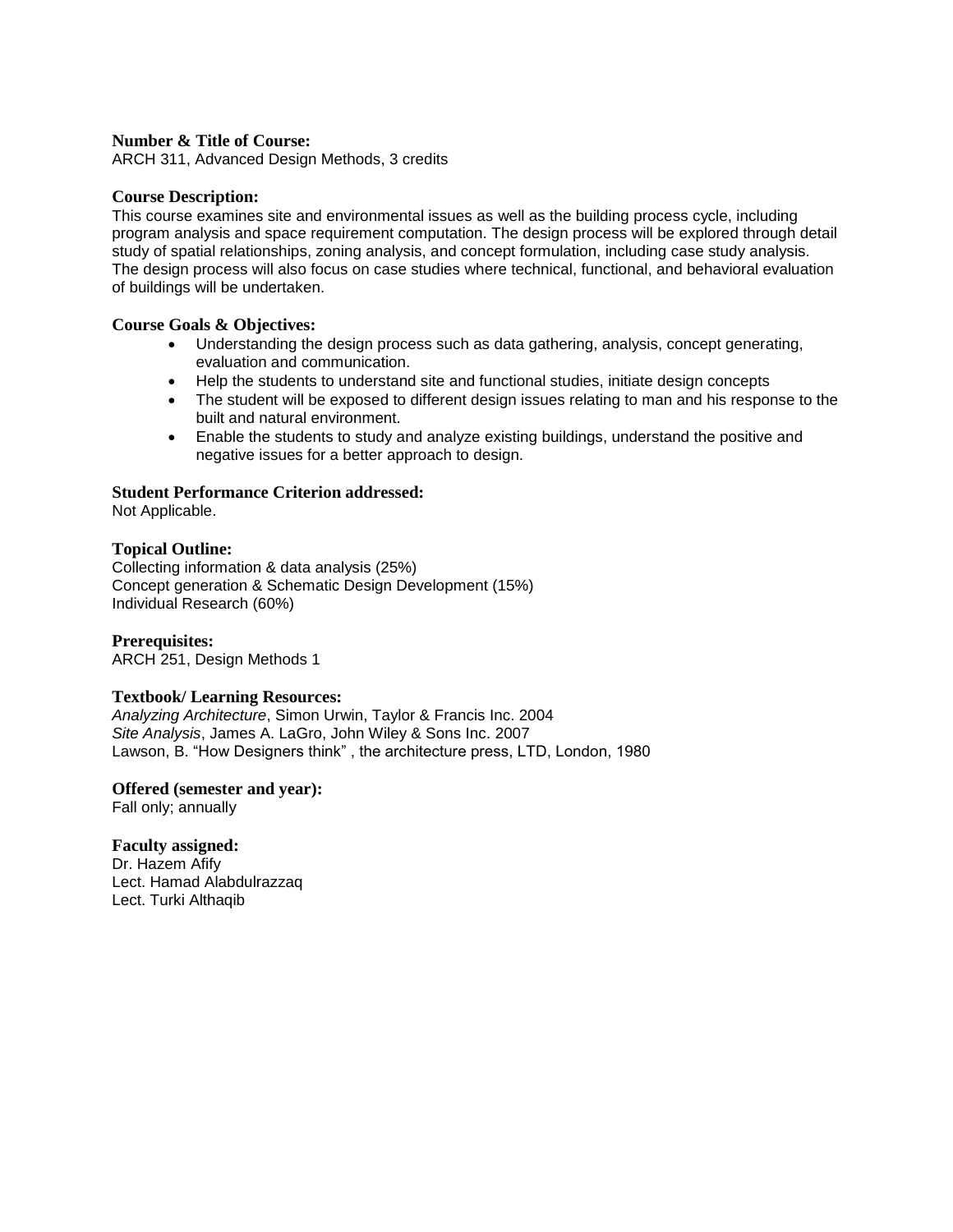ARCH 321, Construction Systems & Assemblies, 3 credits

#### **Course Description:**

It explores different types building systems, with special attention to the detailing of construction parts, joints and connections. Systems include foundations, flooring, roofing, walls, frames, long span, tensile structure, ducting and piping. It examines the advantages and disadvantages of the different systems under which an appropriate one can be selected for any particular design

#### **Course Goals & Objectives:**

Achieve an understanding of the following topics:

- Different systems used in the construction of buildings and other structures
- Advantages and disadvantages of the different systems
- Construction methods and processes that are unique to each system
- Assemblage details of building parts, joints and connections that are critical to performance
- Conditions that are considered in evaluating and selecting the appropriate system
- Factors that contribute to sustainability and building construction

### **Student Performance Criterion addressed:**

B.7. Building Envelope and Assemblies

B.8. Building Material and Assemblies

#### **Topical Outline:**

Fundamentals of construction systems such as: foundations, flooring, roofing, walls (masonry, loadbearing wall, curtain wall), frame, shell, space frame, long span, and tensile structure (70%). Drawing detail of building parts, joints and connections (30%).

#### **Prerequisites:**

ARCH 212, Construction Systems & Materials

#### **Textbooks/Learning Resources:**

Fundamental of Building Construction: Materials & Methods, by Edward Allen & Joseph Iano. Building Construction Illustrated, by Francis D.K. Ching Sustainable Construction: Green Building Design and Delivery by Charles J. Kibert Internet web-sites

#### **Offered (semester and year):**

Fall only; annually

#### **Faculty assigned:**

Dr. Abed Almusallam, & Lect. Ahmed Aldossary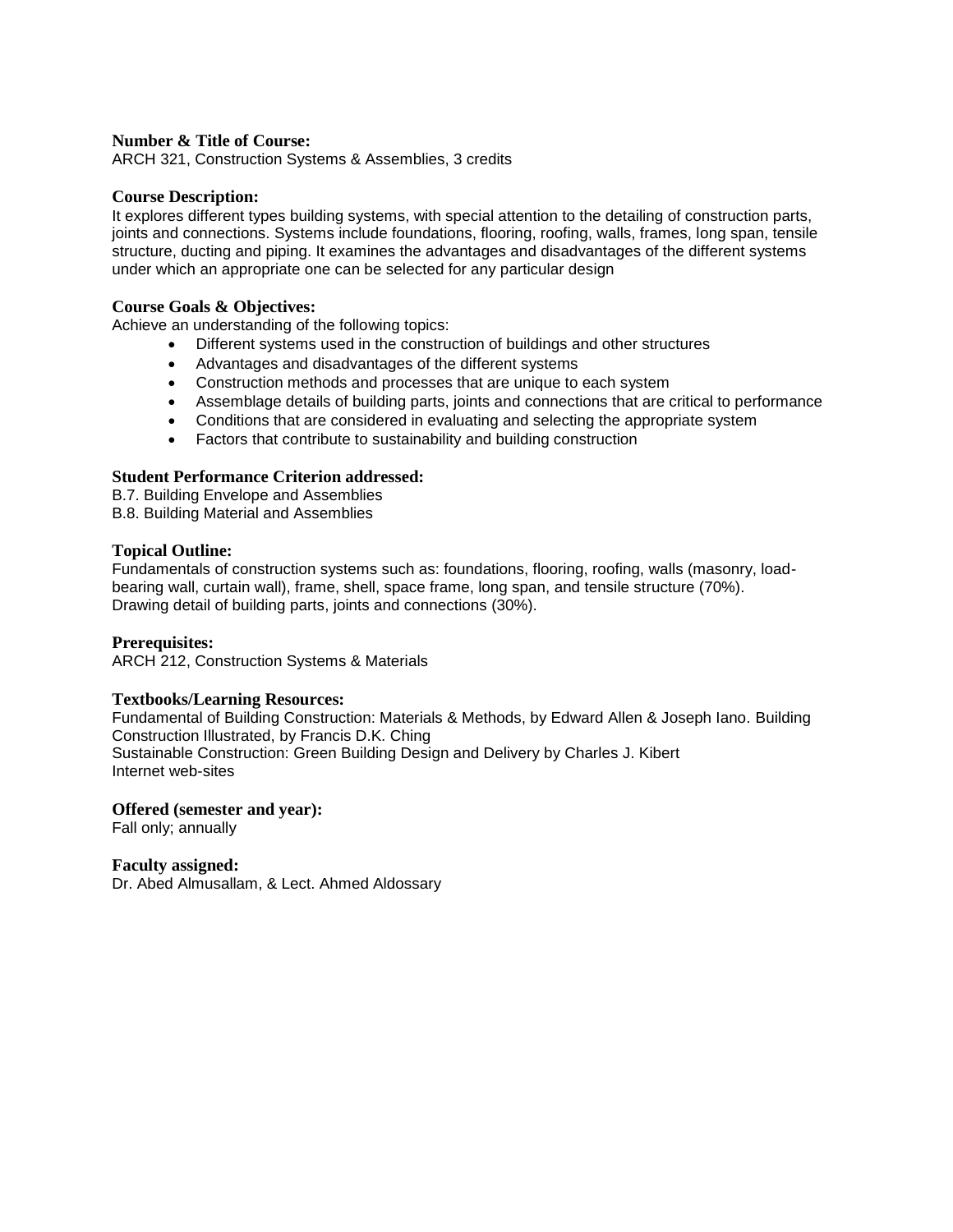ARCH 322, Environmental Control Systems II, 3 credits

### **Course Description:**

The course introduces students to the basic concepts of environmental control systems (i.e. services, lighting and acoustics systems) that are used in buildings. It reviews human activities and patterns of buildings' use and teaches students choose an optimum control system of the internal environment comfortable for users. It illustrates the visual comfort requirements and its relationship with to the human activities. These include various methods that are usually used to control daylight in buildings. It also demonstrates principles of artificial lighting, and components of lighting systems. It introduces students to the building's services concepts that would include water supply and sewage systems, elevators, escalators and fire safety installations and systems. Through this course, students will gain general knowledge about acoustics principals and the application of acoustical principles into architectural spaces.

### **Course Goals & Objectives:**

- Environmental Systems: Understanding the principles of environmental systems' design such as embodied energy, active and passive heating and cooling, indoor air quality, solar orientation, daylighting and artificial illumination, and acoustics; including the use of appropriate performance assessment tools
- Building Service Systems: Understanding of the basic principles and appropriate application and performance of building service systems such as plumbing, electrical, vertical transportation, security, and fire protection systems.

### **Student Performance Criterion addressed:**

B.6 Environmental Systems B.9 Building Services Systems

### **Topical Outline:**

Environmental Systems (20%) Building Services Systems (80%)

### **Prerequisites:**

ARCH 222: Environmental Control System I

#### **Textbooks/Learning Resources:**

Mechanical and Electrical Equipment for Buildings, Walter T. Grondzik, Alison G. Kwok, Benjamin Stein, John S. Reynolds, 13th edition, John Wiley & Sons. Building Services Handbook, 9th edition, Fred Hall & Roger Greeno, Routledge. L.V. Ripka, Plumbing Design and Installation, American Technical Publishers F. Hall, Plumbing, Cold Water Supply, Drainage and Sanitation, Longman Scientific Technical Richards R. Janis, and William K.Y. TAO "Mechanical and electrical Systems In building", Sixth edition, 2018.

D. Chadderton, "Building Services Engineering" 4th Edition (2004)

### **Offered (semester and year):**

Spring only; annually

#### **Faculty assigned:**  Lec. Noman Ashraf Dr. Hany Alseyed hesamoaldeen Lec. Rehan Jamel Lec. Meqdad Hasan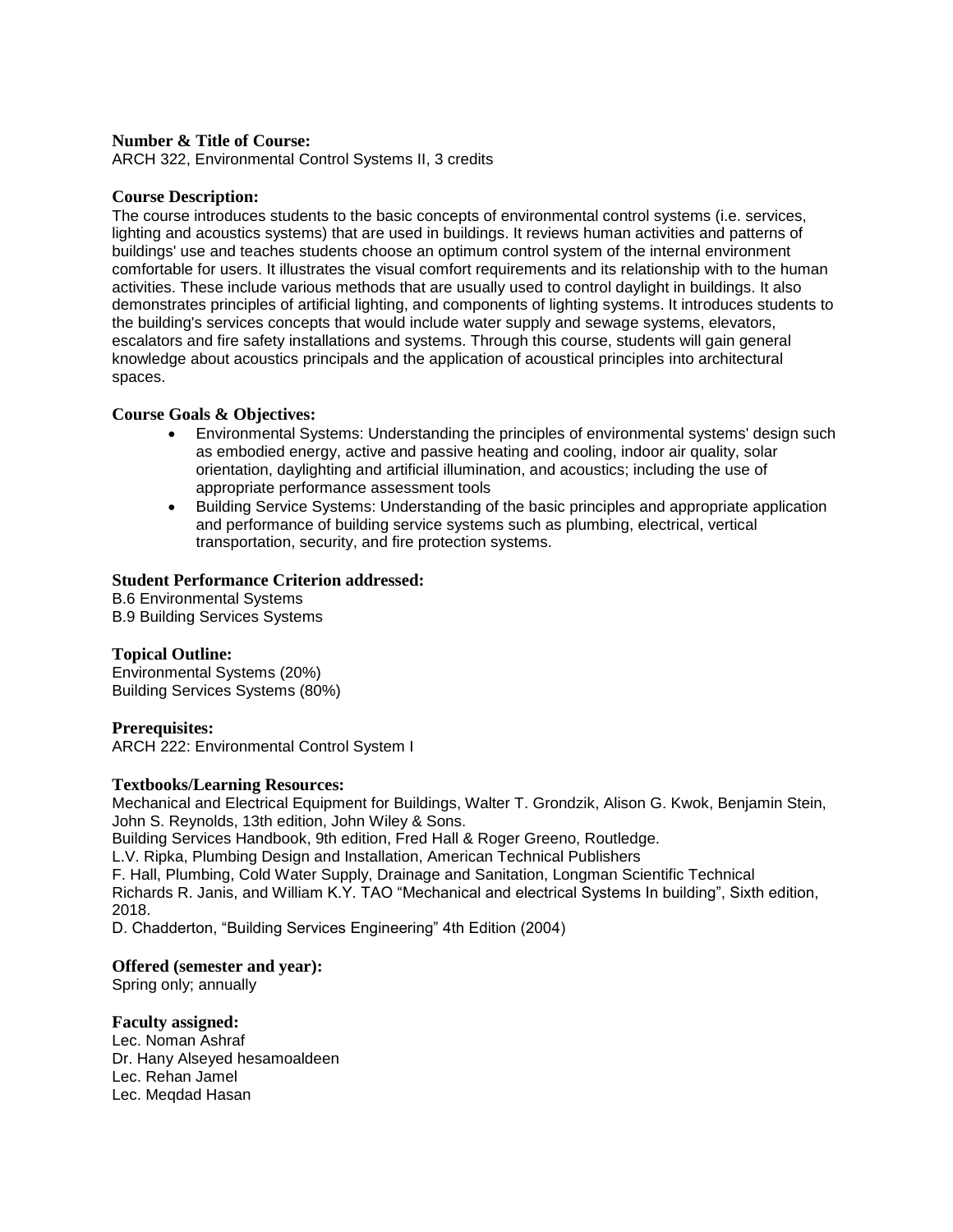ARCH 331, History & Theory I, 3 credits

#### **Course Description:**

Starting with primitive pre-historical architecture, the history of architecture and urbanism of civilizations in the Fertile Crescent, Nile valley, and other ancient civilizations is discussed through an analysis of basic structure, material, and geometry. Emphasis is given to European architecture starting with Classical Greece up to Gothic architecture, addressing structure, function, and aesthetics in their cultural contexts.

#### **Course Goals & Objectives:**

- Equip the student with a base of understanding of historical architectural elements.
- Discuss different architectural concepts in relation to different civilizations and periods.
- Explore the role of architecture in civilizations' growth and decline.
- Explore and analyse key master buildings that reflect their cultural context.
- Discuss understanding of architecture in relation to historical episodes.

### **Student Performance Criterion addressed:**

A.7 History and Global Culture A.8 Cultural Diversity and Social Equity

### **Topical Outline**

The ability to understand and discuss different architectural concepts in relation to different civilizations and periods. 40% History and Global Culture skills 20% Cultural Diversity and Social Equity skills 20% The student's ability to analyze major historical buildings that reflect their cultural context. 20%

### **Prerequisites:**

Pass the Second Year.

#### **Textbooks/Learning Resources:**

Moffett, M. et al, A World History of Architecture, Laurence King Publishing, London, 2003. Fletcher, Banister ,"History of architecture" 20 edition. Nuttgens, Patrick, The Story of Architecture, Phaidon Press Limited, London. on, 1997.

#### **Offered (semester and year):**

Fall only; annually.

#### **Faculty assigned:**

Dr. Mohamad Jalal Istanbouli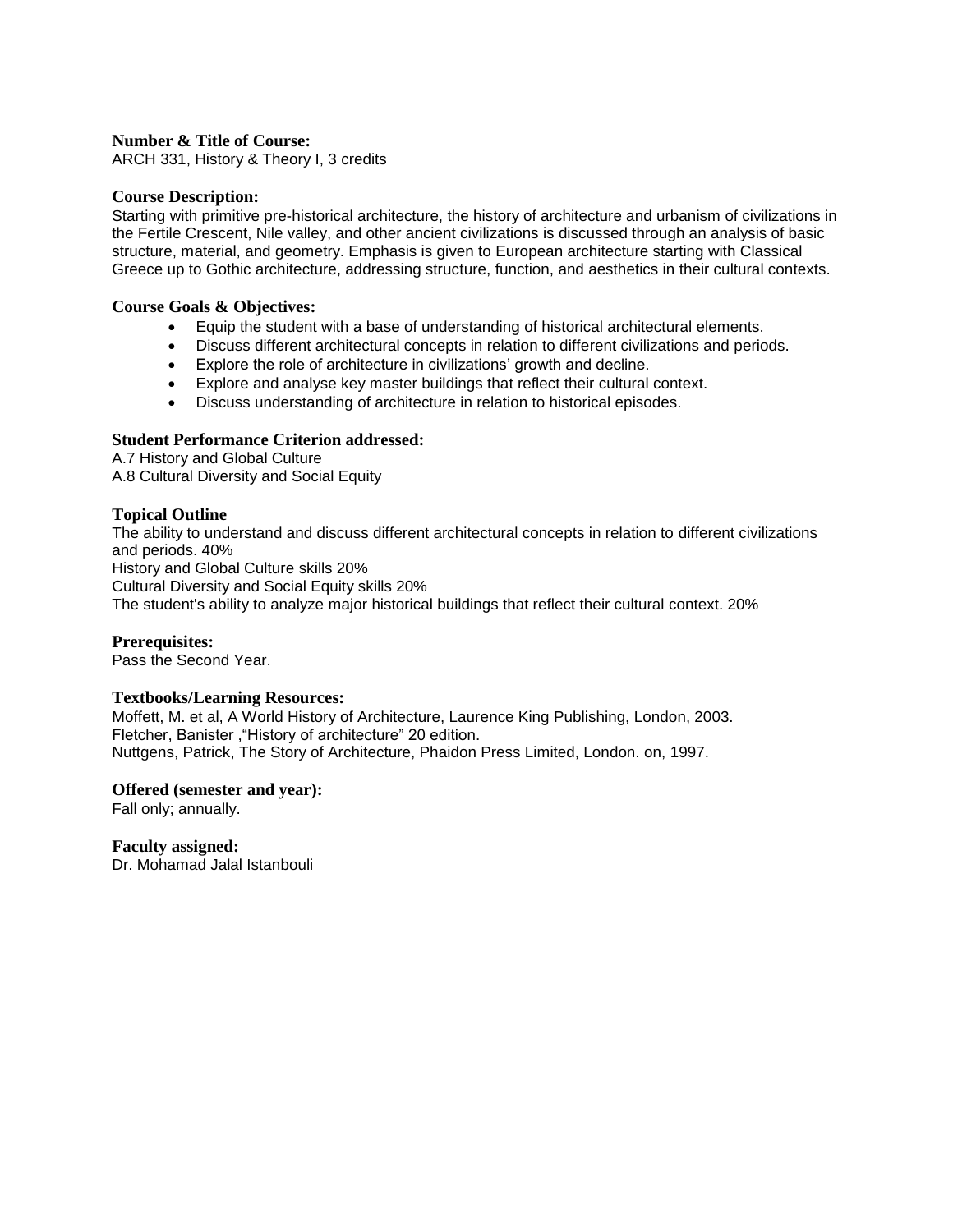ARCH 332, History & Theory II, 3 credits

### **Course Description**

An examination of the roots of modern movement in architecture. Industrial revolution and the emergence of modern architecture. Growth and influence of Bauhaus, International Style and Chicago School, contributions of grand masters such as, Le Corbusier, Mies Van Der Rohe and Walter Gropius. Plurality of architecture expressed through various architectural movements, e.g. Internationalism, Brutalism, Minimalism, late modernism, Post-modernism Course objectives. Understand the concept of modernism and its relation Global Culture.

### **Course Goals & Objectives:**

- Understanding of modern architectural concepts.
- Appreciation of architecture as a manifestation of socio -economic conflicts that occurred during 19th and 20th century Europe and America.
- Understanding the relationship of architecture with engineering, technological development and global culture.
- Understanding the role of new materials in shaping architecture.

### **Student Performance Criterion addressed:**

A.7 History and Global Culture

### **Topical Outline**

Assignments & weekly performance 20% Model making 20% Midterm Exam 20% Final Exam 40%

#### **Prerequisites:**

ARCH 331, History & Theory I

#### **Textbooks/Learning Resources:**

Moffett, M. Et al, A world History of Architecture, Laurence King Publishing, London, 2003 Nuttgens, Patrick, The Story of Architecture, Phaidon Press Limited, London, 1997. Frampton, K. Modern Architecture, a Critical History, Thames and Hudson, London, 2007. https://issuu.com/ebtissammohamedfarid/docs/introduction

**Offered (semester and year):** 

Spring only; annually.

**Faculty assigned:** Lect. Islam Mostafa & Lect. Ahmed Abdelaal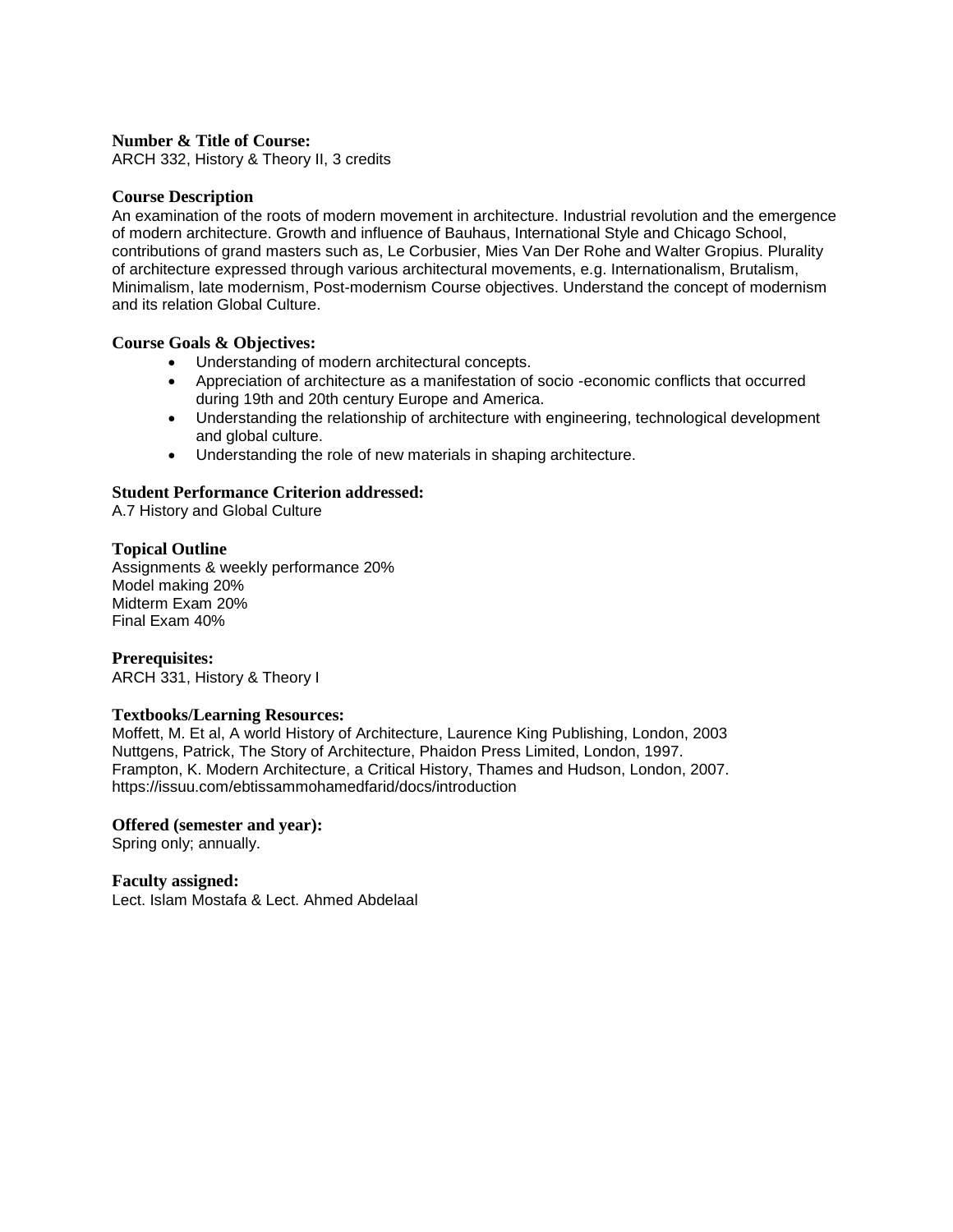ARCH 341, Structure I, 3 credits

#### **Course Description:**

The course overviews the factors that affect the design of R.C and steel structures. Student should be designed and overview types and details in steel structures.

#### **Course Goals & Objectives:**

- To demonstrate an understanding of the behavior of R.C. Structures.
- To demonstrate an understanding of the behavior of Steel Structures.
- To demonstrate the ability to suggest the structural system of any building.
- Offer simplified design for the elements of R.C. Structures.
- To demonstrate an understanding of the structural details of steel structures.

### **Student Performance Criterion addressed:**

B.5 Structural Systems.

### **Topical Outline:**

Design of reinforced concrete structures. (70%) Types and details in steel structures. (30%)

**Prerequisites:** ARCH 211, Concepts of Structure

#### **Textbooks/Learning Resources:**

Reinforced Concrete Design, by: Chu. Ko Wang & Chakes G. almon Reinforced Concrete A Fundamental Approach, by: Edwared G. Nawy

### **Offered (semester and year):**

Fall only; annually.

#### **Faculty assigned:**

Dr. Mohamed Rahal.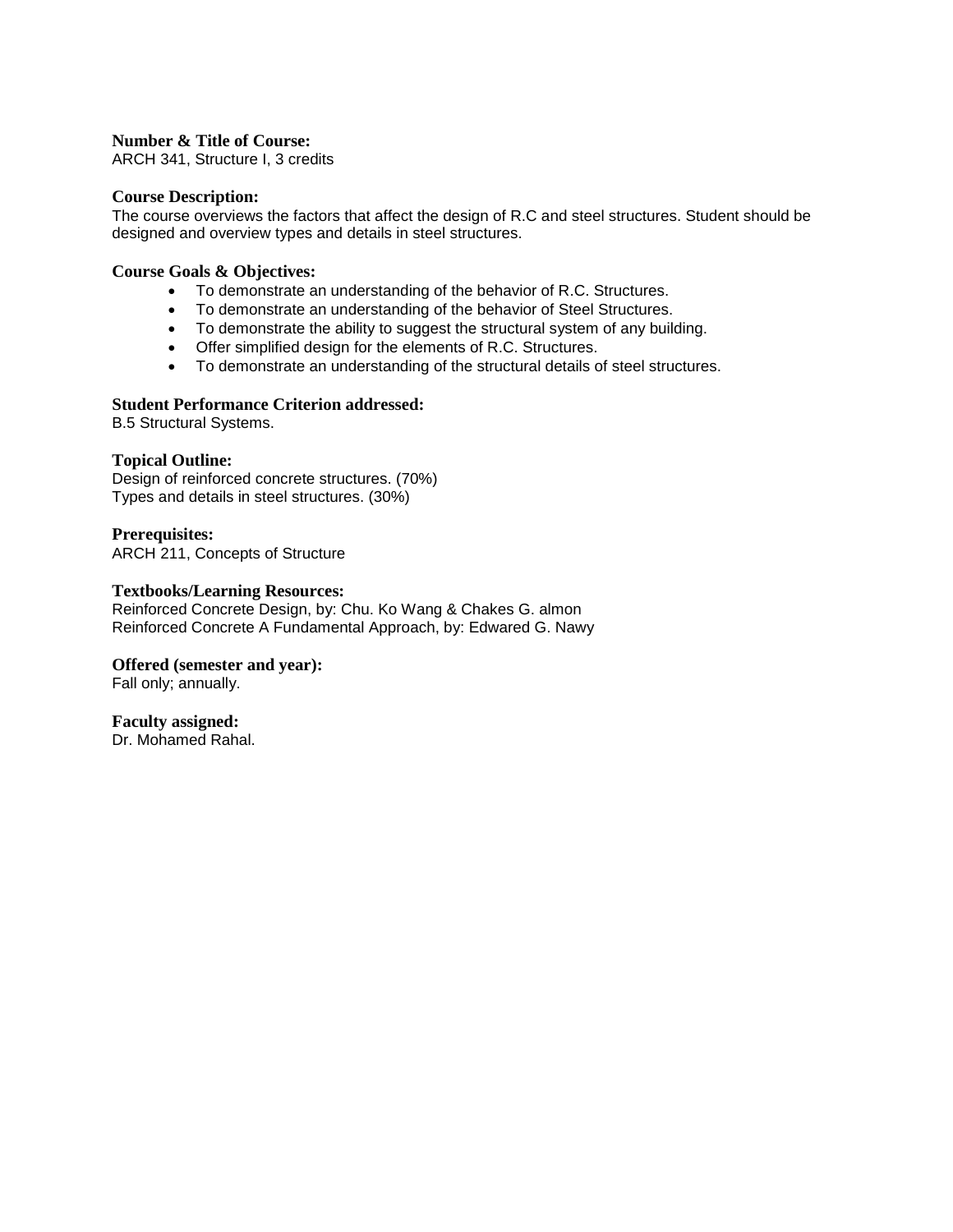ARCH 342, Structure II, 3 credits

#### **Course Description:**

Introduction to various types of structural systems. These systems include: suspended structures, shells, floor slabs, folded plates, space frame and space truss. Structural systems for resisting seismic, wind and lateral forces.

#### **Course Goals & Objectives:**

- Demonstrate to students the behavior of reinforced concrete structures.
- Demonstrate to students the behavior steel structures.
- Instruct students on appreciation of the architectural requirements of buildings.
- Demonstrate the relationship between the structural system and the architectural form.
- Assist students in selection of optimum structural system that responds to the architectural requirements.

### **Student Performance Criterion addressed:**

B.5 Structural Systems.

### **Topical Outline:**

Study the various types of structural systems (60%). Assist students in selection of optimum structural system that responds to the architectural requirements. (40%).

### **Prerequisites:**

ARCH 341, Structure I

#### **Textbooks/Learning Resources:**

Structure Systems.by: Ralph Rapson & Hannskarl Bandel. Form and Structure in Architecture. by: Alexander Zannos

#### **Offered (semester and year):**

Spring only; annually

**Faculty assigned:**

Dr. Mohamed Rahal.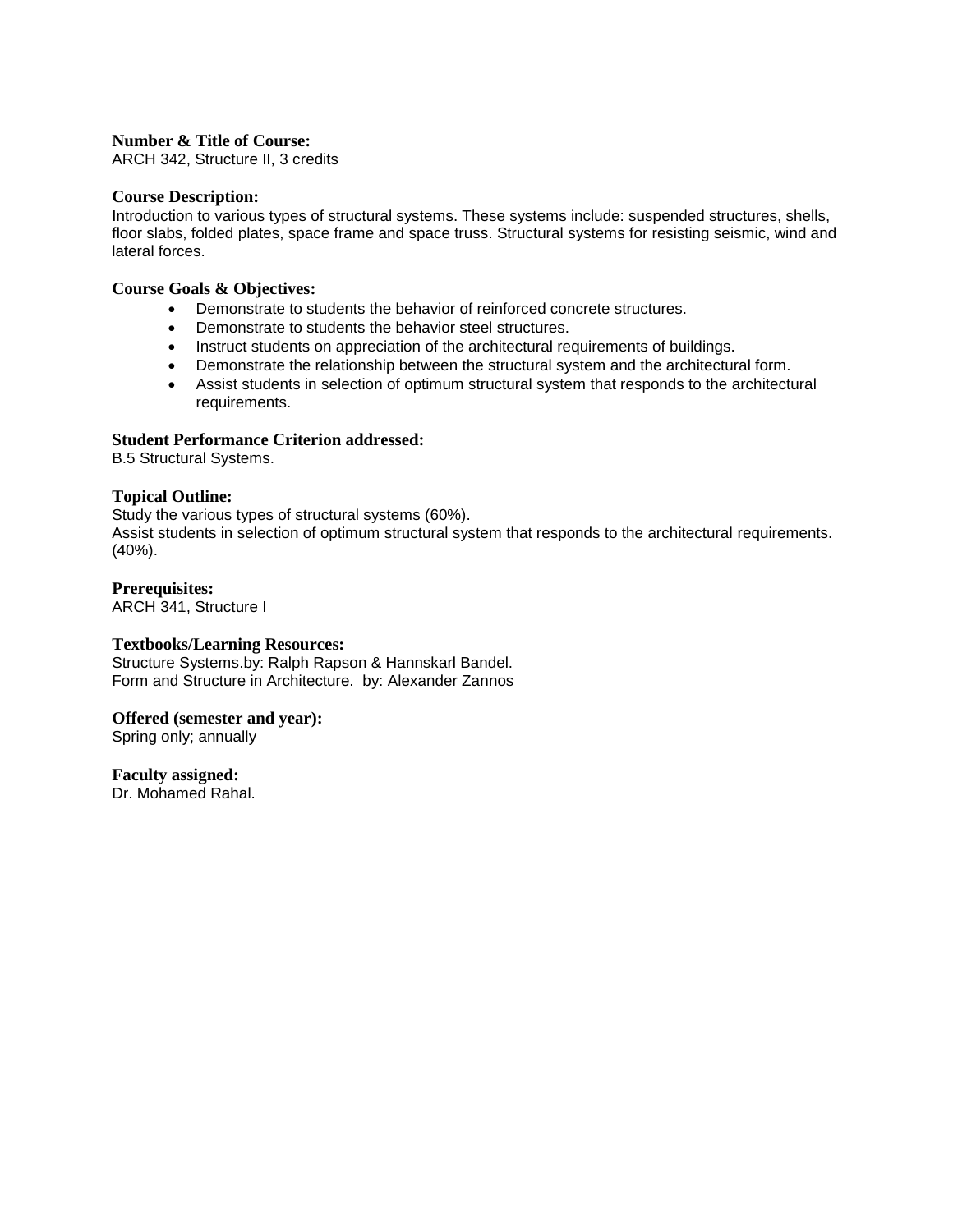ARCH 351, Computer Modeling, 3 credits

#### **Course Description:**

The course introduces students to the fundamentals of 3D modelling on both digital and physical forms. It guides students how to build 3D model and teaches them several 3D modelling techniques.

### **Course Goals & Objectives:**

On successful completion of the course, the students should be able to:

- Produce both digital and physical 3D model for any type of building.
- Be efficient and how to reduce the time required for the production of professional models.
- Develop being awareness of the significance of relationships among multiple programs in order to deal with complex forms.

### **Student Performance Criterion addressed:**

Not Applicable.

**Prerequisites:** ARCH 242, Advanced CAD & GIS applications.

**Offered (semester and year):**

Fall only; annually.

**Faculty assigned:** Lect. Omair Albeshe. Lect. Ahmad Alrashed.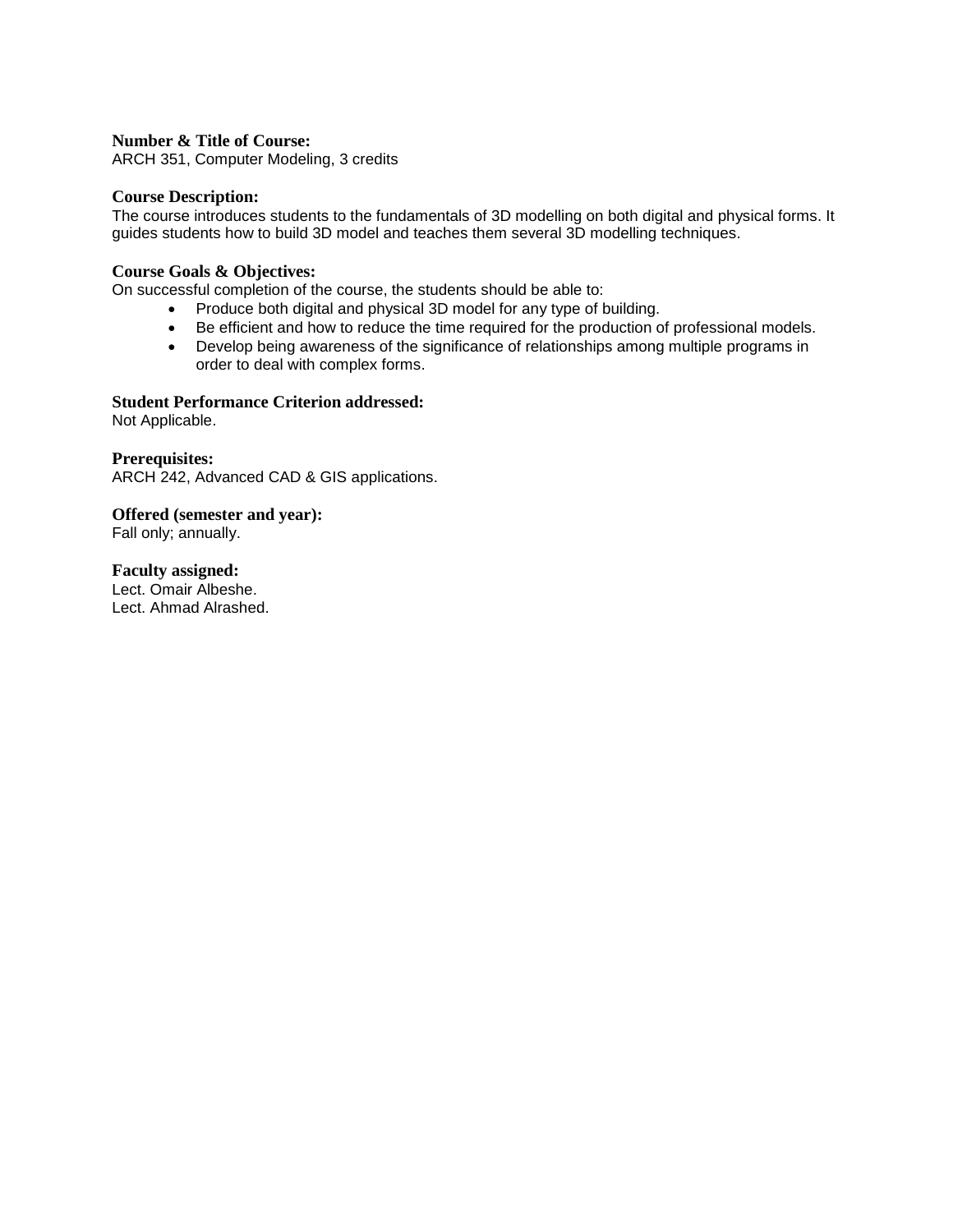ARCH 352, Humanities I, 3 credits

### **Course Description:**

The course introduces the concept of environmental meaning as part of a cultural system of symbols, and influences peoples' actions and determination of social order. It investigates people's understanding of the meaning of the built environment and objects in different cultural contexts through cognitive perceptions, nonverbal communication, and symbols which make them, for example maintain personal space and territoriality. The course will also explore people's shaping of art objects to express meanings based on social structure and identities and how are these perceived.

### **Course Goals & Objectives:**

- Provide the student with basic understanding of environmental psychology vocabulary.
- Illustrates concepts related to the understanding of cultures of built environment such as meaning, identity, symbol, and place.
- Discuss the impact of built environment on people's socio-cultural context.
- Explore and analyze different examples of spaces, buildings, and art objects from different cultures.
- Understanding of the diverse needs, values, behavioral norms, physical abilities, and social and spatial patterns that characterize different cultures and individuals and the responsibility of the architect to ensure equity of access to sites, buildings, and structure.

### **Textbooks/Learning Resources:**

Lang, J., Creating Architectural Theory: The Role of Behavioral Sciences in Environmental Design, Van Nostrand Reinhold, New York, 1987

Kopec, D., Environmental Psychology for Design, Fairchild Publications, New York, 2006 Lang, J., et al, Designing for Human Behavior: Architecture and the Behavioral Sciences, Dowden, Hutchinson & Ross, Stroudsburg, Pennsylvania, 1974.

#### **Student Performance Criterion addressed:**

Not Applicable.

### **Topical Outline:**

Culture and the Built Environment (7%) Space, Place, and Collective Memory (14%) Proxemics Theory: Privacy, Territoriality, and Personal Space, Crowding and Density (21%) Human Perception and Gestalt Theory (14%) Cognitive Maps and Spatial Behavior (7%) Anthropometrics and Ergonomics (7%) Workstation Design (Term paper & project) (21%) Cultural Diversity and Social Equity (7%)

#### **Prerequisites:**

Pass the Second Year.

**Offered (semester and year):** 

Spring only; annually

# **Faculty assigned:**

Dr. Aymen Hashem Lect. Omair Albeshe Lect. Abdulkader Alswidan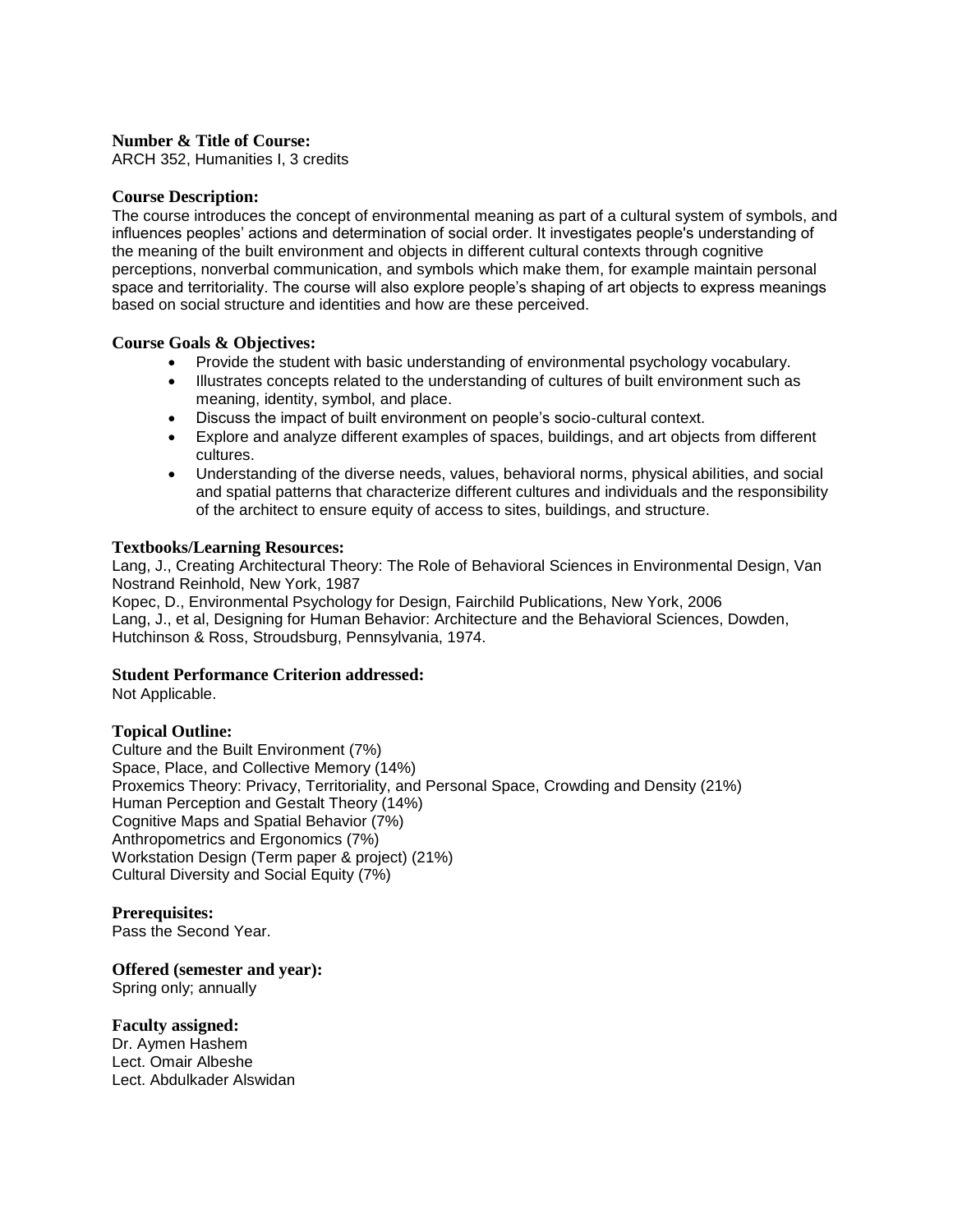ARCH 401, Design Studio VII, 6 credits

#### **Course Description:**

In this course housing design problems will be explored within the socio-cultural and environmental context of Saudi Arabia. A vocabulary of housing design concerns is developed to structure theoretical issues of privacy, proxemics, territoriality, perception, and neighborhoods.

### **Course Goals & Objectives:**

- To develop and demonstrate the students' learned abilities and respond to a housing design problem in a comprehensive and organized fashion.
- To design a residential development in the existing urban fabric and address issues of housing design and residential neighborhoods.
- To enhance the quality of the residential environment and manifest architecture as an integrated paradigm of physical, sociocultural, economic, technological, and natural factors.
- To integrate the issue of sustainability in the development of residential designs.

### **Student Performance Criterion addressed:**

A.3 Investigative Skills. B.2 Site Design.

### **Topical Outline:**

Housing Design skills 40% Investigation Research and Criticism 40% Drawing and other presentation skills 20%

### **Prerequisites:**

ARCH 302, Design VI

#### **Textbooks/Learning Resources:**

Housing As If People Mattered, Clare Cooper Marcus and Wendy Sarkissian. University of California Press, June 8, 1988 People Places: Design Guidelines for Urban Open Space, 2nd Edition, Clare Cooper Marcus & Carolyn Francis, John Wiley Sons, 1997

#### **Offered (semester and year):**

Fall only; annually.

#### **Faculty assigned:**

Dr. Mohammed Almahmood (coordinator), Dr. Mohammed Alhefnawi, Dr. Mohamad Jalal Istanbouli, Dr. Ayman H. A. Alsayed Dr. Wadee A. Algehlani, Dr. Abed Abdullah Al-Musallam Lect. Ahmed Alrashed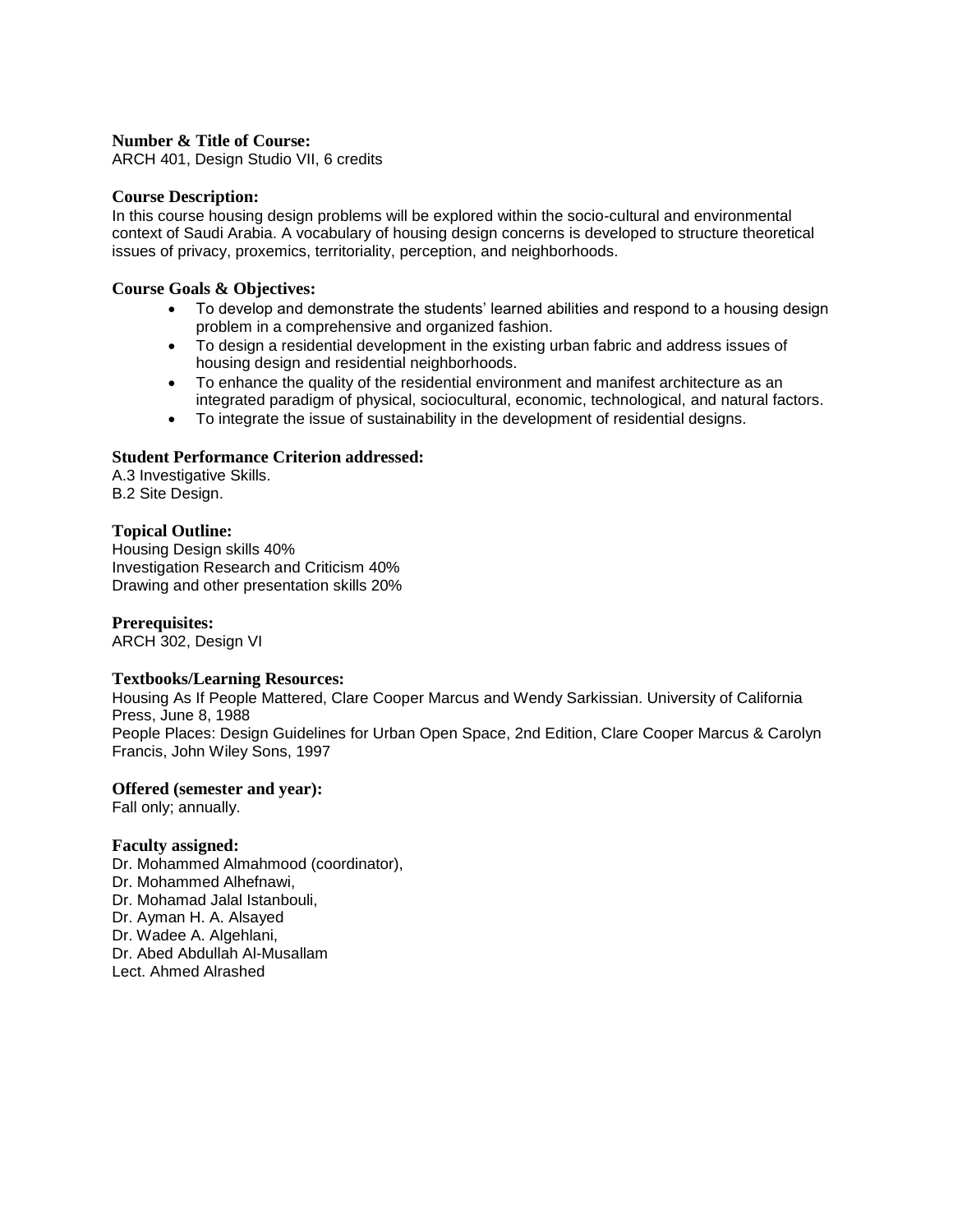ARCH 402, Design Studio VIII, 6 credits

#### **Course Description:**

This course focuses on the appropriate design of the urban environment within the socio-cultural and other related factors in the context of Saudi Arabia. The course exposes students to a vocabulary of urban design based on the theoretical issues of imageability, districts, nodes, edges, paths and landmarks.

#### **Course Goals & Objectives:**

- To develop and demonstrate the students learned abilities to respond to an urban spatial problem in a comprehensive and organized manner.
- Develop and/or revitalize an existing urban fabric and address the issues of urban design and urban community structures.
- Enhance the urban quality of life and view architecture as an integration of context, climate, culture, technology and economic factors.

### **Student Performance Criterion addressed:**

A.6 Use of Precedents B.2 Site Design

### **Topical Outline:**

Urban Design skills 40% Research, Analysis and Criticism 40% Drawing and other presentation skills 20%

### **Prerequisites:**

ARCH 401, Design VII

#### **Textbooks/Learning Resources:**

Larice, M &macdonald, E (eds) (2007). The urban design reader. Routledge, London. Madanipour, A (1996). Design of urban space. West Sussex, Wiley. Barnett, J., An Introduction to Urban Design, Harper & Raw Publishers, New York, 1982.

#### **Offered (semester and year):**

Spring only; annually.

#### **Faculty assigned:**

Dr. Mohammed Almahmood (coordinator), Dr. Abed Abdullah Al-Musallam, Prof. Hani Alqhtani, Dr. Mohammed Alhefnawi, Dr. Mohamad Jalal Istanbouli, Dr. Wadee A. Algehlani, Dr. Ayman H. A. Alsayed Lect. Yousif Alsaeed Lect. Ahmed Alrashed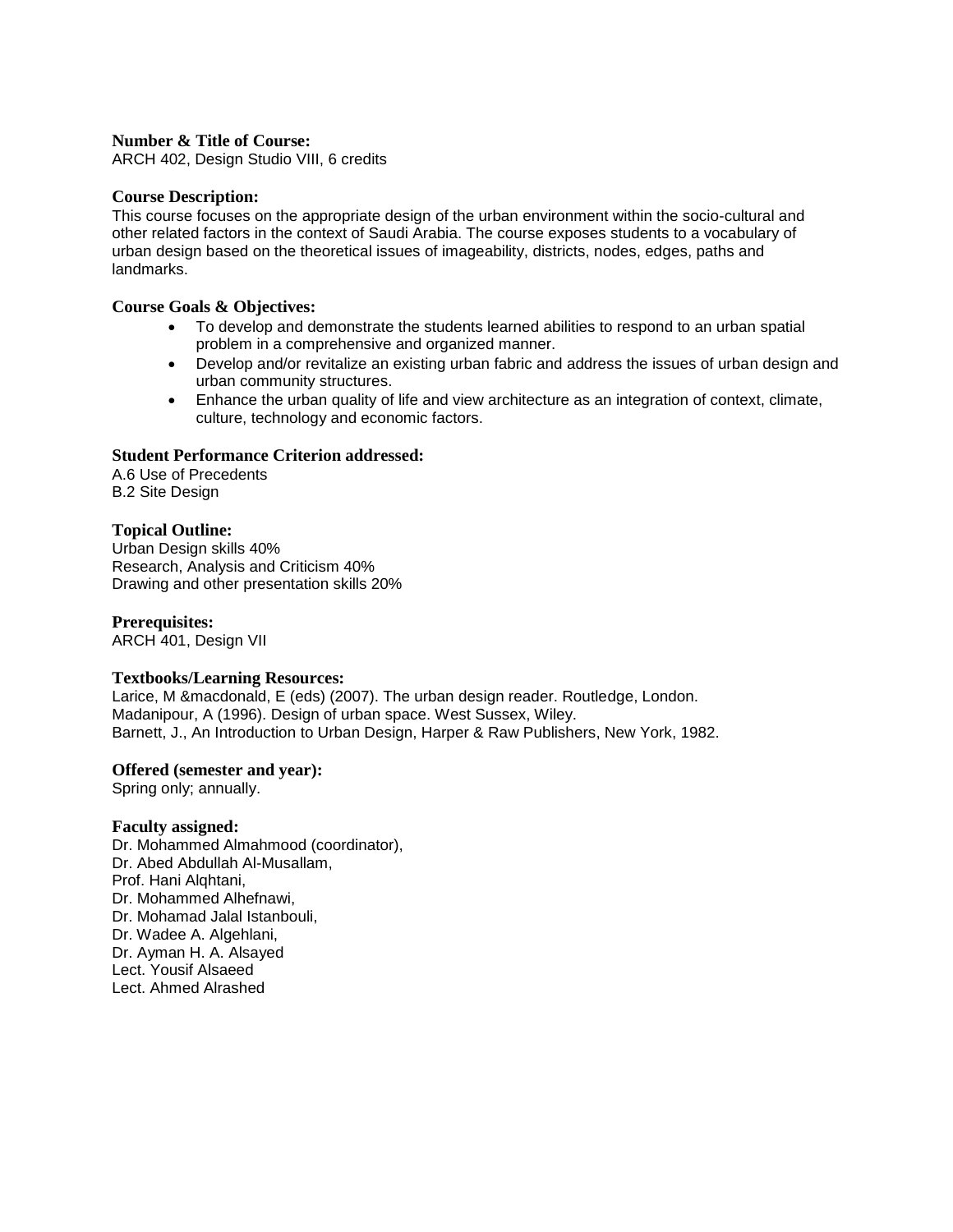ARCH 411, Housing & Settlements, 3 credits

### **Course Description:**

The course includes an examination of factors effecting Settlement's pattern, housing layout, house typologies and their built environment in Saudi Arabia. The socio-cultural specificity of housing, the modern context, of urban housing and the design approaches are explored. The course is a preparation for Design Studio VII and should have potentials for practical application in design.

#### **Course Goals & Objectives:**

- Having a good knowledge on the history of human settlements,
- Understand the typologies and layouts of housing projects,
- Clarify housing project design process and housing projects analyses,
- Prepare and present a report on the Cultural Diversity and Social Equity factors and its impacts on housing project design. Analyses of a number of housing projects is a must.
- Prepare and present a report on the relationships among key stakeholders in the design process and the architect's role to reconcile stakeholder needs. Analyses of a number of housing projects regarding the report subject is a must.

### **Student Performance Criterion addressed:**

A.8 Cultural Diversity and Social Equity D.1 Stakeholder Roles in Architecture

#### **Topical Outline:**

History of Human Settlements 17 %

Definitions, Components, typologies and layouts of Housing projects (17 %) Methodology of design and analyses of housing projects (33 %) Factors and Principles considered in housing design: Cultural Diversity and Social Equity, and Stakeholder Roles in Architecture: design consideration, analyze, and evaluate (33 %)

#### **Prerequisites:**

Pass the Second Year.

#### **Textbooks/Learning Resources:**

Shafaq Awad Alwakeel, "Urban Planning: Housing - Services- Circulation" Part one and Part 2, First Edition, EyKopa, Cairo, 2007, (in Arabic language).

Rapoport, Amos, House Form and Culture, Prentice-Hall, Englewood Cliffs, 1969 Alexander, C. et.al. A pattern Language, Oxford University Press, 1977.

Talip, Kaizer, Shelter in Saudi Arabia, St. Martin's Press, 1984.

Bianca Stefano, Urban Form in the Arab World, Past and Present, Themes and Hudson, 2000 Habraken, N. John, Supports: An Alternative to Mass Housing, Translated by B. Valkenburg, The Architectural Press, London, 1972,

Marcus, Clare Cooper et.al. Housing as if People Mattered, University of California Press, Berkeley, 1986, Akbar, Jamel; Crises in The Built Environment: The Case of the Muslem City, Mimar Book, Concept Pre Ltd, Singapore, 1988.

Al-Naim, Meshary; Potentiality of the Traditional House: a Case Study of Hofuf, Al-hasa, The G.C.C. Folklore Center, Doha, 1988,

#### **Offered (semester and year):**

Fall only; annually

#### **Faculty assigned:**

Dr. Aymen Hashem A. Alsayed (Course coordinator), Lect. Yousif Alsaeed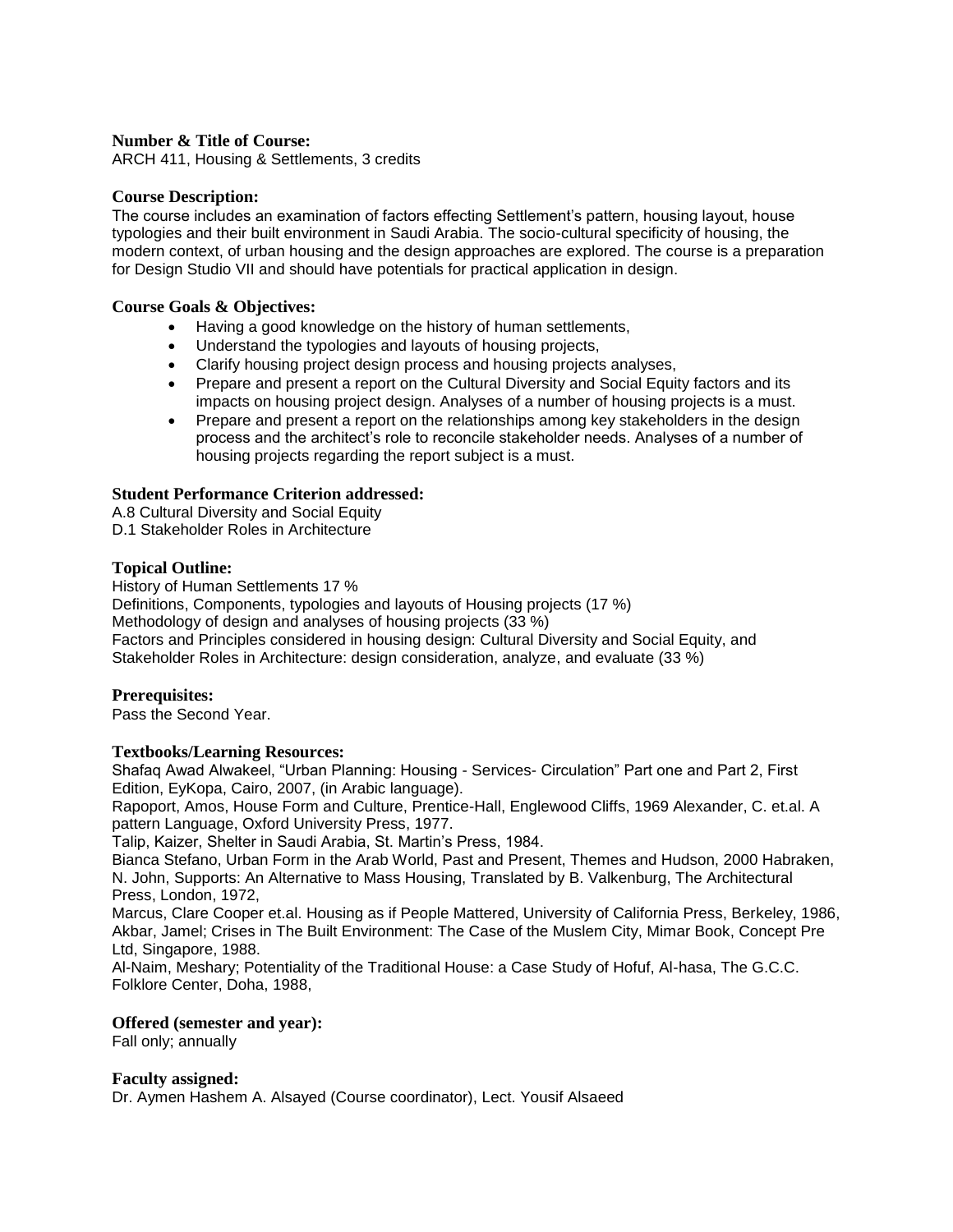ARCH 412, Issues in Urban Design, 3 credits

### **Course Description:**

The course reviews the various factors influencing the design of urban spaces, the different design elements and the design process.

### **Course Goals & Objectives:**

- Introduce the students to the discipline of urban design, including highlighting its relationship to architecture and planning.
- Discuss the different elements used in the design of urban spaces, to the factors that shape the form of the urban spaces and to the process of designing these spaces.
- Highlight contemporary problems of urban design in Saudi Arabia, including pointing out strategies to address them.

### **Student Performance Criterion addressed:**

Not Applicable.

### **Topical Outline:**

Presentation skills (40%) Research (30%) Drawing and other representational techniques (30%)

### **Prerequisites:**

ARCH 411, Housing & Settlements.

#### **Textbooks/Learning Resources:**

Sue McGlynn, Graham Smith, Alan Alcock, Paul Murrain, Ian Bentley (1985); Responsive Environments, Routledge.

### **Offered (semester and year):**

Spring only; annually

#### **Faculty assigned:**

Dr. Mohamed Al Hefnawi (Associate Professor) Lect. Abdulkader Alswidan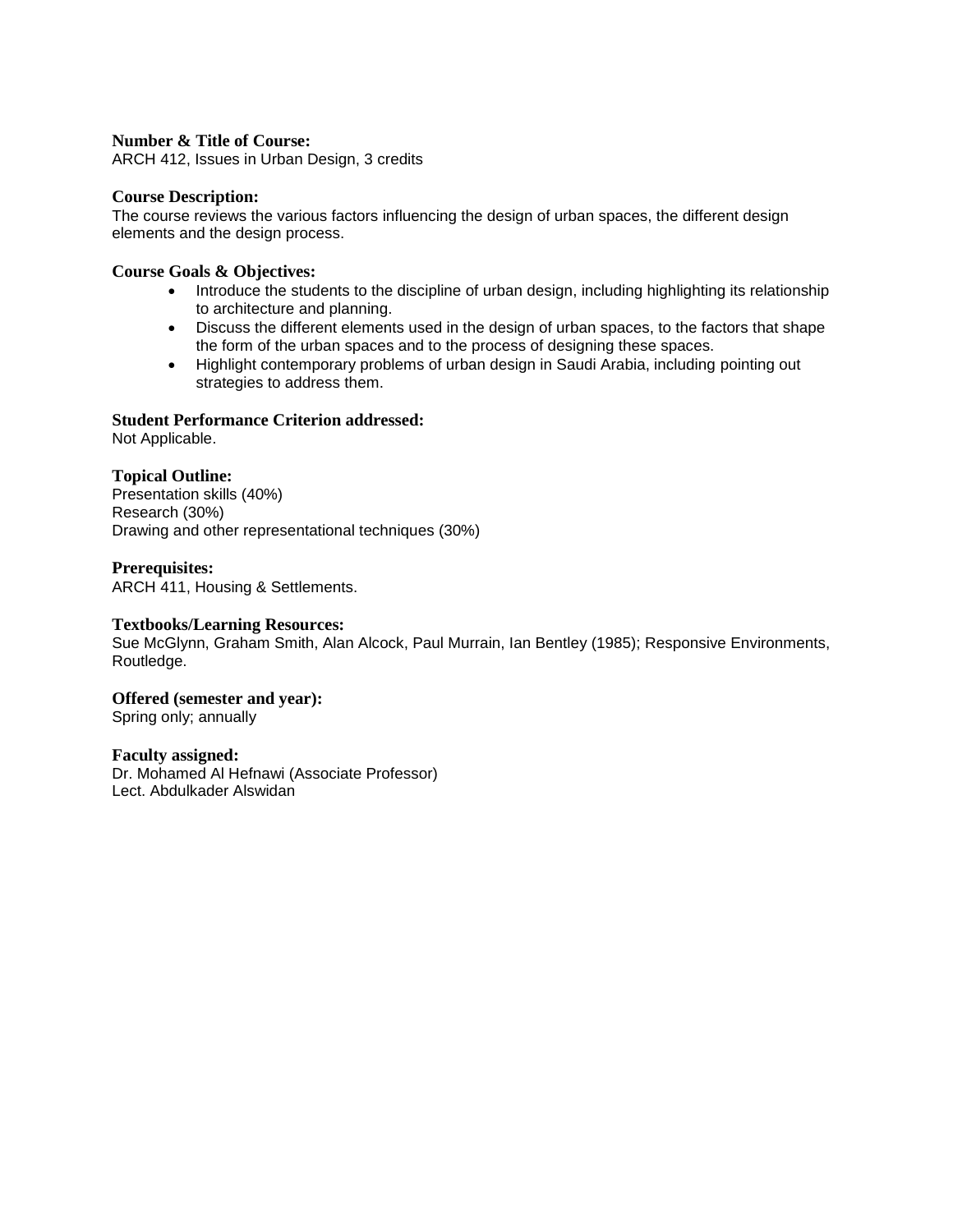ARCH 421, History& Theory III, 3 credits

#### **Course Description**

The evolution of Islamic Architecture, from the Umayyad Caliphate through major dynasties will be discussed. Emphasis will be given to the unity of Islamic architecture among regional diversity from Spain to Indonesia. Discussion will also cover works of modern masters, e.g. Hasan Fathy, Wakil, Badran in terms of Islamic context and modern influences.

#### **Course Goals & Objectives:**

- Provide students a basic understanding of Islamic Architectural concepts and elements.
- Examine the unique features of Islamic architecture in comparison with architecture of other civilizations.
- Explore and analyze master buildings of different Islamic regions and eras.
- Discuss different architectural concepts in relation to different civilizations and periods.
- Compare Islamic Architecture with contemporary architecture in the Muslim world.

### **Student Performance Criterion addressed:**

A.7 History and Global Culture

### **Topical Outline:**

Assignment 1 (Individual) 30% Assignment 2 (2 Students) 15% Assignment 3 (2-3 Students) 15% Term Project (whole Class) 15% Final Exam. 25%

**Prerequisites:** ARCH 332, History & Theory II

#### **Textbooks/Learning Resources:**

Moffett, M. Et al, *A World History of Architecture,* Laurence King Publishing, London, 2003. Hoag, J. D. (1987). Islamic Architecture (History of World Architecture) (2nd US ed.). Electa / Rizzoli. Hillenbrand, R. (1998). Islamic Art and Architecture (The World of Art) (The World of Art ed.). Thames & Hudson. Akbar, J. (1988). Crisis in the Built Environment: The Case of the Muslim City. Brill Academic Pub.

#### **Offered (semester and year):**

Fall only; annually

#### **Faculty assigned:**

Prof. Mashary Al-Naim Lect. Ahmed Aldossary Lect. Ahmed Abdelaal Lect. Hamad Abdulrazzaq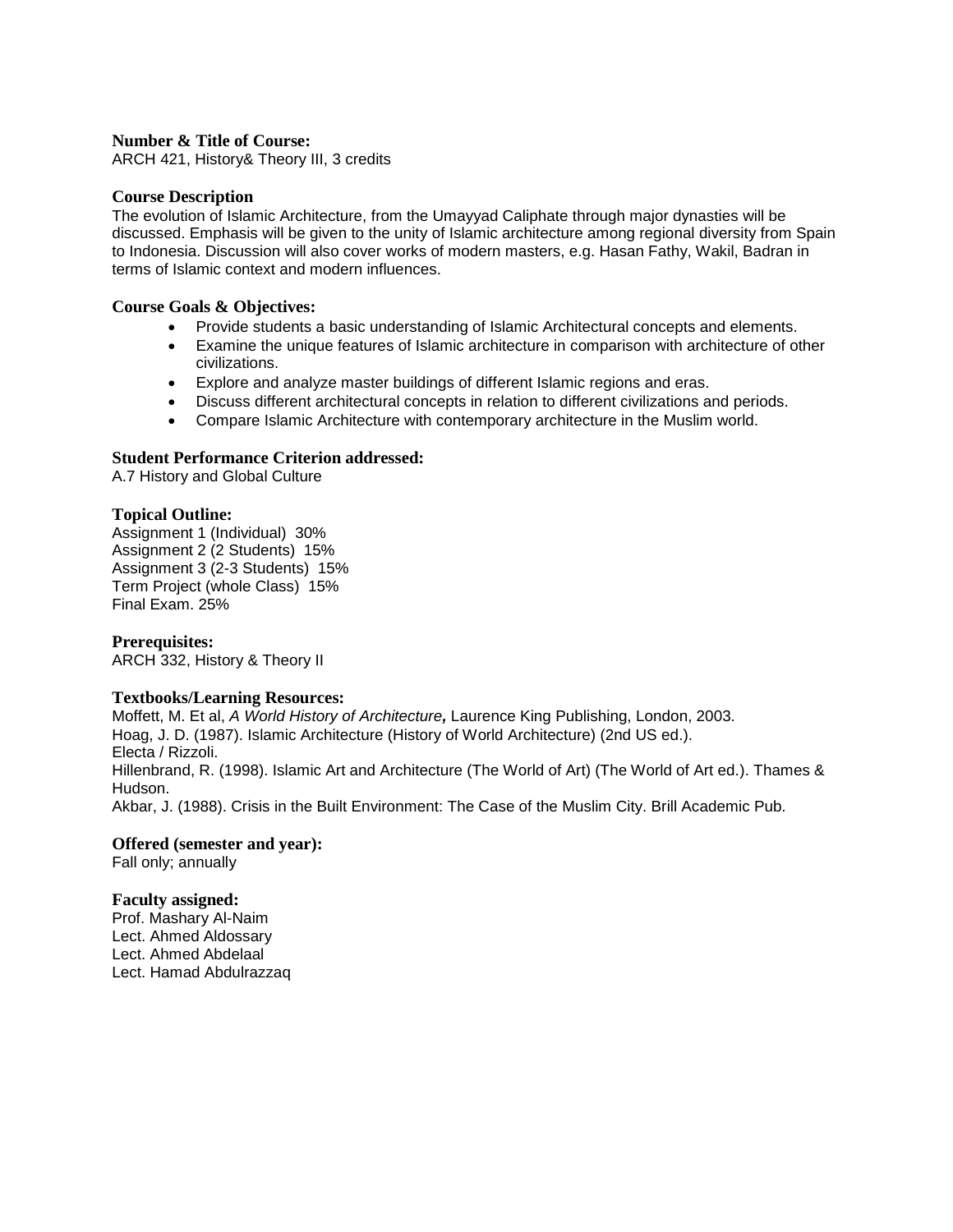ARCH 422, Humanities II (Economics and Architecture), 3 credits.

#### **Course Description:**

The course discusses the relationship between economics and architecture. It begins with a general introduction to principles of economics. And the principles that govern financial transactions, activities, production, markets, supply, and demand. It illustrates the characteristics of the modern economy. Then the course compares the impact of different forms of economic systems such as Islamic, socialist, capitalist, and new capitalist system on architecture. And its impact on architecture in terms of form, function, order, aesthetics, life cycle, social, environmental, and economic features, as well as the effect of architecture on the economy.

#### **Course Goals & Objectives:**

- Provide the student with a basic of understanding of the relationship between economy and architecture.
- Introduce fundamental theories of economics.
- Discuss the impact of economics on urban settlements and architecture.
- Highlight differences of capitalist world economy with Islamic Sharia and the impact on urban settlements, city social structure and architecture.

#### **Topical Outline:**

Understanding to accepted skills of the relationship between economy and architecture 40 %. Discuss the impact of economics on urban settlements and architecture 40 %. Providing students with the skills of the labor market requirements 20 %.

### **Prerequisites:**

ARCH 352, Humanities I.

#### **Student Performance Criterion addressed:**

Not Applicable.

#### **Textbooks/Learning Resources:**

Marron, Donald. "30-SECOND ECONOMICS", Icon Books Ltd, UK, 2011. Frank, Robert H."The Economic Naturalist". Virgin Books, UK, 2008. Alderton, Alain."Economics". Causeway Press. UK. 2006. Krugmam, Paul e Wells,Robin. " Economics". Worth Publishers. UK. 2009

## **Offered (semester and year):**

Spring only; annually.

#### **Faculty assigned:**

Dr. Mohamad Jalal Istanbouli. Arch. Abdullah Alansari.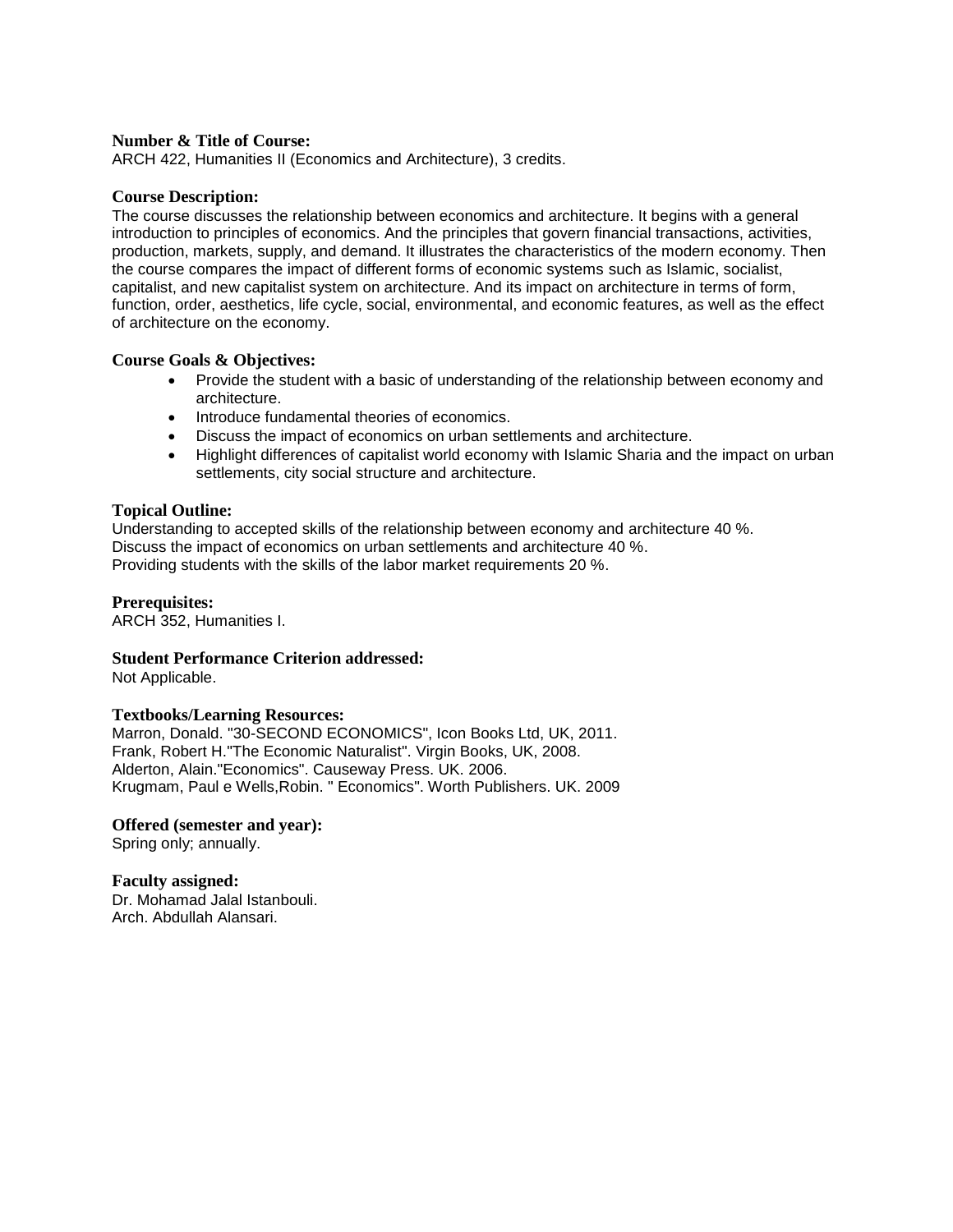ARCH 431, Contract Documents & Working Drawings, 3 credits.

#### **Course Description:**

It introduces the basic concepts and terms of contract documents and its relation with the construction process and the building law. In Addition, it introduces concepts and methods of preparing technical working documents for buildings.

#### **Course Goals & Objectives:**

- Expose the students to the components that comprise contract documents (contract forms and working drawings).
- Enable students to understand the basic concept of standard contract forms.
- Enable students to understand the fundamentals of standard working drawings.
- Expose students to the way of making outline specifications and how it can be incorporated into working drawings.

### **Student Performance Criterion addressed:**

B.4 Technical Documentation. D.4 Legal Responsibilities.

### **Topical Outline:**

Contract Documents (50%). Working Drawings (50%).

### **Prerequisites:**

ARCH 321, Construction Systems and Assemblage.

#### **Textbooks/Learning Resources:**

Jaeger, Axel-Volkmar, Hök, Götz-Sebastian. 2009. FIDIC - A Guide for Practitioners.

FIDIC. 2005. FIDIC Conditions of Contract for Construction of Building and Engineering Works designed by the Employer (Red Book).

E. Corbett 2005. FIDIC: The Short Form of Contract.

The building laws, the Ministry of Municipalities and Rural Affairs, http://www.momra.gov.sa Keith Styles& Andrew Richard. October 2004. Working Drawings Handbook. Architectural Press.

#### **Offered (semester and year):**

Fall only; annually.

#### **Faculty assigned:**

Abed El Mosallam. Mohamed Fakhry. Islam Mostafa.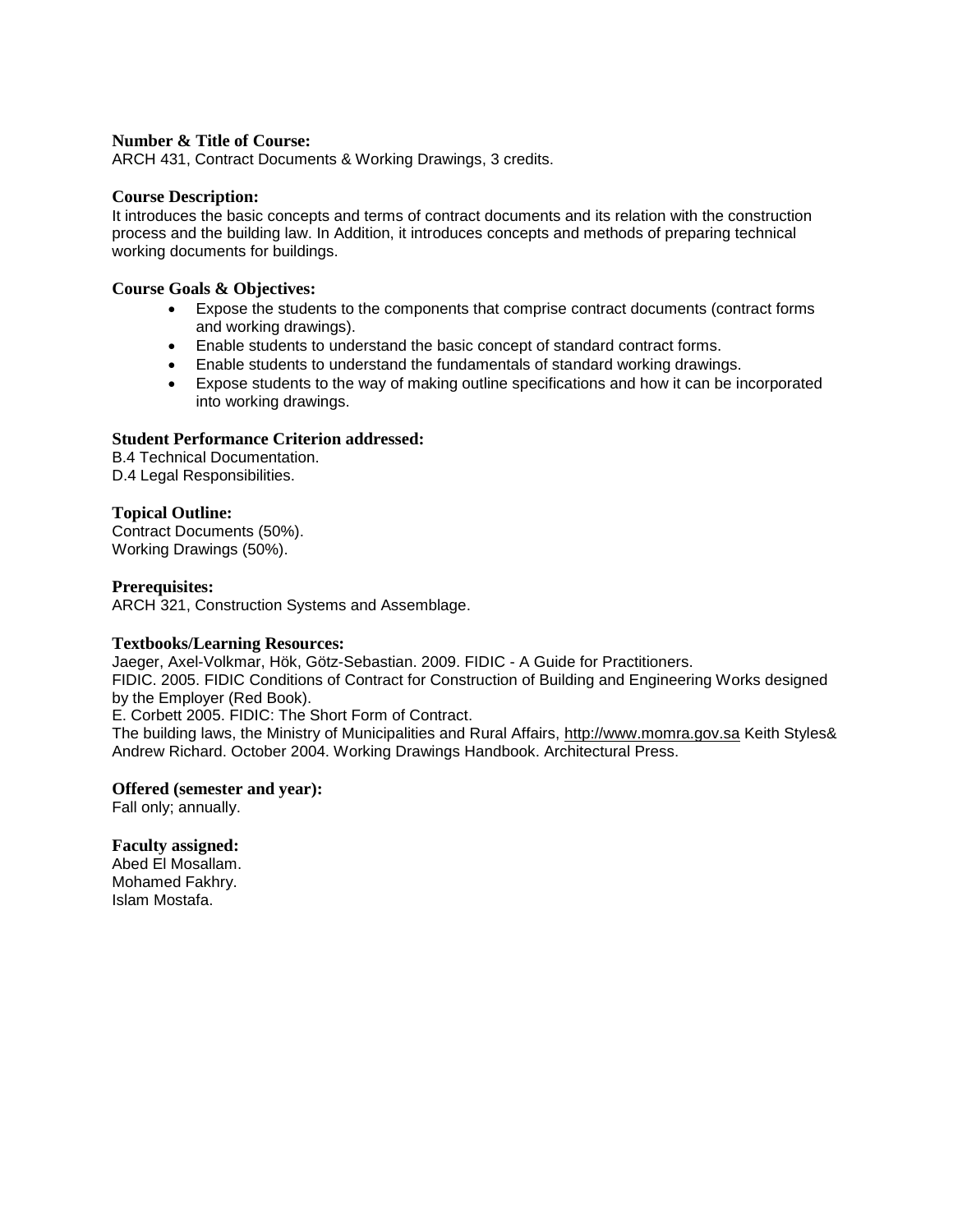ARCH 442, Project Management, 3 credits

#### **Course Description:**

It serves three purposes. First: introducing management principles and theory and addressing the basic nature of managing projects. Second: introducing the characteristics, techniques and issues associated with initiating, planning, executing, terminating and operating/maintaining design and construction projects. Third: developing awareness about project management to help future project managers

#### **Course Goals & Objectives:**

- Introducing management principles and theory and addressing the basic nature of managing projects.
- Introducing the characteristics, techniques (such as WBS, bar-charts and networks scheduling) and issues (such as project delivery systems, quality control and assurance, project funding and cash flow) related to the design and construction of the projects.
- Develop awareness about project management to help develop future project managers

### **Student Performance Criterion addressed:**

B.10 Financial Considerations D.2 Project Management

### **Topical Outline:**

Project management principles and theory 20 %. Project delivery methods and management techniques 20 %. Knowledge areas of management including time, cost, quality, communication, resource, risk, team work and leadership 60 %.

#### **Prerequisites:**

ARCH 431, Contract Documents and Working Drawings.

#### **Textbooks/Learning Resources:**

A Guide to The Project Management Body Of Knowledge (PMBOK Guide), PMI Gholman, Bassam, Project Management for Construction Project , A short course materials, Saudi Society of Civil Engineering. 2013 Introduction to Building Management, By: Calvert, Robert Emest Internet web-sites

#### **Offered (semester and year):**

Spring only; annually

### **Faculty assigned:**

Dr. Abed Almusallam Lect. Turki Althaqib Lect. Abdulkader Alswidan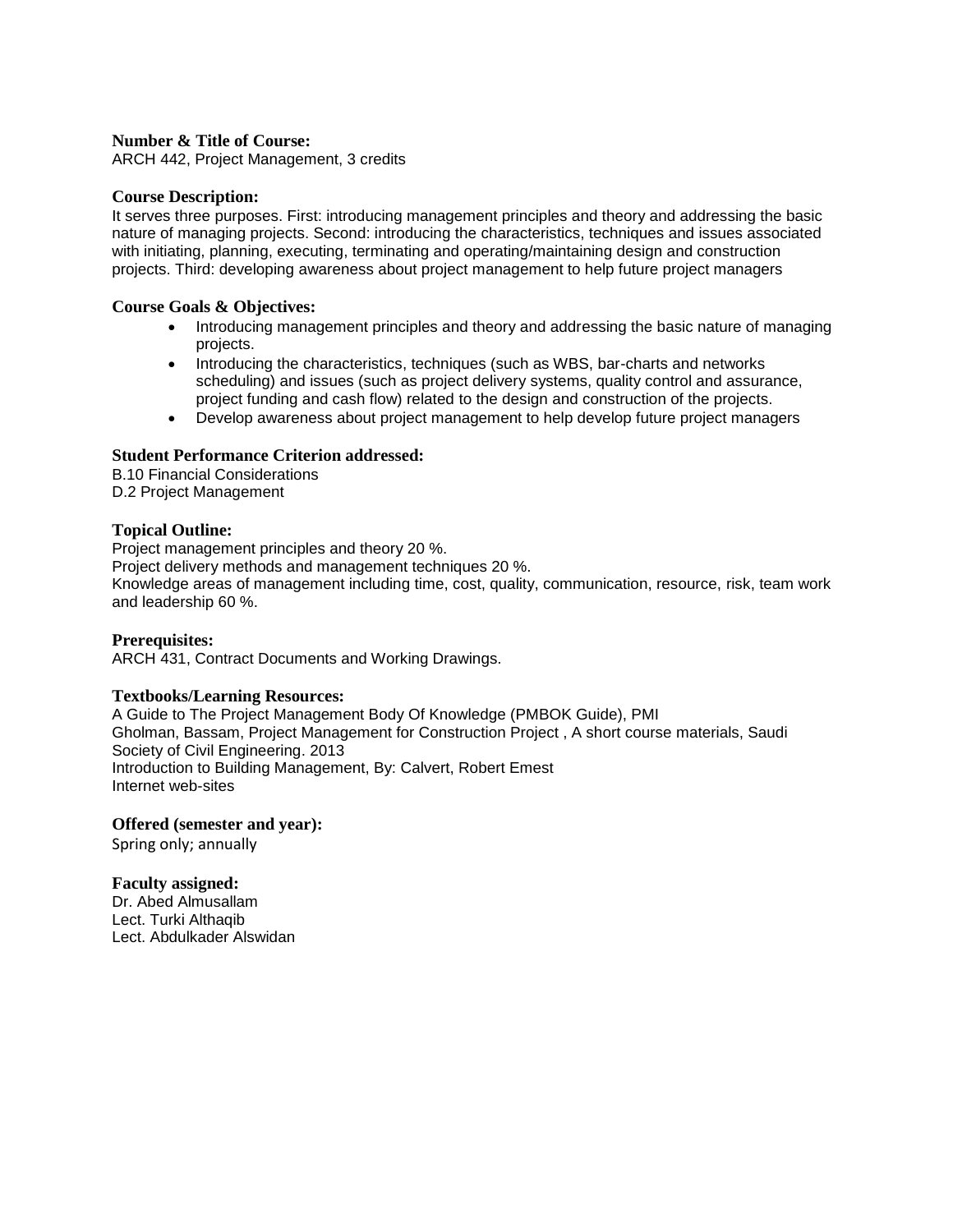ARCH 501, Design IX, 6 credits.

#### **Course Description:**

Specific complex architectural problems will be explored with an emphasis upon institutional planning and criteria for large-scale institutional systems. Appropriate programming techniques will be investigated based on analysis of needs and aspirations of clients and users.

### **Course Goals & Objectives:**

To advance, evolve, and test previous students' skills and experiences through a major project adequate in design depth and complexity considering practicality and time limitations. The final design project should prepare student to undertake his senior project. The course goals are;

- Review similar projects to broaden the scope of possible solutions.
- Develop a sound program that satisfies client's needs and users' aspirations.
- Analyze the selected site/s to the level required to initiate design.
- Initiate a conceptual design based on functionality as well as spatial, structural, formal and other criteria to be full filled on client's and users' priorities.
- Develop and mature up the designs with ideas and details to optimize the final solution.
- Prepare and present adequately the design process and the justification of design decisions at all phases of the process.

### **Student Performance Criterion addressed:**

A.1 Professional Communication Skills C.3 Integrative Design

### **Topical Outline:**

| 10% |
|-----|
| 45% |
| 15% |
| 35% |
|     |

### **Prerequisites:**

ARCH 402, Design VIII.

# **Textbooks/Learning Resources:**

Not applicable.

#### **Offered (semester and year):**

Fall only; annually.

#### **Faculty assigned:**

Dr. Abdulrahman Alshaikh (Coordinator), Dr. Mohammed Fakhry, Lect. Ahmed Abdelaal, Lect. Ahmed Aldosary, Lect.Yousif Alsaeed, Lect. Hamad Alabdulrazzaq, Lect. Fahad Alshiddi and Arch. Abdullah Alansari.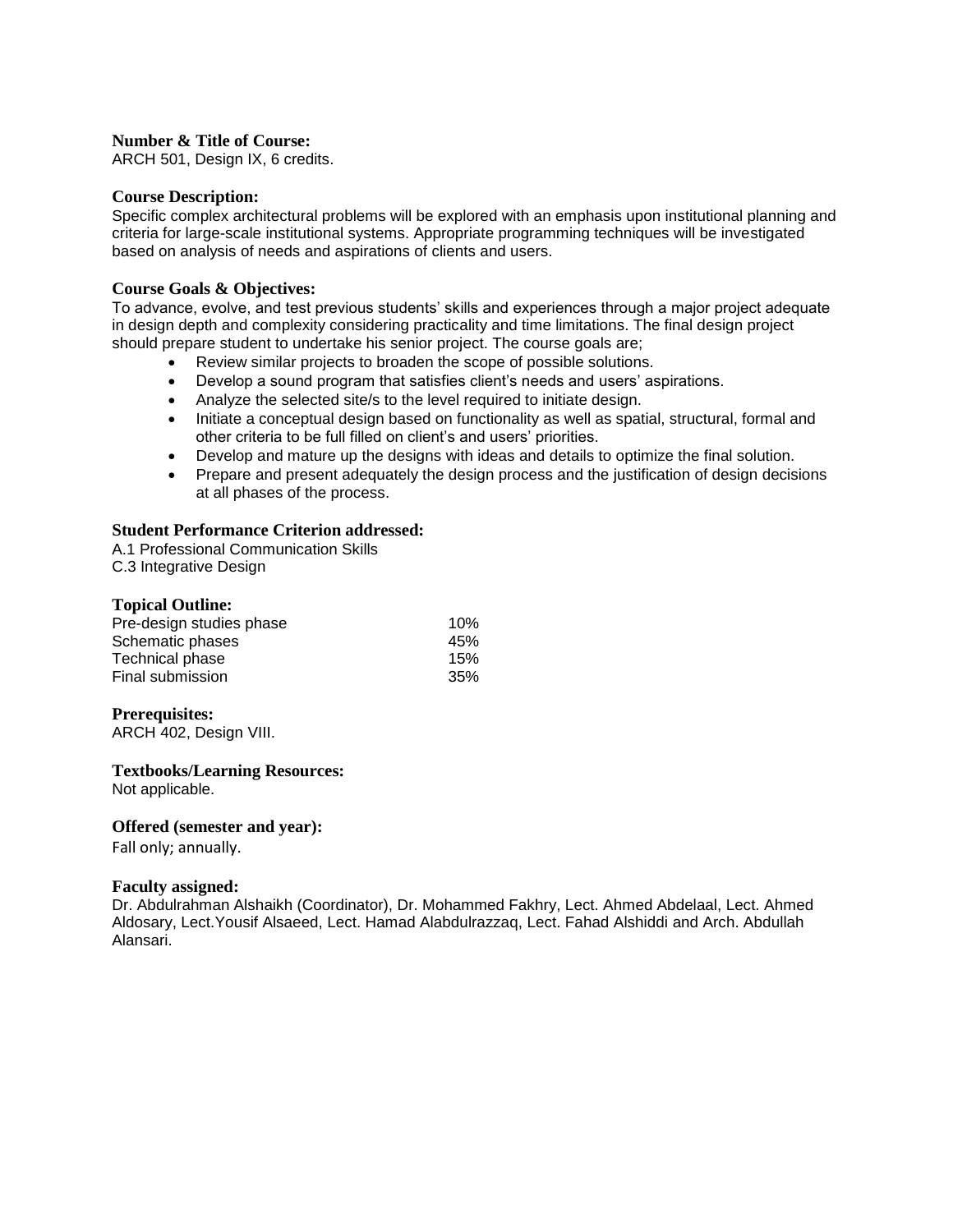ARCH 502, Design X, 6 credits hours.

### **Course Description:**

The comprehensive final project is based on the cumulative knowledge and skills developed in all the previous design studios, course work and professional experience. The coursework is independent study based on an extensive programming document of a well-defined statement which clearly establishes the total scope of the comprehensive project; the final project is defined as an architectural problem of advanced complexity which merits the full consideration of all previous coursework and professional experience. It must address the resolution of an architectural idea which can be developed and tested for its validity through the process of design. The student is accountable for all the previous theoretical, technical and supporting coursework in the synthesis of the many components of the design solution.

### **Course Goals & Objectives:**

To advance, evolve, and test previous students' skills and experiences through a major project adequate in design depth and complexity considering practicality and time limitations. The final design project should prepare student to undertake his senior project. The course goals are:

- Review similar projects to broaden the scope of possible solutions.
- Prepare a comprehensive program for an architecture project that includes an assessment of client and user needs.
- A review of the relevant building codes and standards relevant sustainability requirements.
- Analyse the selected site/s to the level required to initiate design. And an assessment of their implications for the project and a definition of site selection and design assessment criteria.
- Initiate a conceptual design based on functionality as well as spatial, structural, formal and other criteria.
- Present adequately the design process and the justification of design decisions at all phases of the process.
- Present the Develop of the designs with ideas and details to optimize the final solution, this demonstration includes problem identification, setting evaluative criteria, analysing solutions.

### **Student Performance Criterion addressed (SPC):**

B1. Pre-Design.

C.2 Integrated Evaluations and Decision-Making Design Process.

#### **Topical Outline:**

Pre-design studies Phase 10% Schematic phases 45% Technical phase 15% Final submission 35%

**Prerequisites:**  ARCH501, Design IX & ARCH511, Research and Programming

#### **Textbooks/Learning Resources:**

Not applicable

#### **Offered (semester and year):**

Spring only; annually

#### **Faculty assigned:**

Dr. Abdulrahman Alshaikh (Coordinator), Dr. Mohammed Fakhry, Lect. Ahmed Abdelaal, Lect. Ahmed Aldosary, Lect. Yousif Alsaeed, Lect. Hamad Alabdulrazzaq, Lect. Abdulkader Alswidan, Lect. Fahad Alshiddi, Lect. Meshari Albaqmi, and Arch. Abdullah Alansari.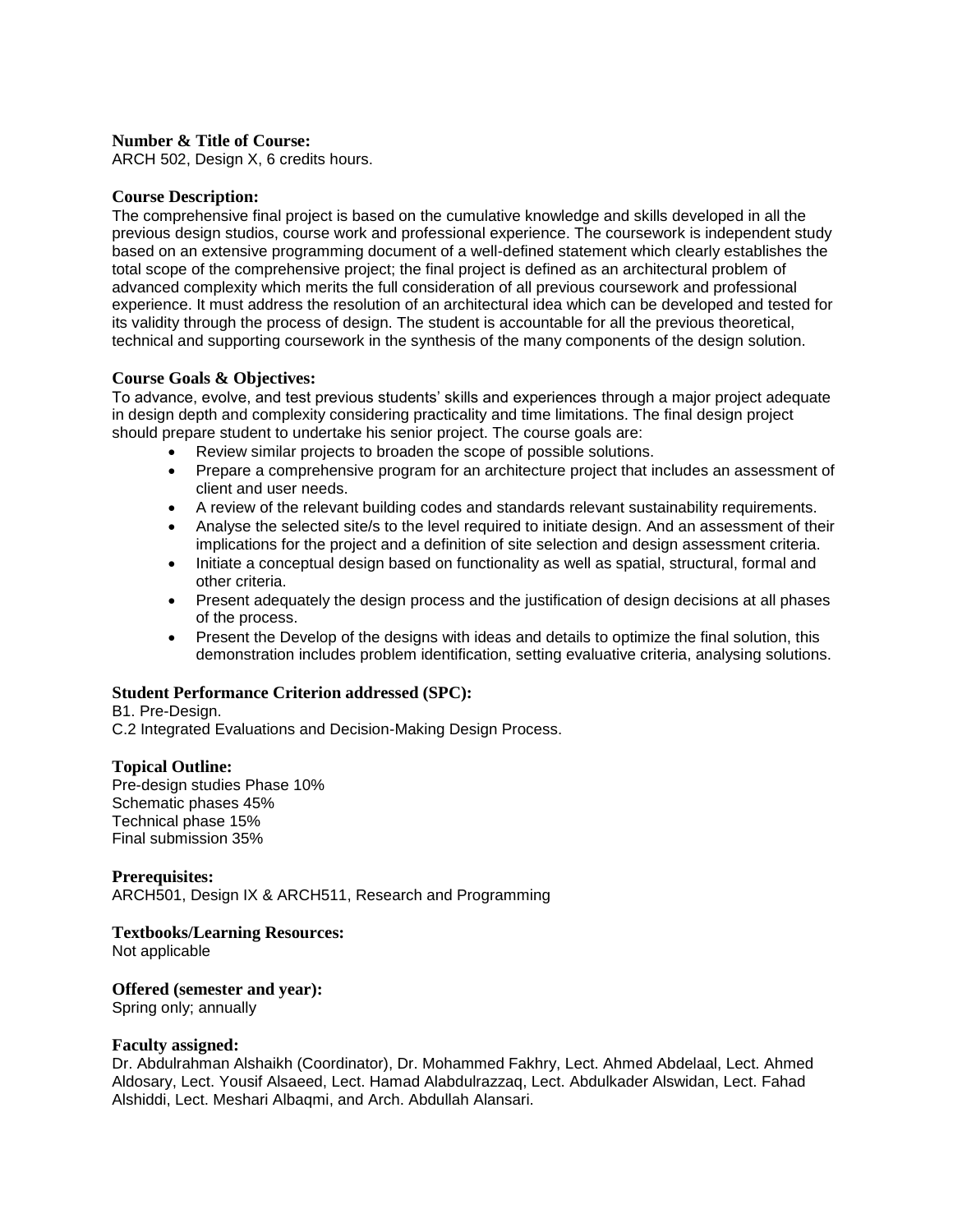ARCH 511, Research and Programming, 3 credits

#### **Course Description:**

This course, integral part of the final project program, emphasizes the identification and development of architectural ideas and concepts, which are to be researched, analyzed, programmed and documented in an efficient and professional report, independently researched under the direction of a faculty advisor.

#### **Course Goals & Objectives:**

- Develop students' ability to search, analyze and write the report.
- Provide a comprehensive program suitable to start the design of the project next semester.
- Enable the student to understand the various design parameters of their senior project.

### **Student Performance Criterion addressed:**

B.1 Predesign

C.1 Research

### **Topical Outline:**

Approval of project selection 15%. 1st Chapter: Introduction project definition 15%. 2nd Chapter: Case study analysis 15%. 3rd Chapter: Preparation of program 15%. 4th Chapter: Site selection 15%. Writing the research draft 10%. Finalizing the research and present it for discussion 15%.

### **Prerequisites:**

ARCH 402, Design VIII.

#### **Textbooks/Learning Resources:**

Watson, D. (2004). Time‐saver standards for Architectural Design. Neufert, E., Neufert, P., Baiche, B., & Walliman, N. S. (2000). Architects' data/Ernst and Peter Neufert. White, E. T. (1983). Site analysis: Diagramming information for architectural design. Architectural Media.

#### **Offered (semester and year):**

Fall only; annually.

#### **Faculty assigned:**

Dr. Abdulrahman Alshaikh. Dr. Mohammed Hapallas. Dr. Mohammed Almahmood. Dr. Wadee A. Algehlani. Dr. Ayman H. A. Alsayed. Lect. Ahmed Aldossary. Lect. Ahmed Abdelaal. Lect. Yousif Alsaeed. Lect. Fahad Alshiddi. Lect. Hamad Alabdulrazzaq. Lect. Turki Althaqib.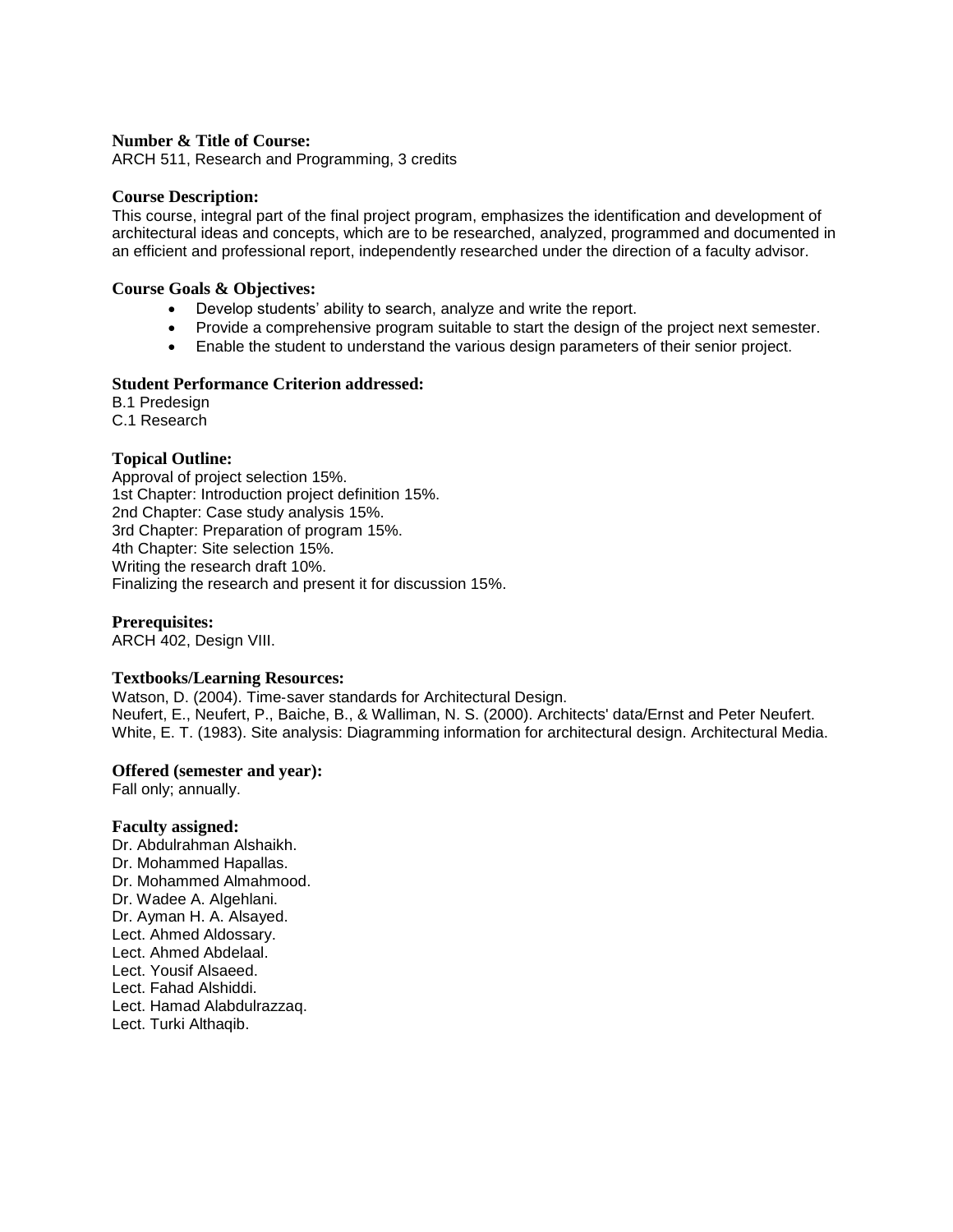ARCH 512, Professional Practice, 3 credits

### **Course Description:**

The course has been designed to enable students to develop their knowledge, understanding, ability, and skills of the professional practice and management of architecture. Students will be able to develop a comprehensive understanding of their obligations and responsibilities as a professional to clients, the profession, and society at large.

#### **Course Goals & Objectives:**

- Describe and analysis the professional framework in which architecture is practiced.
- Demonstrate and apply an awareness of the legal, regulatory frameworks and the economic context of architectural practice.
- Assist in the planning, management and operation of a design practice with respect to professional responsibility, awareness of risk and sound business principles and practices, applying basic knowledge of commercial and tax laws and regulations.
- Summarize, compare and advise on the appropriate selection of a range of typical construction contracts used in Saudi Arabia.

### **Student Performance Criterion addressed:**

- D.1 Stakeholder Roles in Architecture
- D.3 Business Practices
- D.5 Professional Conduct

### **Prerequisites:**

Arch 412, Issues in Urban Design

#### **Textbooks/Learning Resources:**

Architect's Handbook of Professional Practice, the American Institute of Architects. E. Corbett (2005). FIDIC: The short term of contracts. Clough, R., Sears, G., Sears, K., Segner, R., and Rounds, J. (2015). Construction Contracting, eighth Ed. New York, John Wiley & Sons.

#### **Offered (semester and year):**

Spring only; annually

#### **Faculty assigned:**

Professor Abdulsalam Alsudairi Lect. Hamad Alabdulrazzaq Lect. Omar Busbait Lect. Turki Althaqib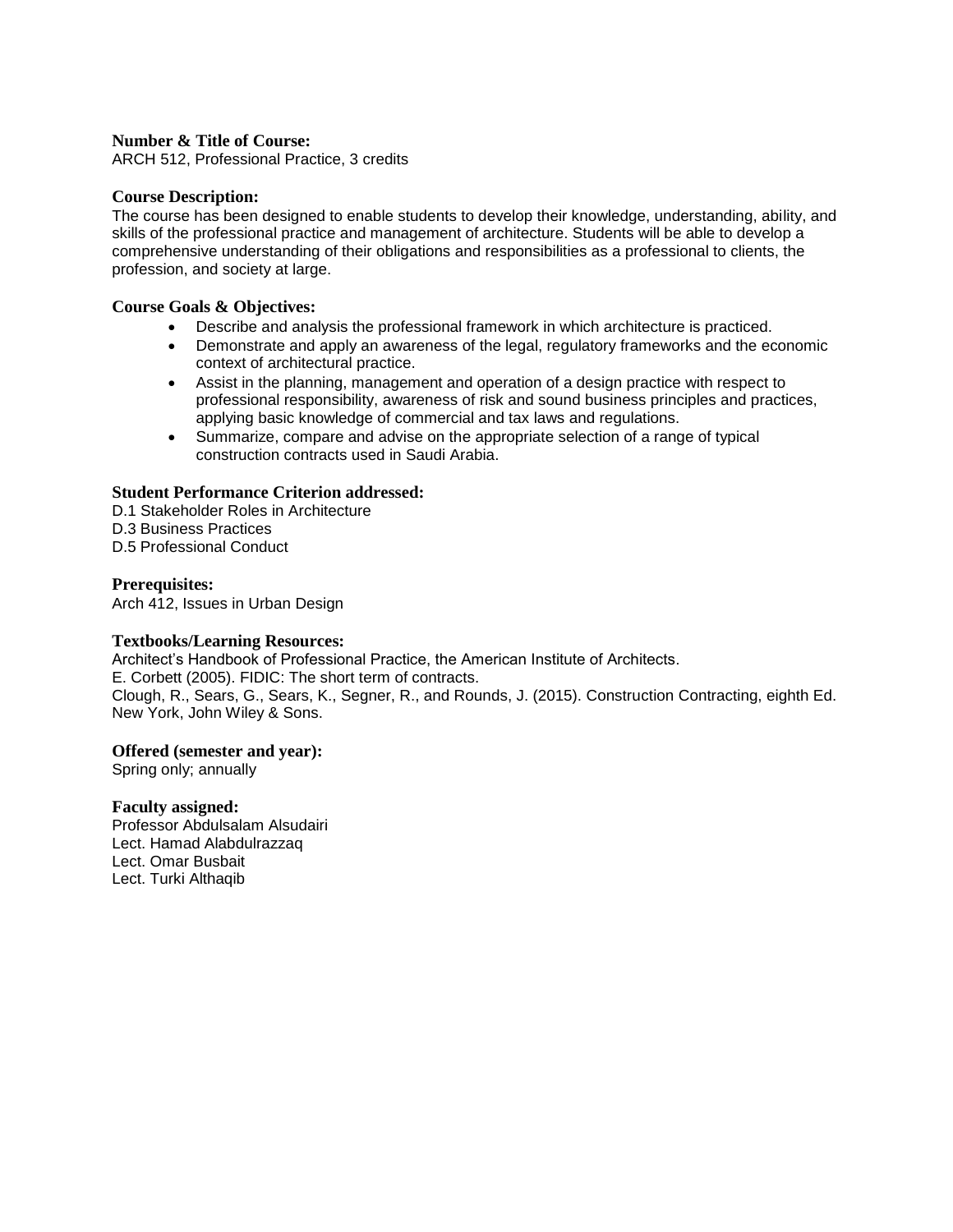ARCH 521, Contemporary Issues in Architecture, 3 credits

#### **Course Description:**

The course reviews the continual discourse on contemporary issues of architecture and urbanism, verify the research on the topic and its impacts. Research on the topics of Sustainability, Minimalism, and Deconstruction architecture; as well as urban topics of New Urbanism, Humanization of Cities, Urban and City Identity

### **Course Goals & Objectives:**

- To make students aware of the latest developments and debates in contemporary architecture and urbanism.
- To engage students in group discussions and independent study investigations will center on these crucial issues in contemporary architecture and urbanism as well as their implications for future development.

# **Student Performance Criterion addressed:**

Not Applicable.

### **Topical Outline:**

Presentation skills (40%) Research (60%)

**Prerequisites:** ARCH 421, History& Theory III

### **Textbooks/Learning Resources:**

Cities for People (2010), Jan Gehl The social life of small urban spaces (1980), William H. Whyte

### **Offered (semester and year):**

Fall only; annually

#### **Faculty assigned:**

Dr. Mohamed Almahmood Dr. Mohamed Al Hefnawi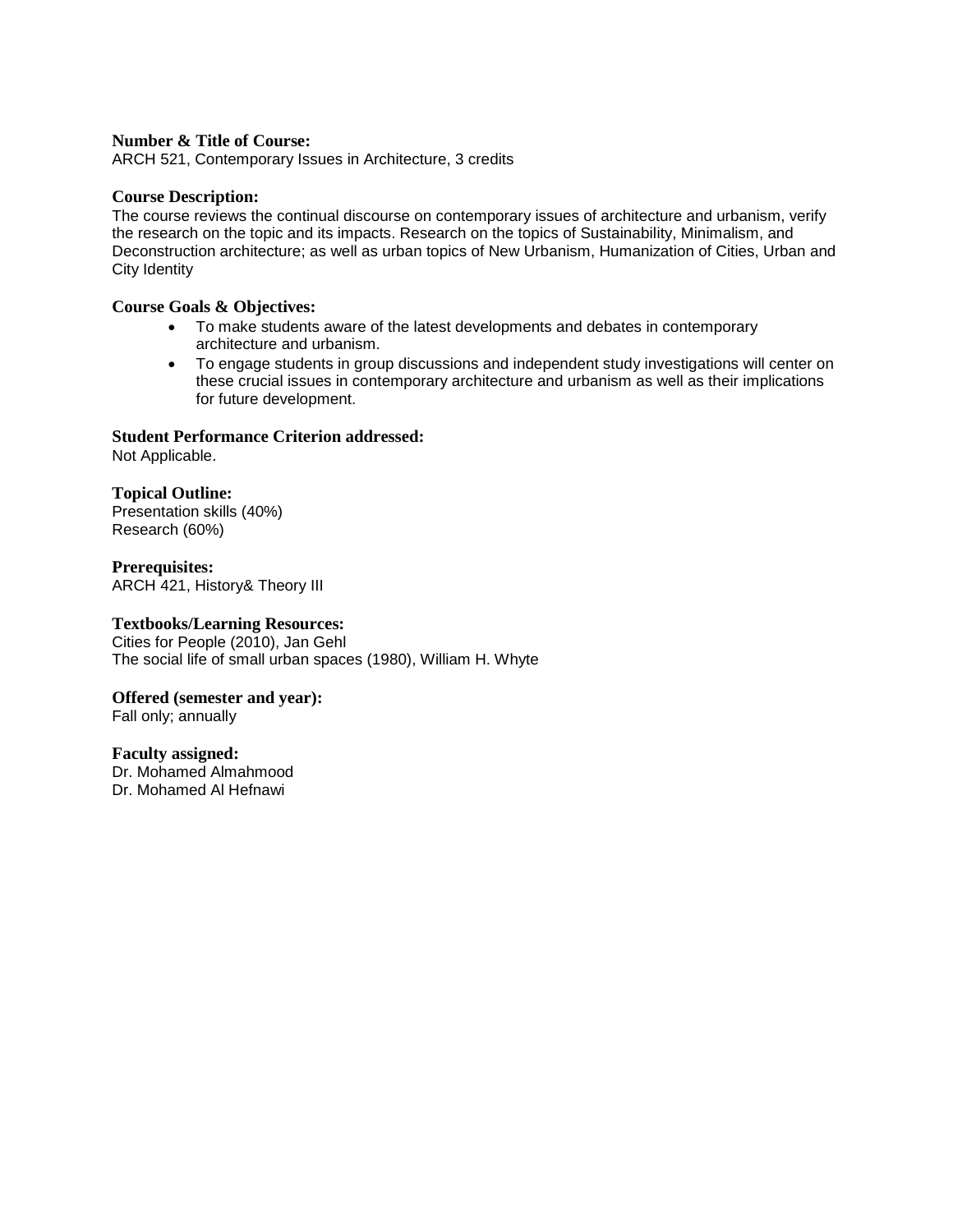### **ELECTIVE COURSES:**

Current elective courses are included in the following pages. Electives are organized into several groupings:

- $\bullet$  HISTORY, THEORY & CRITICISM
- ARCHITECTURAL TECHNOLOGY
- **•** CONSERVATION

The following course descriptions follow this organization.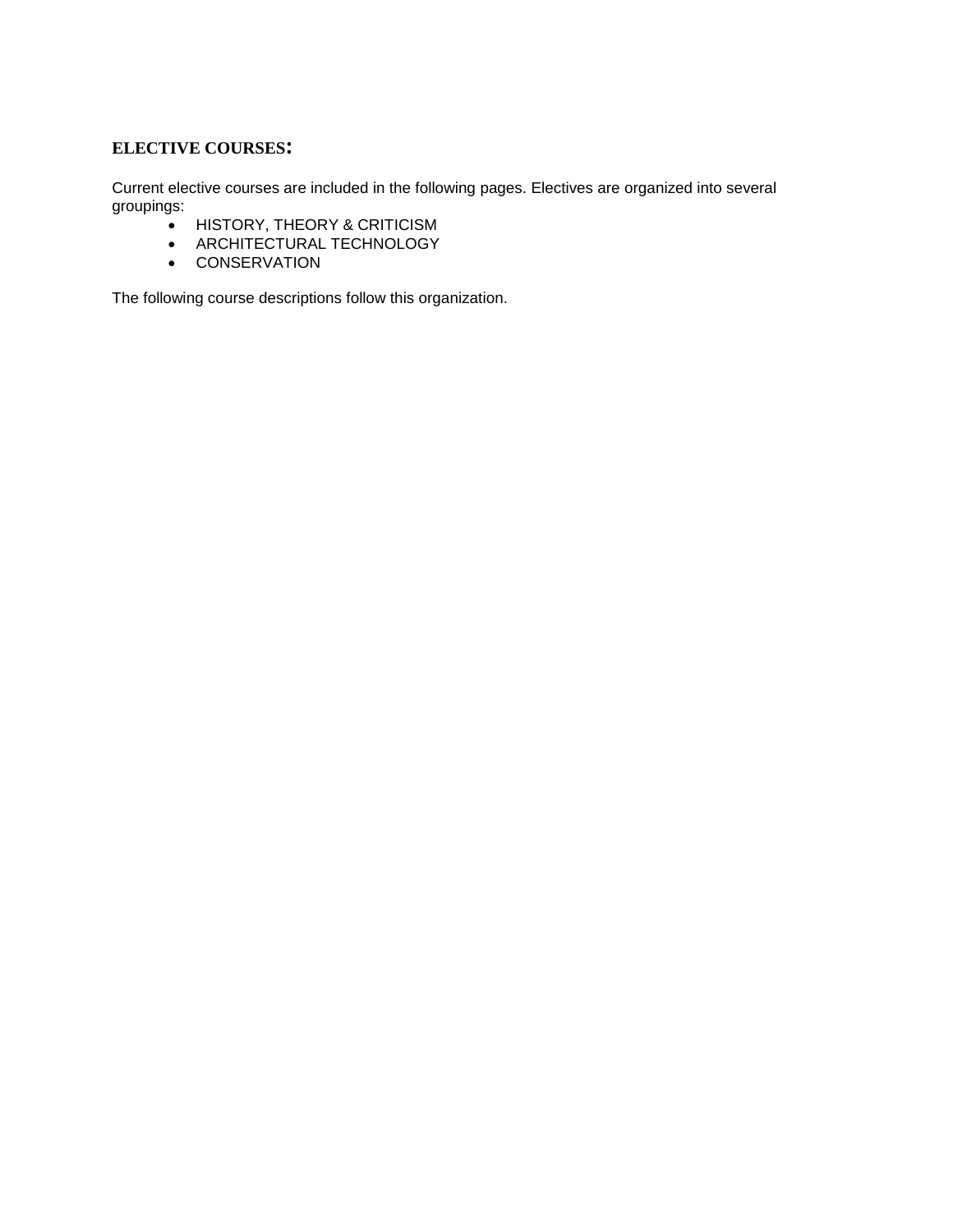ARCH 550, Architecture & Urban Future, 3 credits

#### **Course Description**

The course aims to provide an understanding of development theories and the new trends circumstances in architecture and urban which they evolved. It traces the future path of urbanization and architecture as a process and examines the spatial correspondence between urban patterns through space and time and connected development paradigms focusing on kingdom of Saudi Arabia vision 2030 and new trends in urbanization and architecture which reflecting on human behaviour and 2030 vision. An emphasis is placed upon architectural trends and urbanization with specific focus on the relationship and relevance to Saudi Arabian context

#### **Course Goals & Objectives:**

- Learn about the Regional Transformation in urban and Architecture in the era of 2030 vision.
- Study the reflecting of this trends in the human behaviour of the users.
- Understand the concept of humanism and its relation between architecture & urban trends.

### **Student Performance Criterion addressed (list number and title):**

Not Applicable

### **Topical Outline:**

Assignments/Presentations %40 Attendance and Participation %10 Term project%50

**Prerequisites:**  None

#### **Textbooks/Learning Resources:**

THE IMAGE OF THE CITY, Kevin Lynch , 1960 Foundations of Landscape Architecture, Norman K. Booth, 2012. Rossi, Aldo. "The Architecture of the City, 1966, trans. Diane Ghirardo and Joan Ockman." (1982). Articles on the related topics published on latest local and international journals and magazines available in the library. https://vision2030.gov.sa/ar/programs/QoL https://rekabentukbandar.wordpress.com/2008/07/08/lecture-1-week-1/2

**Offered (semester and year):** Fall only; annually

**Faculty assigned:**

Lect. Islam Mostafa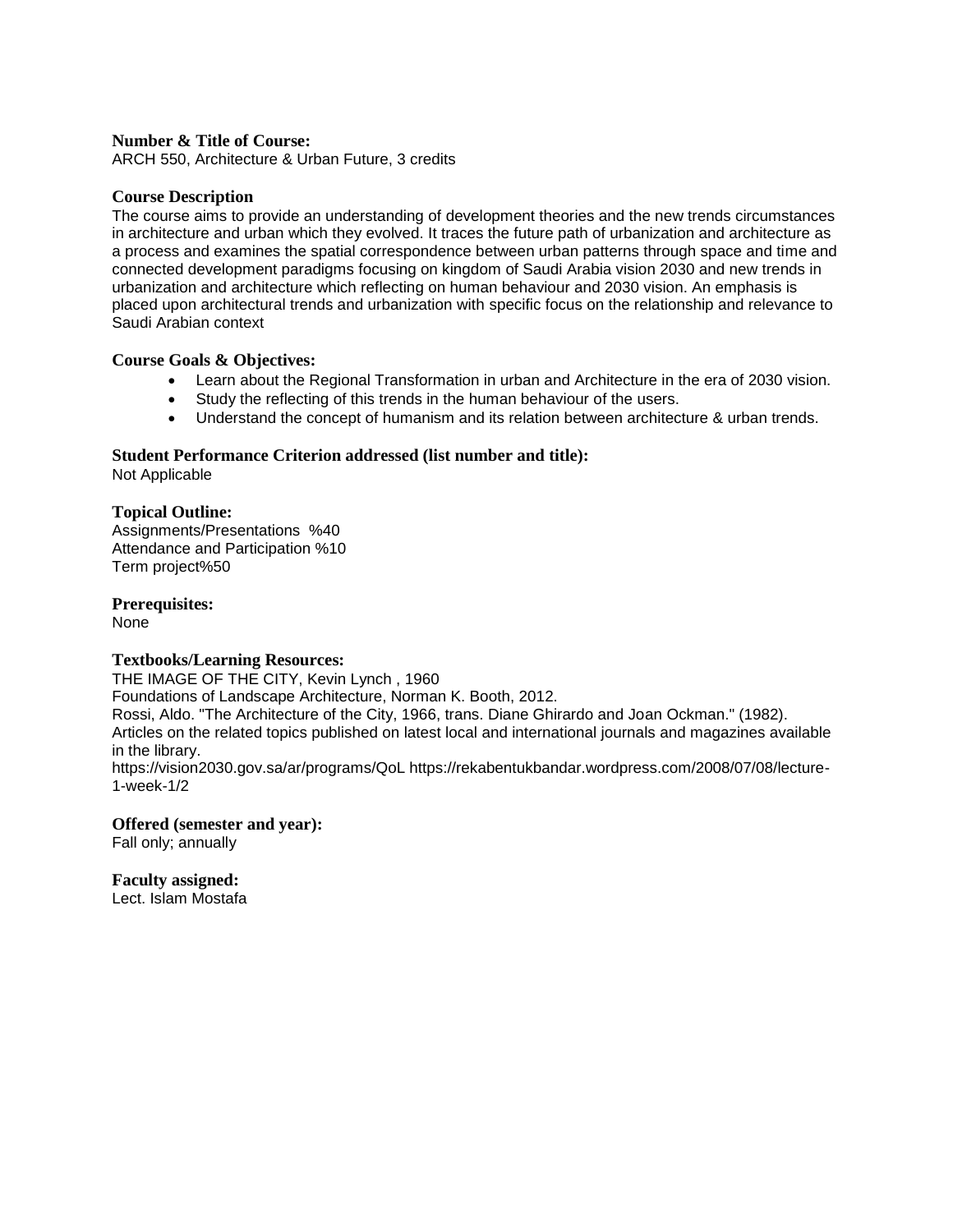ARCH 551, Housing I (Appropriate Technologies), 3 credits

#### **Course Description:**

Study of vernacular and contemporary building materials and methods. Comparative studies of built projects; high rise vs. low rise building techniques; pros and cons of industrialized systems and mass production of house.

#### **Course Goals & Objectives:**

- Understanding the basics of building materials,
- Understanding the basics of building technologies,
- Comparing high rise vs. low rise building techniques,
- Understanding the pros and cons of industrialized systems and mass production of house.
- Applying the housing project design and planning skills on Samaya Housing project competition. (this objective is a special one for this term)

#### **Student Performance Criterion addressed:**

Not Applicable

### **Topical Outline:**

Notice: (All course subjects are not separate subject but studied collectively within National Architectural Competition for Samaya Housing project Suburb). This objective is a special one for this term.

- Understanding the basics of building materials. (Included in the last subject),
- Understanding the basics of building technologies. (Included in the last subject),
- Comparing high rise vs. low rise building techniques. (Included in the last subject),
- Understanding the pros and cons of industrialized systems and mass production of house. (Included in the last subject)
- Applying the housing project design and planning skills on Samaya Housing project competition. (100%),

### **Prerequisites:**

None

#### **Textbooks/Learning Resources:**

Course Recommended Books: Course lectures Course References: Constructing Architecture Materials, Processes, Structures by Andrea Deplazes, G. H. S Materials for Architects and Builders Fifth Edition By Arthur Lyons

#### **Offered (semester and year):**

Any semester; Elective

**Faculty assigned:** Dr. Aymen Hashem A. Alsayed, Lect. Islam Mostafa, & Lect Ahmed Hassan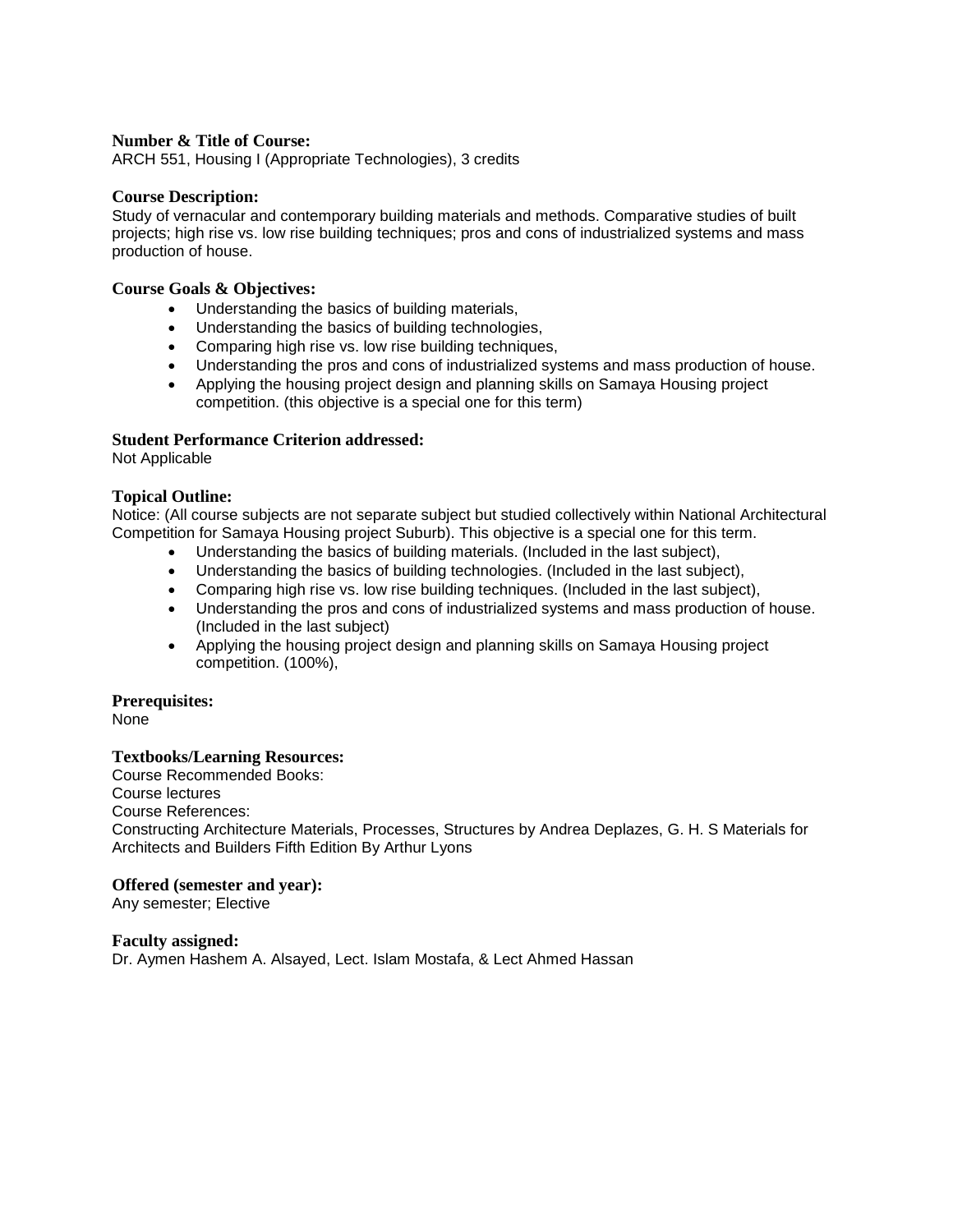ARCH 560, Contemporary Arab Islamic Architecture, 3 credits

#### **Course Description:**

Critical study of recent architectural planning phenomenon in the context of tradition and the essence of Islamic architecture: problems; potential; and imperative of technology, economic growth and accelerated development

### **Course Goals & Objectives:**

- Assessing the reality of contemporary Arab and Islamic architecture and its problems, to identify the causes of the problem of identity in contemporary Arab architectural production.
- To study contemporary Arab architectural trends and the architectural thought upon which each of these trends is built by analyzing their perception of heritage and modernity to understand the variables in Arab-Islamic architecture.
- Identify some of the pioneers of contemporary Arab-Islamic architecture and analyze a few their works that absorbed contemporary Arab-Islamic architectural thought.
- Trying to reach conclusions and recommendations that help lay the foundations for the future vision of building the Arab-Islamic identity in contemporary Arab-Islamic architecture.
- Link understanding of architecture to historical episodes.

### **Student Performance Criterion addressed:**

Not Applicable

### **Topical Outline:**

Attendance & weekly performance 10% Quizzes 20 % Cooperative Learning Exercises 30 % Research Project40 %

#### **Prerequisites:**

None

#### **Textbooks/Learning Resources:**

Powell, Robert. 1983. "Exploring Architecture in Islamic Cultures I Architecture and Identity". The Aga Khan Award for Architecture, Singapore. 105 p.

#### **Offered (semester and year):** Fall only; annually

**Faculty assigned:** Mohamad Jalal Istanbouli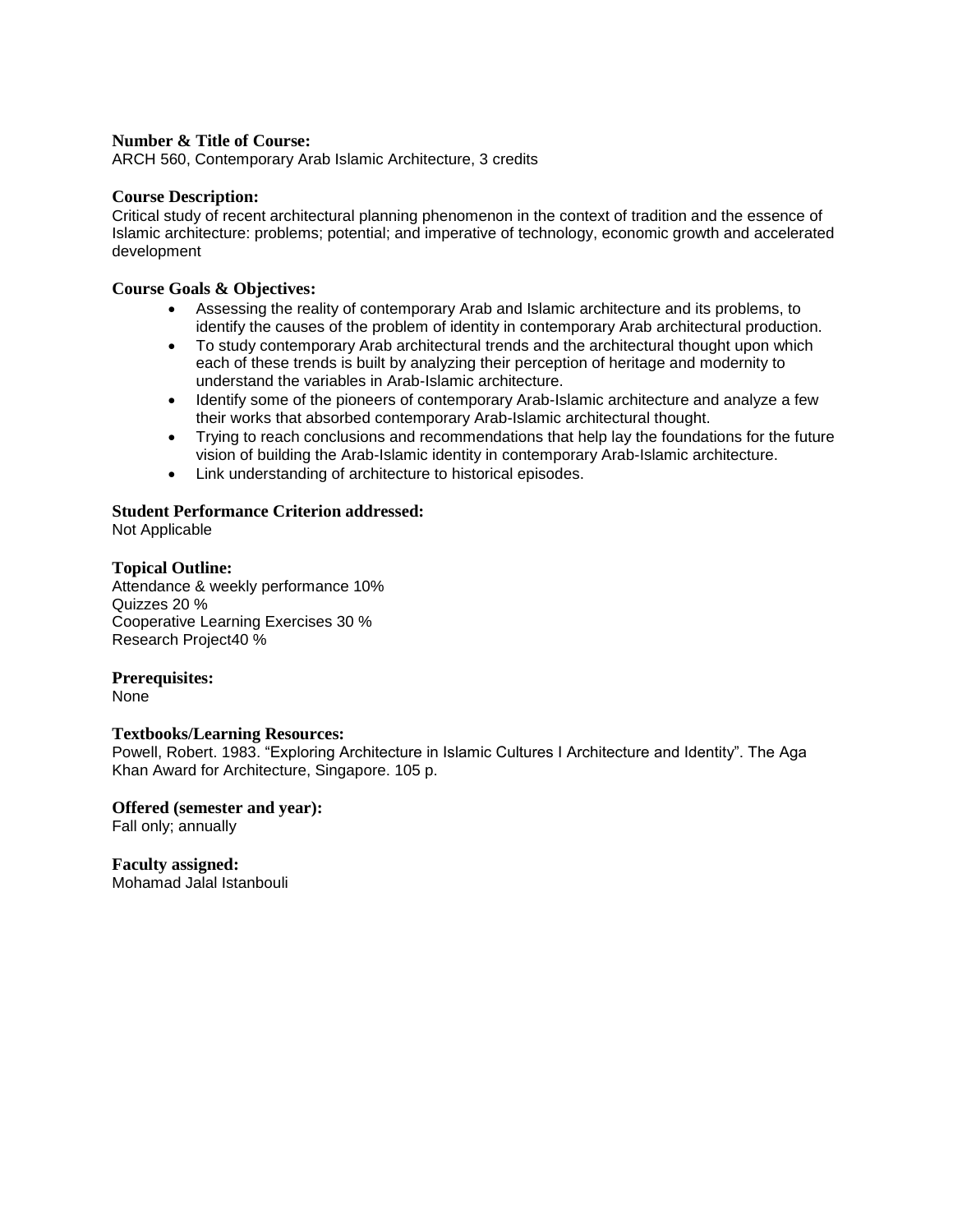ARCH 561, Indigenous Architecture in Saudi Arabia, 3 credits

#### **Course Description:**

Study of indigenous buildings and settlements with the aim of identifying their formative forces and influences. Particular emphasis on case studies in Saudi Arabia, field trips, building measurements and recordings.

### **Course Goals & Objectives:**

- Introduce the students to the discipline of traditional architecture issues, including highlighting its relationship to architecture and planning in Saudi Arabia.
- Discuss the different elements used in the design of traditional buildings and spaces, the factors that shape the form of the traditional buildings and settlements and the process of designing these spaces.
- Identifying the socio-cultural influences and the generating process behind the evolution of archetypes in various regions of Saudi Arabia.
- Highlight contemporary problems of modern architecture in Saudi Arabia attempting to incorporate indigenous process into the design on new buildings and settlements.

### **Student Performance Criterion addressed:**

Not Applicable

### **Topical Outline:**

Presentation skills (20%) Measurements and recording (60%) Drawing and other representational techniques (20%)

### **Prerequisites:**

None

#### **Textbooks/Learning Resources:**

Managing Cultural World Heritage - World Heritage Resource Manual (Arabic Edition). UNESCO, 2014

**Offered (semester and year):** Spring only; annually

**Faculty assigned:** Mohamed Alhefnawi (Associate Professor)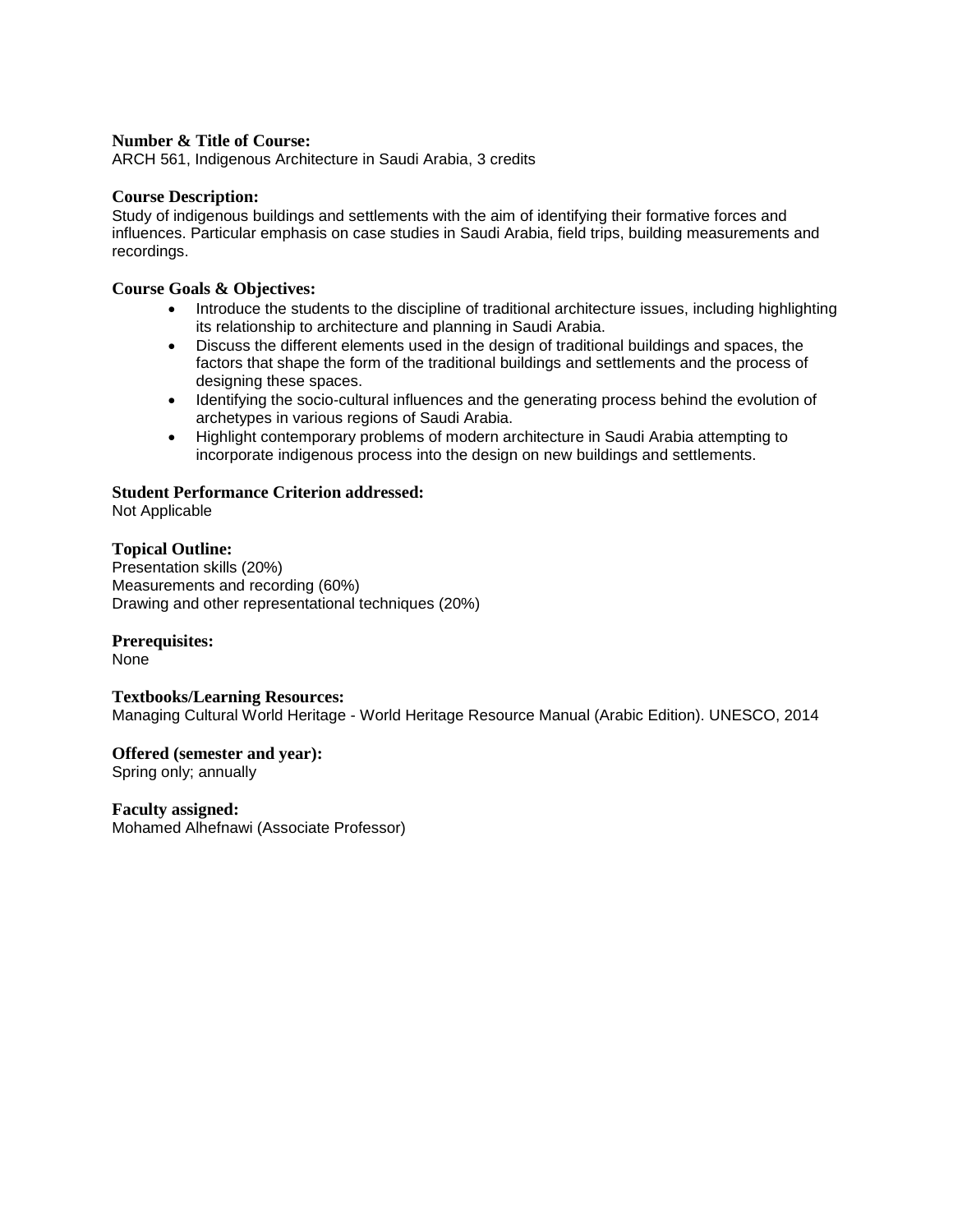### **Number & Title of Course (total credits awarded):**

ARCH 564, Housing II (Management Strategies), 3 credits

### **Course Description:**

Management process including planning, design decisions, implementations and maintenance steps. Emphasis on project life cycle (capital and current costs, payments and interests); Oil Economy context and its impact on Housing in the Gulf area; Urban planning and its recommended housing types including public and private varieties; Analysing of urban land uses in KSA; Technical principles of selecting the locations of housing projects;

### **Course Goals & Objectives:**

- Understanding the basics of Housing Management Strategies:
- Understanding the role of public authorities and housing developers in managing housing strategies
- Analysing examples of the roles of public authorities and housing developers in managing housing strategies (Student research works)

### **Student Performance Criterion addressed:**

Not Applicable

### **Topical Outline:**

- Housing Management: Basics (75%)
- The role of public authority in housing management for public interest and the role of housing provider in housing management at project level (12.5%)
- Discussing Students works on Analyzing housing strategic management at national level and/ or at housing provider level. E.g. Housing profile in KSA and the role of public authorities, examples of different housing projects (12.5%)

#### **Prerequisites:**

None

#### **Textbooks/Learning Resources:**

Peter King, (2016),The Principles of Housing, Routledge.

Ahmed Munir Suleiman (1996) "Housing and Sustainable Development in Developing Countries: Housing for Egypt's Urban Poor", Dar Arrateb Ajameya, Beirut, Lebanon.

Aymen, Alsayed, **(2004)** "Land Management for New Low Cost Housing Construction, A Systematic Approach and a Proposed Evaluation Methodology Applied to Egypt Case" PhD dissertation, Unpublished, Faculty of Architecture at Warsaw University of Technology, Warsaw.

#### **Offered (semester and year):**

Fall only; annually

#### **Faculty assigned:**

Dr. Aymen Hashem A. Alsayed (Course coordinator); Fahad Abdullah Alshiddi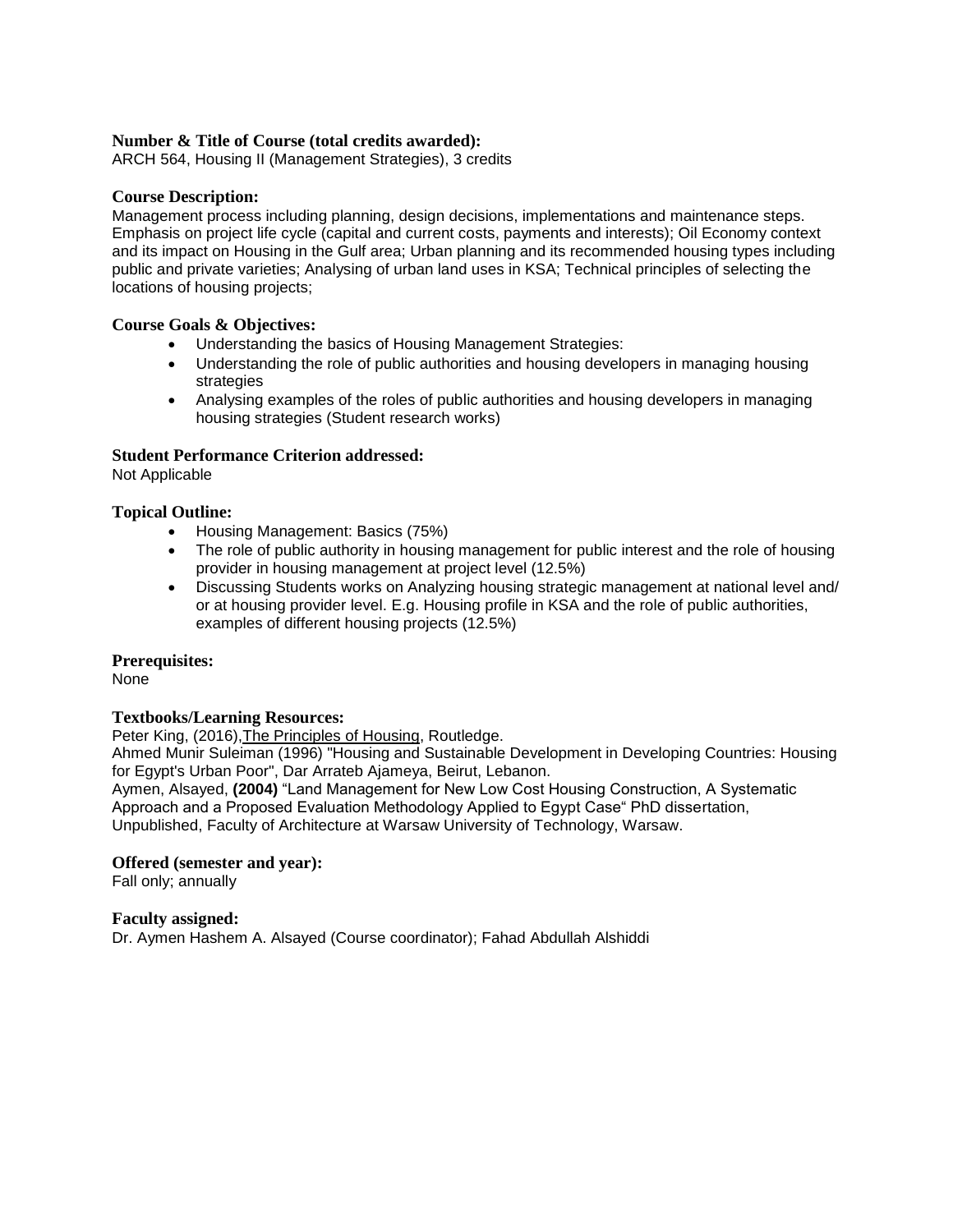ARCH 572**,** lightweight Architecture (Elective Course), 3 credits

#### **Course Description:**

It aims to understand the intimate relationship of a geometrical system and a force system within a structure, conventional & unconventional building materials and principles of lightweight. The class will produce a documentation of the student's experiments.

#### **Course Goals & Objectives:**

- To develop student's design skills in regards to form, function, structure, material and construction
- To promote student's knowledge of different types and solution of light weight construction, and unconventional building materials.
- To increase student's awareness of structural solutions. To establish a direct link between design and construction.
- To develop student's skills in regards of making structure experiments.

### **Student Performance Criterion addressed:**

Not Applicable

### **Topical Outline:**

Submit reports about light weight construction and unconventional materials. (60%) Making structure experiments (40%)

#### **Prerequisites:**

None

#### **Textbook/ Learning Resources:**

Ambasz, Emilio,Shigeru Ban, Princeton Architectural Press, London, 2000 Engel, Heinrich, Structure Systems, Deutsch Verlags- Anstalt, Stuttgart, 2000 Kronenburg, Robert, Portable Architecture, Architectural press Oxford, UK, 2003 Otto,Frei, Lightweight Architecture - Of nature imprisoned, Institute for light construction – Stuttgart University, 1999

#### **Offered (semester and year):**

Spring only; annually

#### **Faculty assigned:**

Dr. Hazem Afify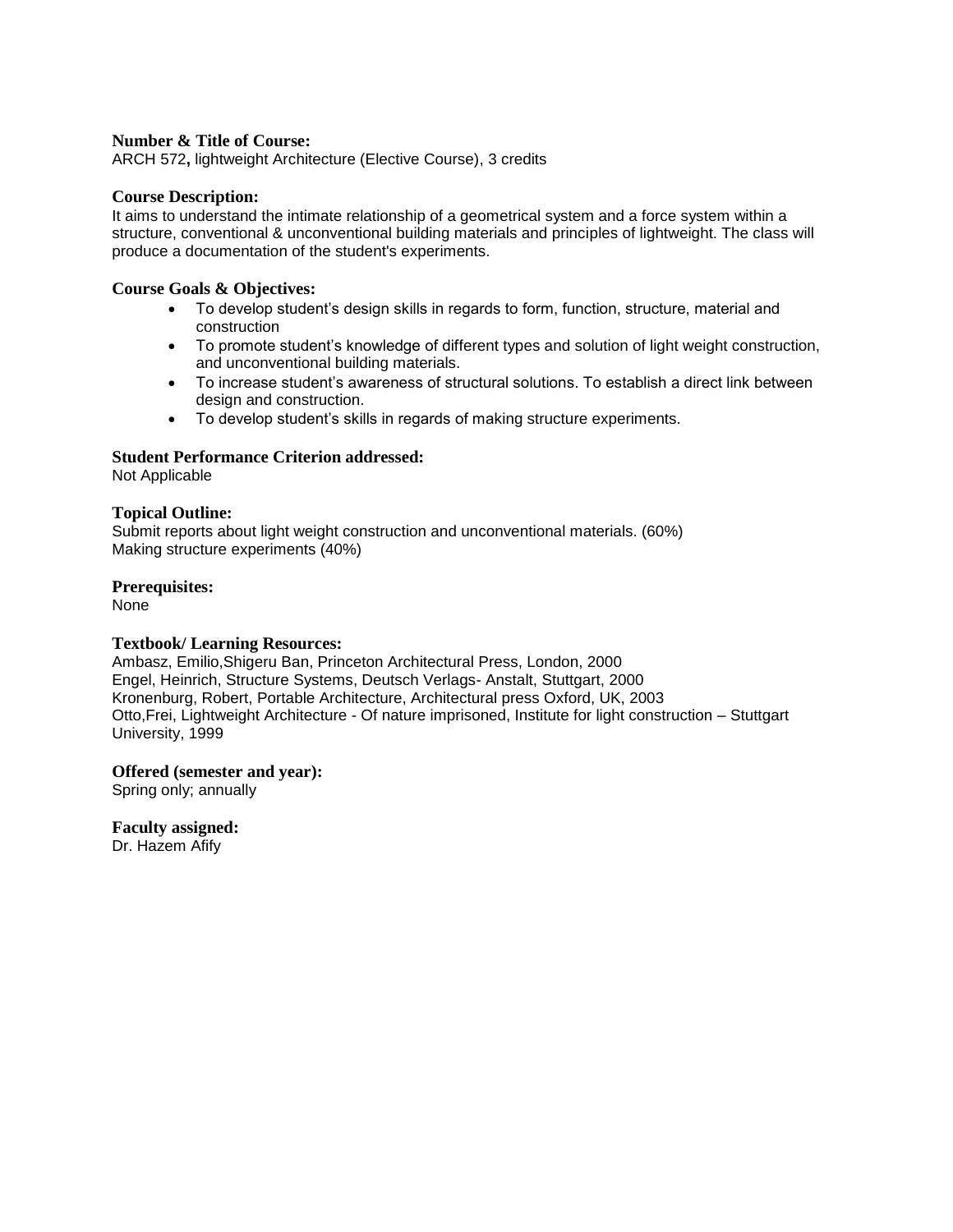ARCH 581, Conservation of Buildings, 3 credits

#### **Course Description:**

The course presents an introduction of some main definitions of heritage, history of conservation, Approaches and principles in conservation, the International evolution towards the protection of cultural heritage. The course analyses the behaviour structures and materials of heritage, their features and causes of decay and all kinds of interventions.

#### **Course Goals & Objectives:**

- The base configuration of the theory and historical restoration and preservation at the student.
- To enable students to identify the values and significance of the cultural heritage, the history, concepts, and principles of conservation through periods, by which the question "Why do we need conservation?" could be answered
- Find the student's learning process to study the historical, architectural and construction of old buildings. Students know the old traditional construction materials, especially used in the Kingdom of Saudi Arabia, and how to deal with it.
- Read and analyse the phenomena Deterioration of ancient buildings and archaeological sites.
- Student learning diaper types of intervention by international conventions and Arab communities.

### **Student Performance Criterion addressed:**

Not Applicable

#### **Topical Outline:**

Learn the concepts of cultural heritage and the vocabulary of the conservation and restoration process. 40%

Knowing how to deal with historical sites, landmarks, and traditional building materials. 30% Intellectual skills: the ability to apply acquired knowledge.30% Total 100%

#### **Prerequisites:**

None

### **Textbooks/Learning Resources:**

Bernard M. Feilden, "Conservation of Historic Buildings", Avon, Great Britain, 1994. Giorgio Torraca, "Porous Buildings Materials", ICCROM, 1988.. John Ashurst and Francis G Dimes, "Conservation of Building & Decorative stone", Oxford 2001. C. A. Price, "Stone Conservation", The Getty Conservation Institute, 1996.

#### **Offered (Semester and year):**

Spring only; annually

# **Faculty assigned:**

Mohamad Jalal Istanbouli